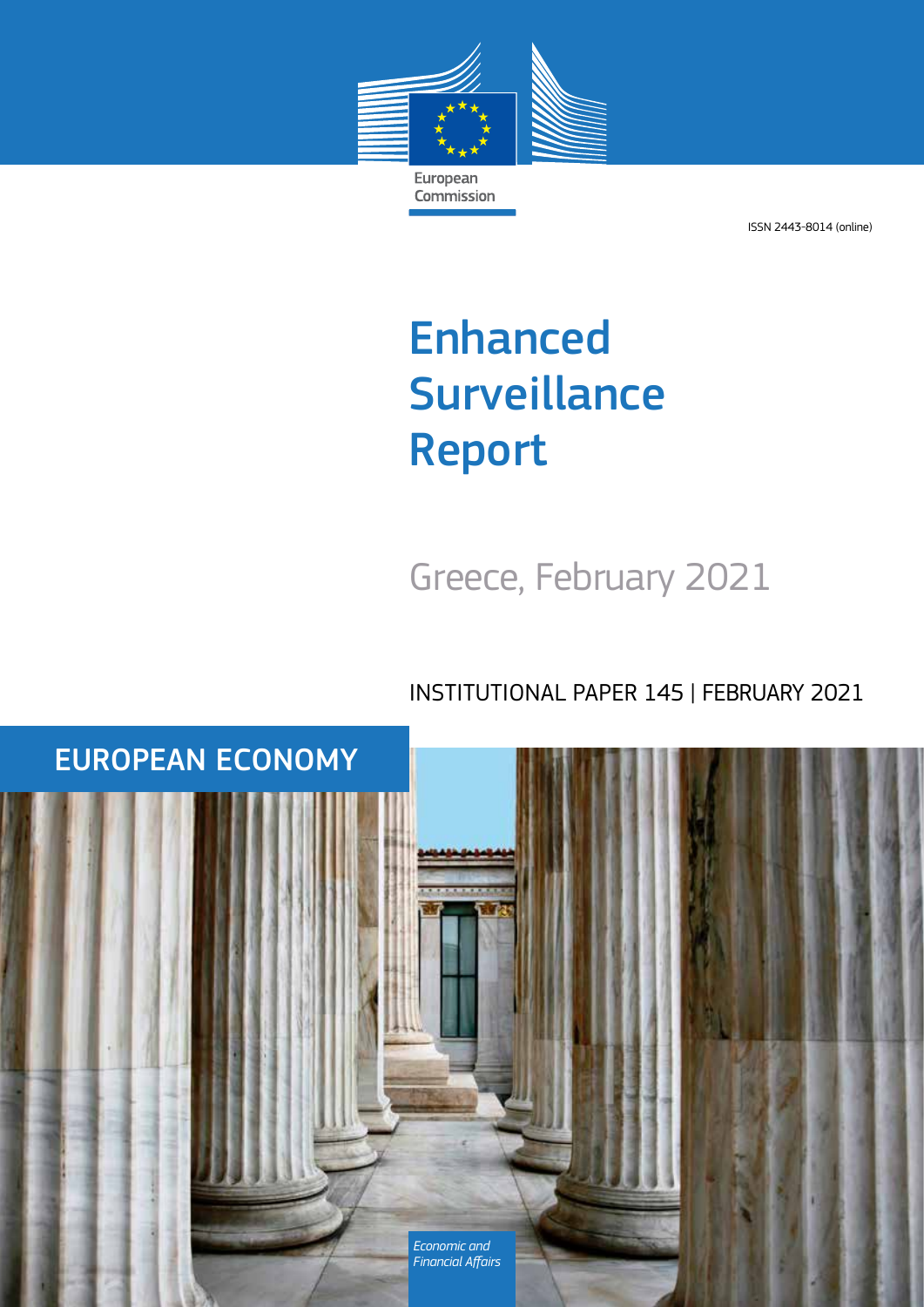**European Economy Institutional Papers** are important reports analysing the economic situation and economic developments prepared by the European Commission's Directorate-General for Economic and Financial Affairs, which serve to underpin economic policy-making by the European Commission, the Council of the European Union and the European Parliament.

#### **DISCLAIMER**

The views expressed in unofficial documents do not necessarily represent the views of the European Commission.

#### **LEGAL NOTICE**

Neither the European Commission nor any person acting on behalf of the European Commission is responsible for the use that might be made of the information contained in this publication.

This paper exists in English only and can be downloaded from [https://ec.europa.eu/info/publications/economic-and-financial-affairs-publications\\_en.](https://ec.europa.eu/info/publications/economic-and-financial-affairs-publications_en)

Luxembourg: Publications Office of the European Union, 2021

PDF ISBN 978-92-76-29716-1 ISSN 2443-8014 [doi:10.2765/255213](http://data.europa.eu/doi/10.2765/xxxxx) KC-BC-21-002-EN-N

© European Union, 2021 Reuse is authorised provided the source is acknowledged. The reuse policy of European Commission documents is regulated by Decision 2011/833/EU (OJ L 330, 14.12.2011, p. 39). For any use or reproduction of material that is not under the EU copyright, permission must be sought directly from the copyright holders.

CREDIT Cover photography: © iStock.com/vasiliki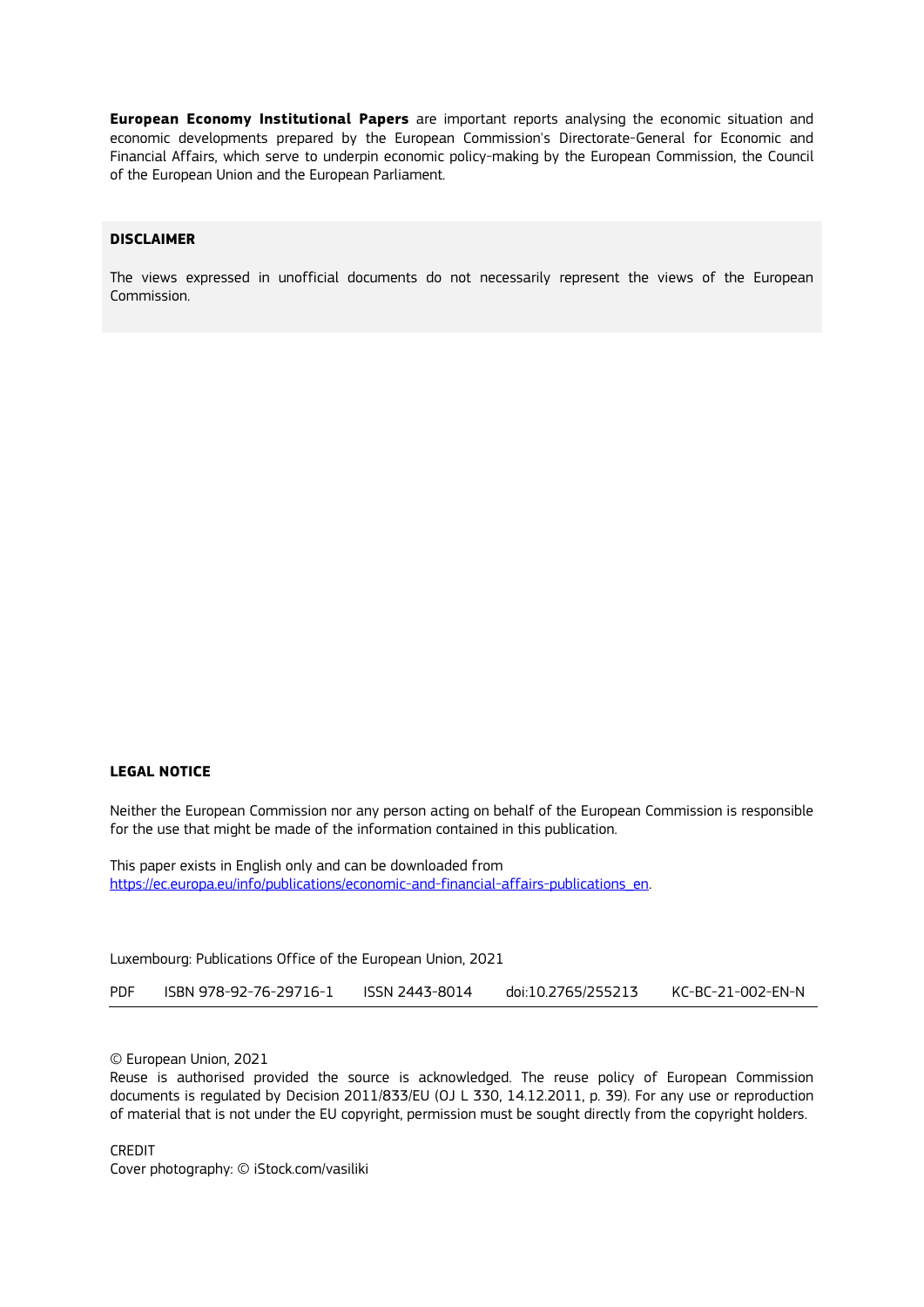European Commission Directorate-General for Economic and Financial Affairs

# **Enhanced Surveillance Report – Greece, February 2021**

Communication from the Commission and accompanying Commission Staff Working Document

EUROPEAN ECONOMY **Institutional Paper 145**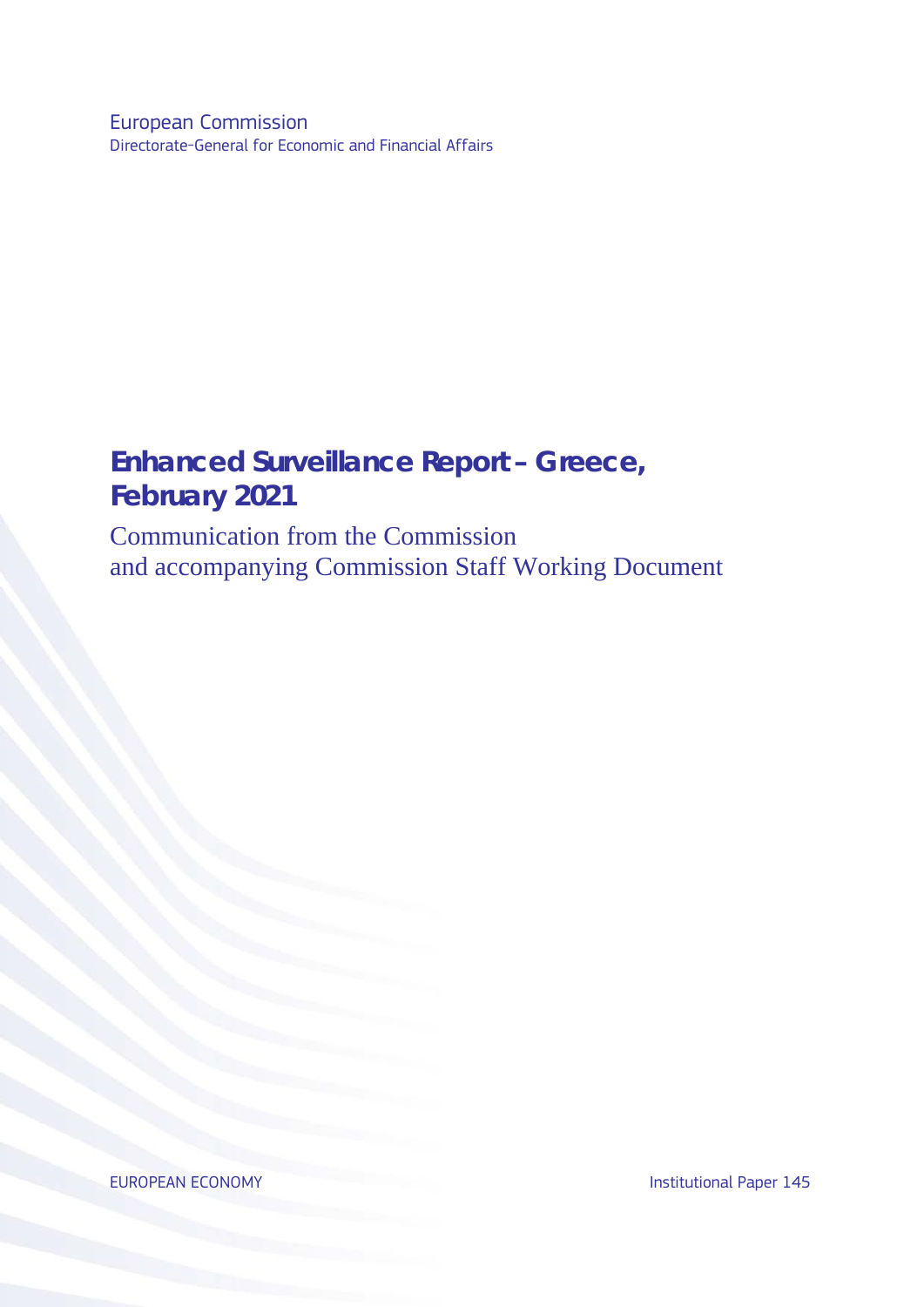

EUROPEAN **COMMISSION** 

> Brussels, 24 February 2021 COM(2021) 97 final

# **COMMISSION STAFF WORKING DOCUMENT**

## **Enhanced Surveillance Report - Greece, February 2021**

*Accompanying the document*

# **COMMUNICATION FROM THE COMMISSION**

**Enhanced Surveillance update - Greece, February 2021**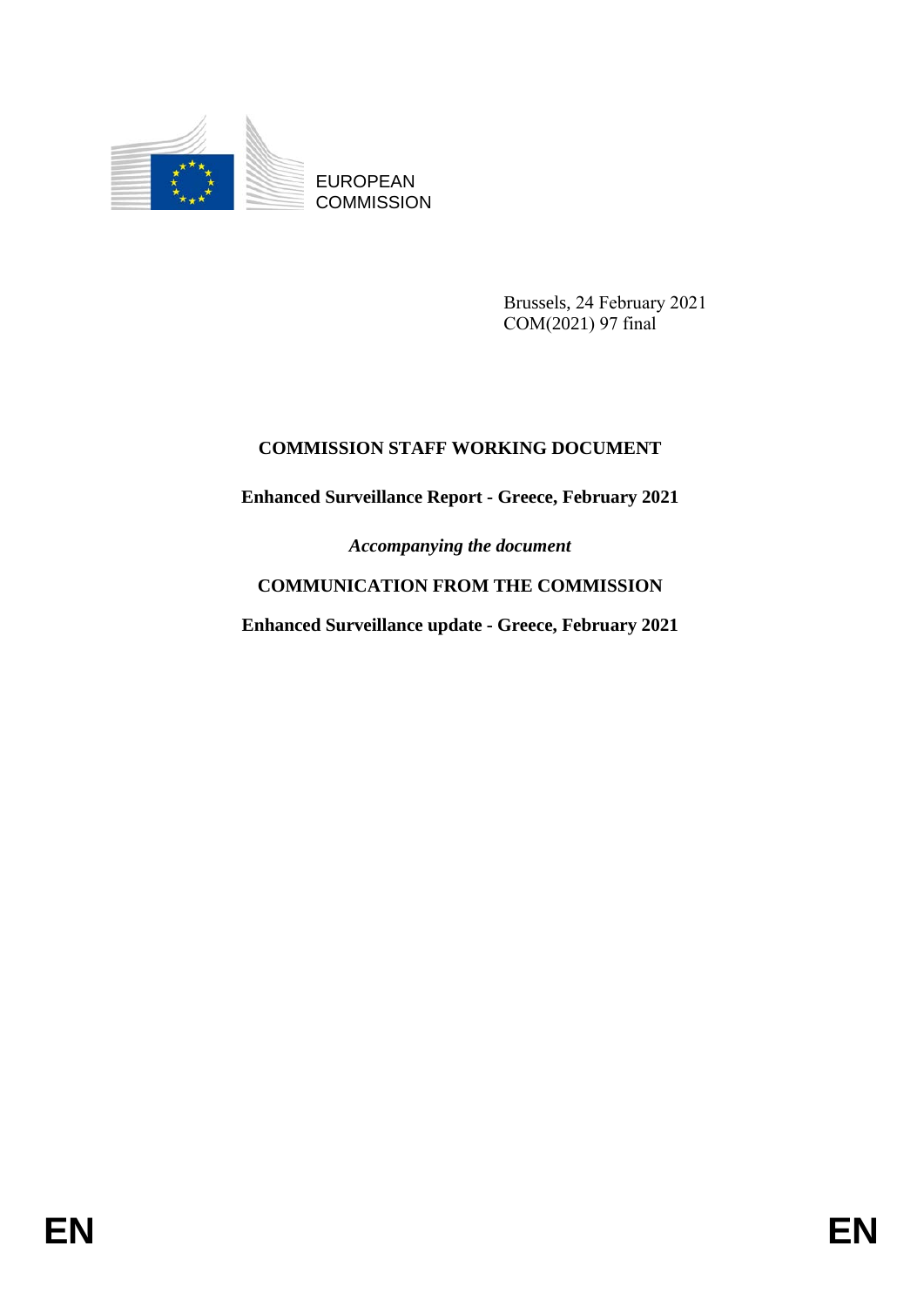# **ABBREVIATIONS**

AIA: Athens International Airport ANFA: Agreement on Net Financial Assets ASEP: Supreme Council for Civil Personnel Selection CRR: Capital Requirement Regulation DEPA: Public Gas Corporation DRU: Dispute Resolution Unit ECB: European Central Bank EFKA: Single Social Security Fund EFSF: European Financial Stability Facility EIB: European Investment Bank EKAPY: National Central Authority of Health Procurements ENFIA: Unified Property Tax EOPYY: National Organisation for the Provision of Healthcare Services ERGANI: Greek Database for Unemployment Registration ERGOSE: Subsidiary company of OSE to implement railways infrastructure projects ESI: Economic Sentiment Indicator ESM: European Stability Mechanism ESOEL: National Coordinating Body for Audit and Accountability ETAD: Public Properties Company ETEAEP: Supplementary Pension Fund EYATH: Thessaloniki Water Supply and Sewerage Company EYDAP: Athens Water Supply and Sewerage Company FEK: Government gazette GDP: Gross Domestic Product GPS: Global Positioning System GRECO: Group of States against Corruption HCAP: Hellenic Corporation of Assets and Participations HELEXPO: National institution for the organisation of exhibitions, congresses and cultural events HFSF: Hellenic Financial Stability Fund HRADF/TAIPED: Hellenic Republic Asset Development Fund HRMS: Human resources management system IAPR: Independent Authority for Public Revenue ICT: Information and Communication Technologies IEK: Public professional schools IKE: Greek private company IMF: International Monetary Fund JASPERS: Assistance to Support Projects in European Regions KEK: Vocational training centres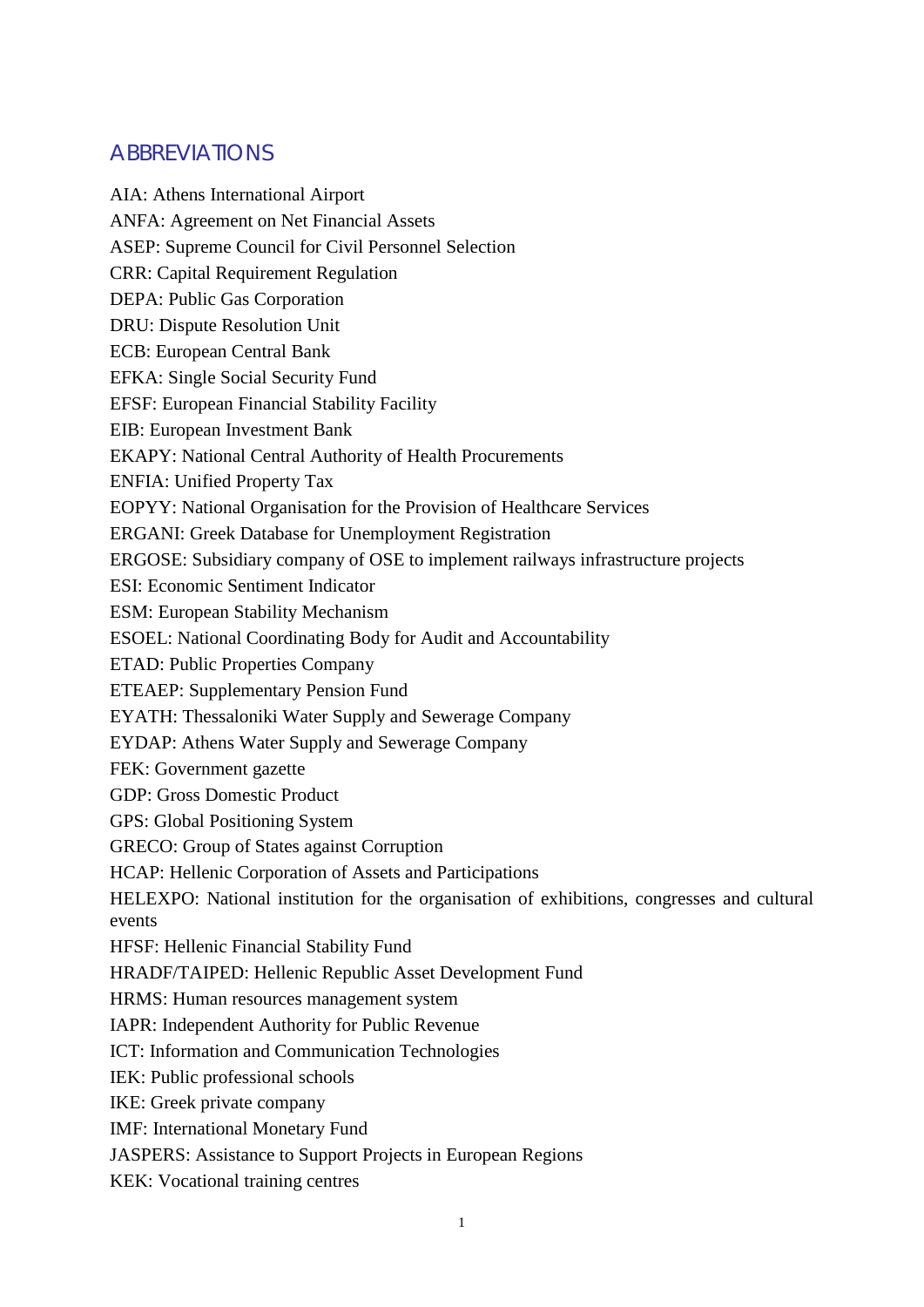KEPA: Disability assessment centres

KOMYs: Newly and swiftly deployed medical mobile units

KPI: Key performance indicator

KTEL: Joint-venture of Regional Transport

LCR: liquidity coverage ratio

LEPETE: Supplementary Pension Fund of the National Bank of Greece

MFIs: Monetary financial institutions

NFCs: Non financial corporations

NOME: Nouvelle organisation du marché de l'electricité (New organisation of the electricity market)

NPEs: Non-performing exposures

OAED: Public employment service

OAKA: Olympic Athletic Centre of Athens

OASA: Athens Urban Transport Organization

OASTH: Urban Transport of Thessaloniki

OGA: Agricultural Insurance Organisation (former farmers' fund)

OMED: Mediation and arbitration board

OSDDY: Integrated Management System for Judicial Cases

OSE: Organisation of railways of Greece

OSS: One-stop shop

PMI: Purchasing Managers Index

PPC: Public Power Corporation

SEPE: Labour inspections directorate

SMP: Securities Markets Programme

SOE: State Owned Enterprises

SURE: Support to Mitigate Unemployment Risks in an Emergency

SYNERGASIA: Temporary short-time work scheme

TEPIX II: Envelope for co-financing loans to small and medium-sized enterprises

TLTRO III: Eurosystem targeted longer-term refinancing operations

TOMYs: primary health care units

VAT: Value added tax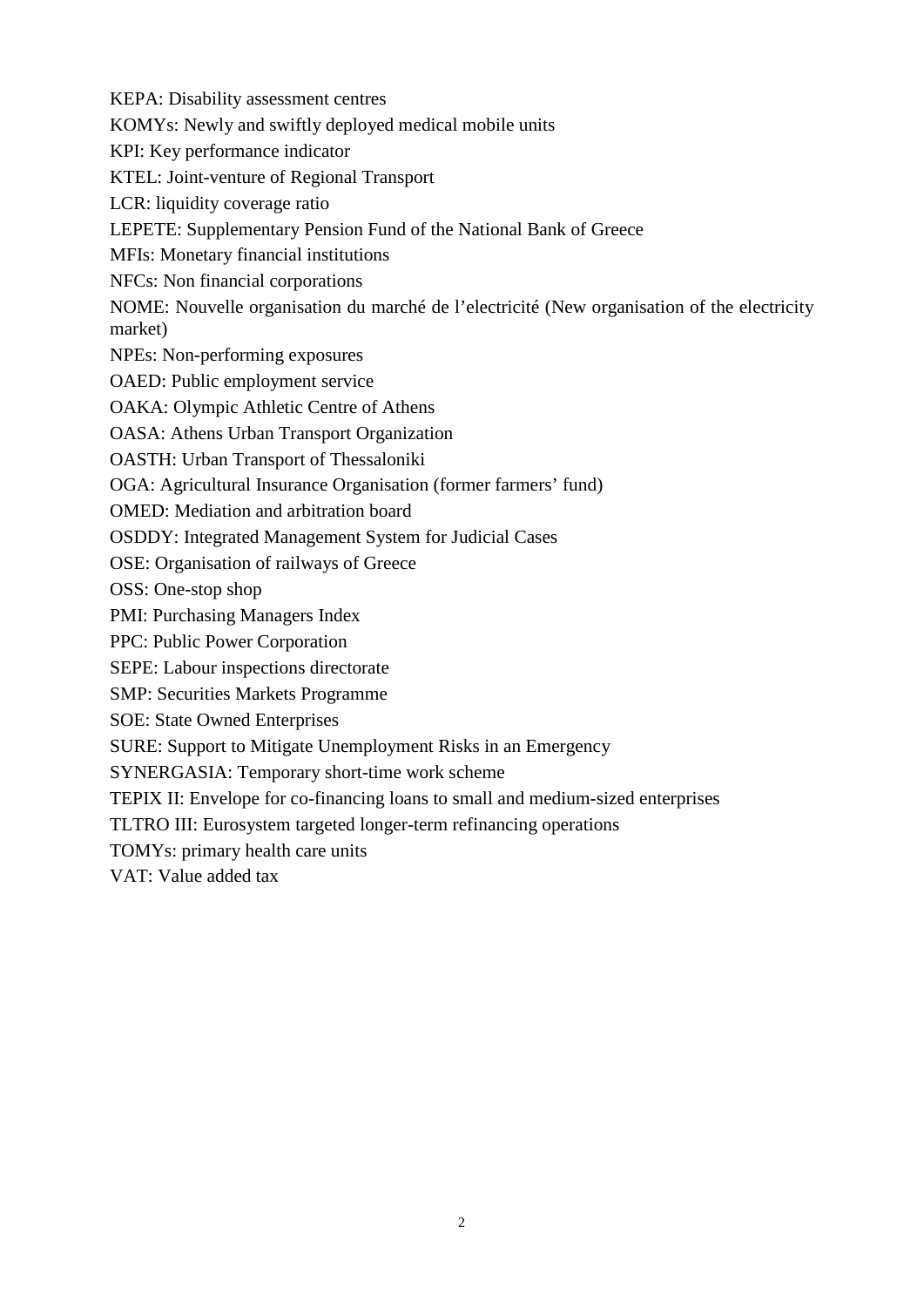# ACKNOWLEDGEMENTS

*This report is prepared as an enclosed document to the Commission's assessment pursuant Article 3(5) of Regulation (EU) 472/2013 published as Communication from the Commission – Enhanced Surveillance – Greece, February 2021. It was prepared in the Directorate General Economic and Financial Affairs, under the direction of Maarten Verwey, Director General, Declan Costello, Deputy Director General, and the coordination of Julia Lendvai, Head of Unit and Milan Lisicky, Deputy Head of Unit.*

*Contributors:* 

*Chris Allen, Giuseppe Carone, Fotini Dionyssopoulou, Matteo Duiella, Dolores Gloria Duran Bono, Sotirios Giannoulis, Christos Gofas, Andras Hudecz, Alexander Ioannidis, Eloïse Lecouturier, Vasileios Maroulis, Benedetta Martinelli, Vasilis Nikitas, Zoltan Petrov, Eleni Polemidiotou, Marie-Luise Rud, Manos Sfakianakis, Alexandros Tavoutsoglou, Andreas Trokkos, Vasiliki Vasilopoulou, Irene Vlachaki, Veli Laine, Rainer Wichern and Alkistis Zavakou.* 

*The European Central Bank staff participated in the drafting of this report in accordance with the European Central Bank's competences and thus provided expertise on financial sector policies and macro-critical issues, such as headline fiscal targets and sustainability and financing needs. Staff of the European Stability Mechanism contributed to the preparation of this report in the context of the European Stability Mechanism's Early Warning System and in accordance with the Memorandum of Understanding of 27 April 2018 on working relations between the European Commission and the European Stability Mechanism. International Monetary Fund staff participated in the context of its Post-Programme Monitoring framework.*

*Comments on the report would be gratefully received and should be sent by post or e-mail to:*

Julia Lendvai European Commission Unit ECFIN-F-2 CHAR 14/103 B-1049 Brussels e-mail: [ECFIN-GREECE-REQUESTS@ec.europa.eu](mailto:ECFIN-GREECE-REQUESTS@ec.europa.eu)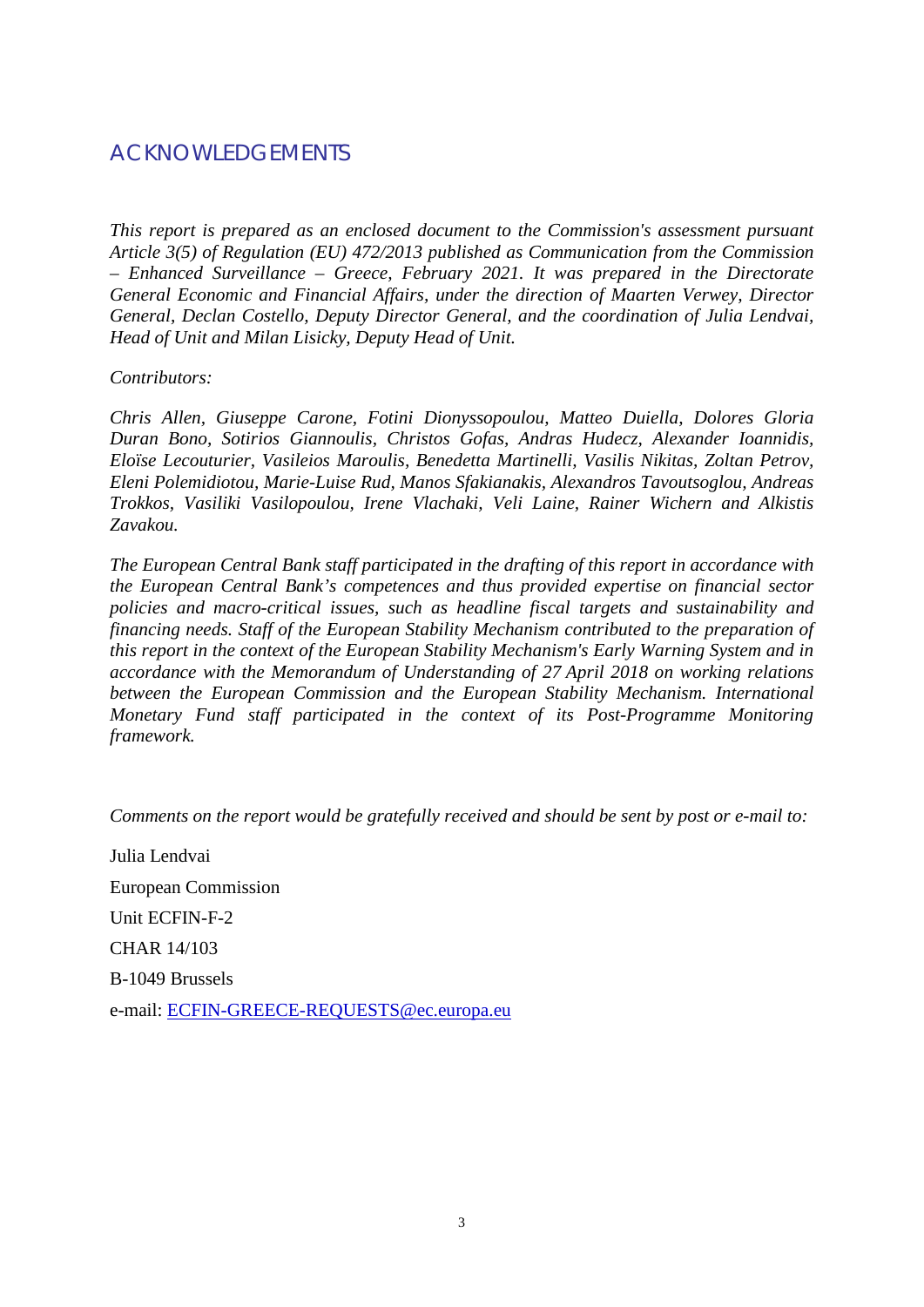# **CONTENTS**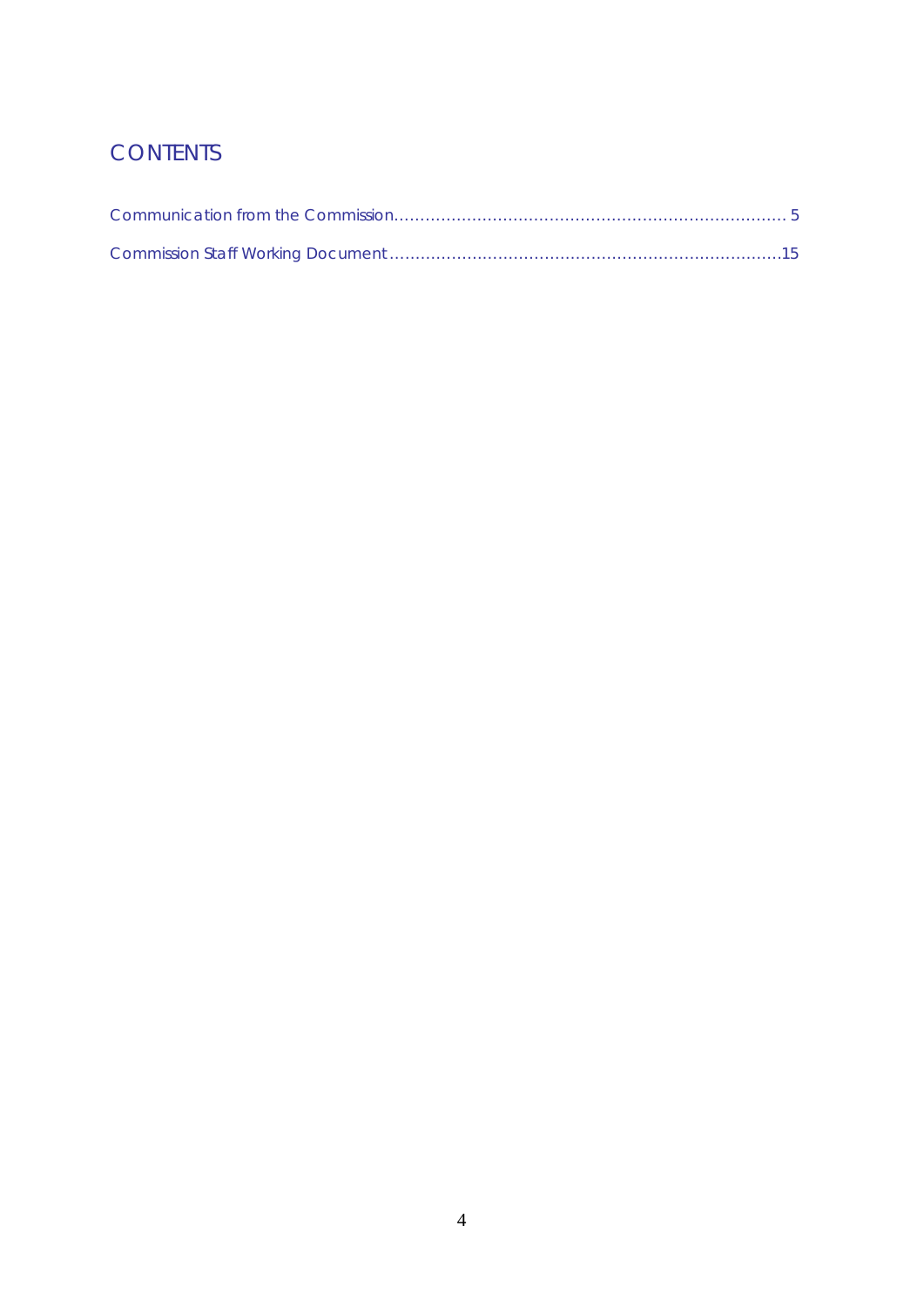Communication from the Commission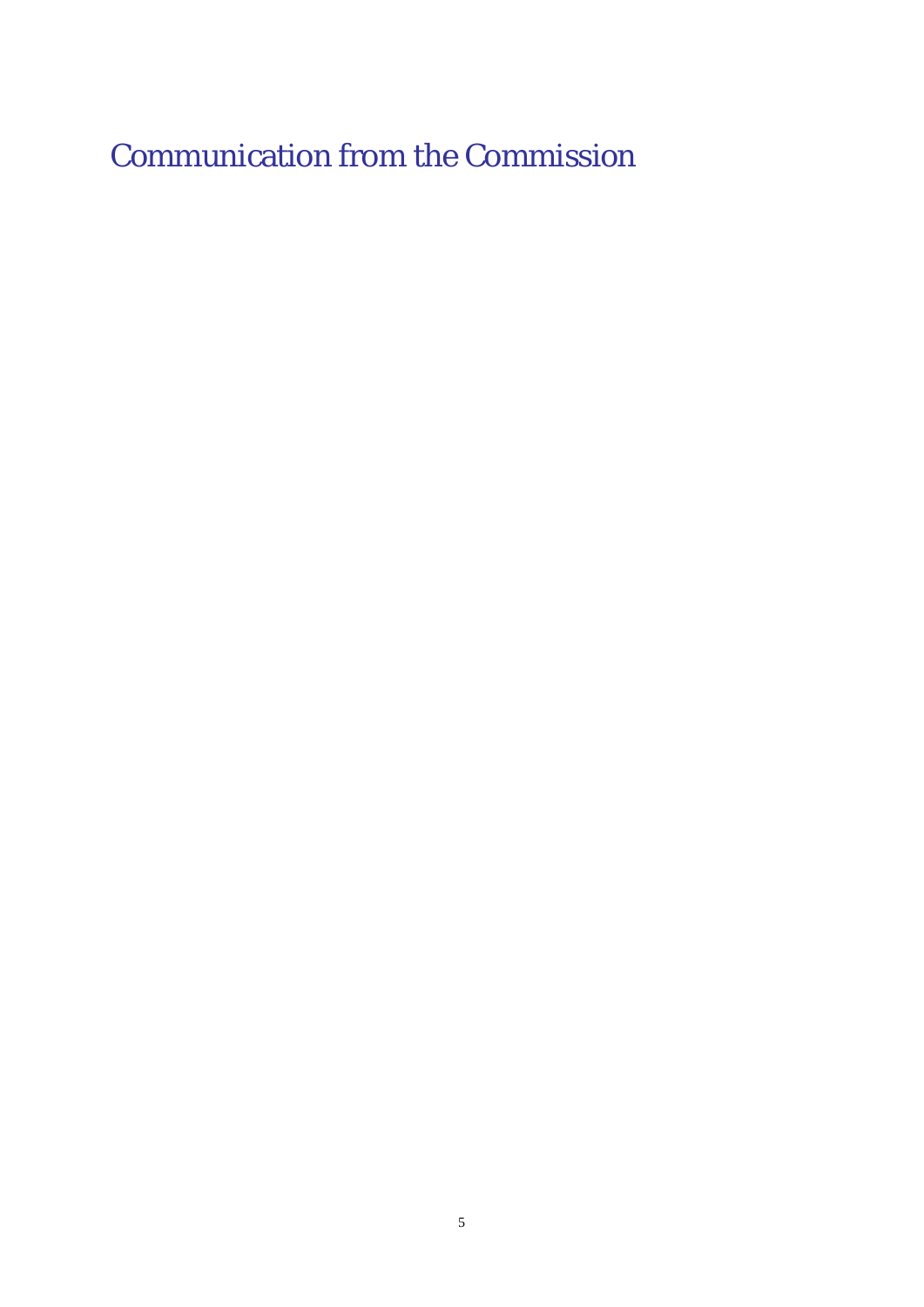

EUROPEAN **COMMISSION** 

> Brussels, 24 February 2021 COM(2021) 97 final

# **COMMUNICATION FROM THE COMMISSION**

**Enhanced Surveillance update - Greece, February 2021**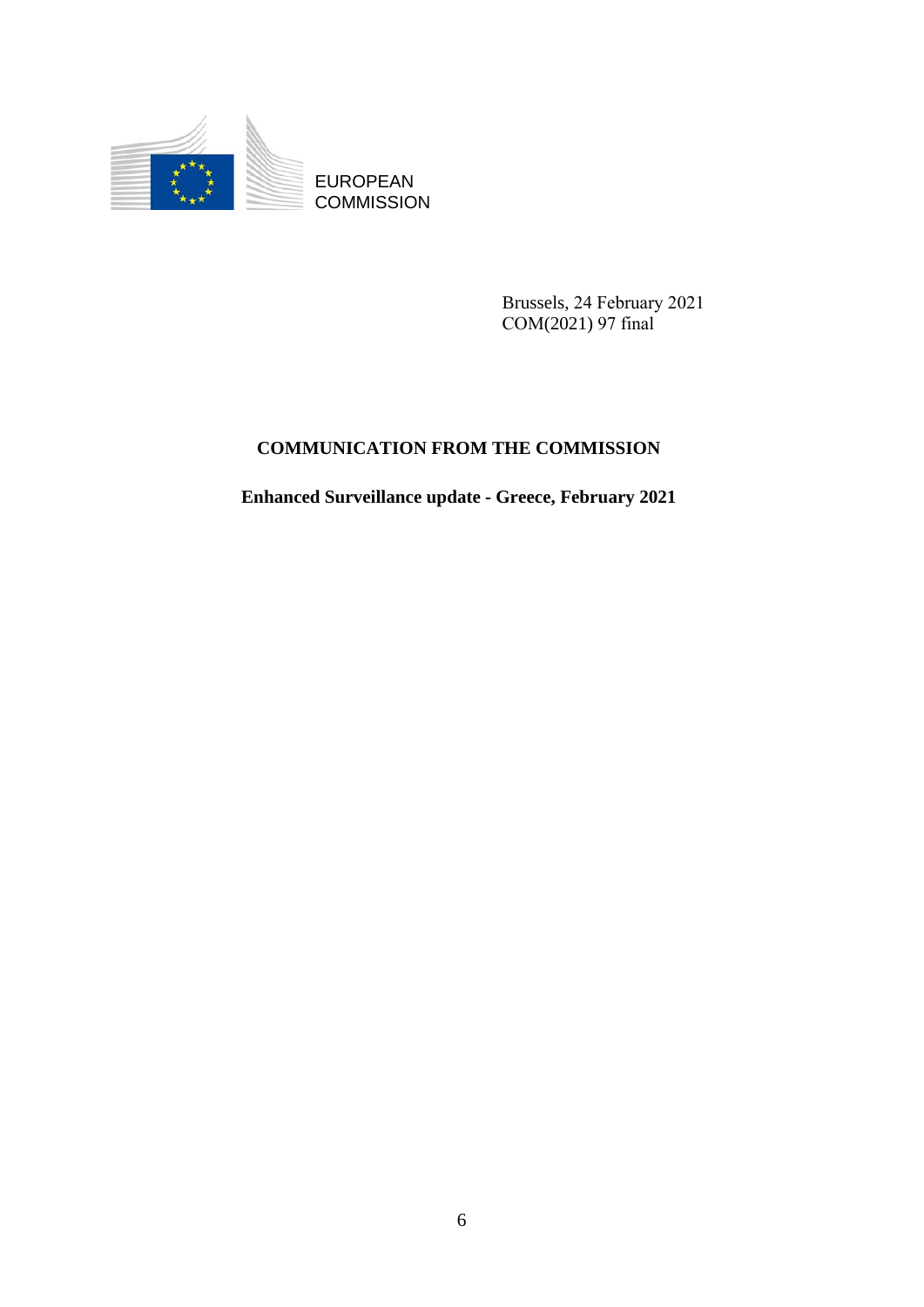## **BACKGROUND**

**Economic developments and policies in Greece are monitored under the European Semester for economic policy co-ordination and under the enhanced surveillance framework according to Regulation (EU) No 472/20[1](#page-10-0)3 (1).** The implementation of enhanced surveillance for Greece  $(2)$  $(2)$  $(2)$  acknowledges the fact that Greece needs to continue implementing measures to address the sources or potential sources of economic and financial difficulties, while implementing structural reforms to support a robust and sustainable economic growth.

**Enhanced surveillance provides a comprehensive framework for monitoring economic developments and the pursuit of policies needed to ensure a sustainable economic recovery.** It allows for a regular assessment of recent economic and financial developments in Greece, as well as for monitoring sovereign financing conditions and updates of the debt sustainability analysis. Enhanced surveillance also provides the framework for assessing the general commitment given by Greece to the Eurogroup of 22 June 2018, to continue and complete reforms adopted under the European Stability Mechanism programme and to ensure that the objectives of the important reforms adopted under the financial assistance programmes are safeguarded. In that context, enhanced surveillance monitors the implementation of specific commitments to complete key structural reforms started under the programme, in six key areas by agreed deadlines up to mid-2022, namely: (i) fiscal and fiscalstructural policies, (ii) social welfare, (iii) financial stability, (iv) labour and product markets, (v) Hellenic Corporation of Assets and Participations and privatisation, and (vi) the modernisation of public administration  $(3)$  $(3)$  $(3)$ .

**This is the ninth enhanced surveillance report for Greece.** The report is based on the findings of a mission held remotely on 26-27 January 2021 and regular dialogue with the authorities. The mission was conducted by the European Commission in liaison with the European Central Bank  $(4)$  $(4)$  $(4)$ ; the International Monetary Fund participated in the context of its Post-Programme Monitoring framework, while the European Stability Mechanism participated in the context of its Early Warning System and in line with the Memorandum of Understanding of 27 April 2018, on working relations between the European Commission and European Stability Mechanism. The current report assesses the implementation of Greece's commitments to the Eurogroup regarding reform completion up to end-2020. This report is not linked to a release of policy-contingent debt measures, which – in line with the agreed biannual schedule – could take place on the basis of the tenth report. The tenth report is expected to be published in May.

<span id="page-10-0"></span><sup>(</sup> 1 ) Regulation (EU) No 472/2013 of the European Parliament and the Council of 21 May 2013 on the strengthening of economic and budgetary surveillance of Member States in the euro area experiencing or threatened with serious difficulties with respect to their financial stability, OJ L140, 27.5.2013, p. 1.

<span id="page-10-1"></span><sup>(</sup> 2 ) Commission Implementing Decision (EU) 2021/998 of 17 February 2021 on the prolongation of enhanced surveillance for Greece.

<span id="page-10-2"></span><sup>(</sup> 3 ) [https://www.consilium.europa.eu/media/35749/z-councils-council-configurations-ecofin-eurogroup-2018-](https://www.consilium.europa.eu/media/35749/z-councils-council-configurations-ecofin-eurogroup-2018-180621-specific-commitments-to-ensure-the-continuity-and-completion-of-reforms-adopted-under-the-esm-programme_2.pdf) [180621-specific-commitments-to-ensure-the-continuity-and-completion-of-reforms-adopted-under-the-esm](https://www.consilium.europa.eu/media/35749/z-councils-council-configurations-ecofin-eurogroup-2018-180621-specific-commitments-to-ensure-the-continuity-and-completion-of-reforms-adopted-under-the-esm-programme_2.pdf)[programme\\_2.pdf](https://www.consilium.europa.eu/media/35749/z-councils-council-configurations-ecofin-eurogroup-2018-180621-specific-commitments-to-ensure-the-continuity-and-completion-of-reforms-adopted-under-the-esm-programme_2.pdf)

<span id="page-10-3"></span><sup>(</sup> 4 ) ECB staff participated in the review mission in accordance with the ECB's competences and thus provided expertise on financial sector policies and macro-critical issues, such as headline fiscal targets and sustainability and financing needs. The review mission was preceded by a technical mission, also held remotely, from 13 January to 20 January 2021.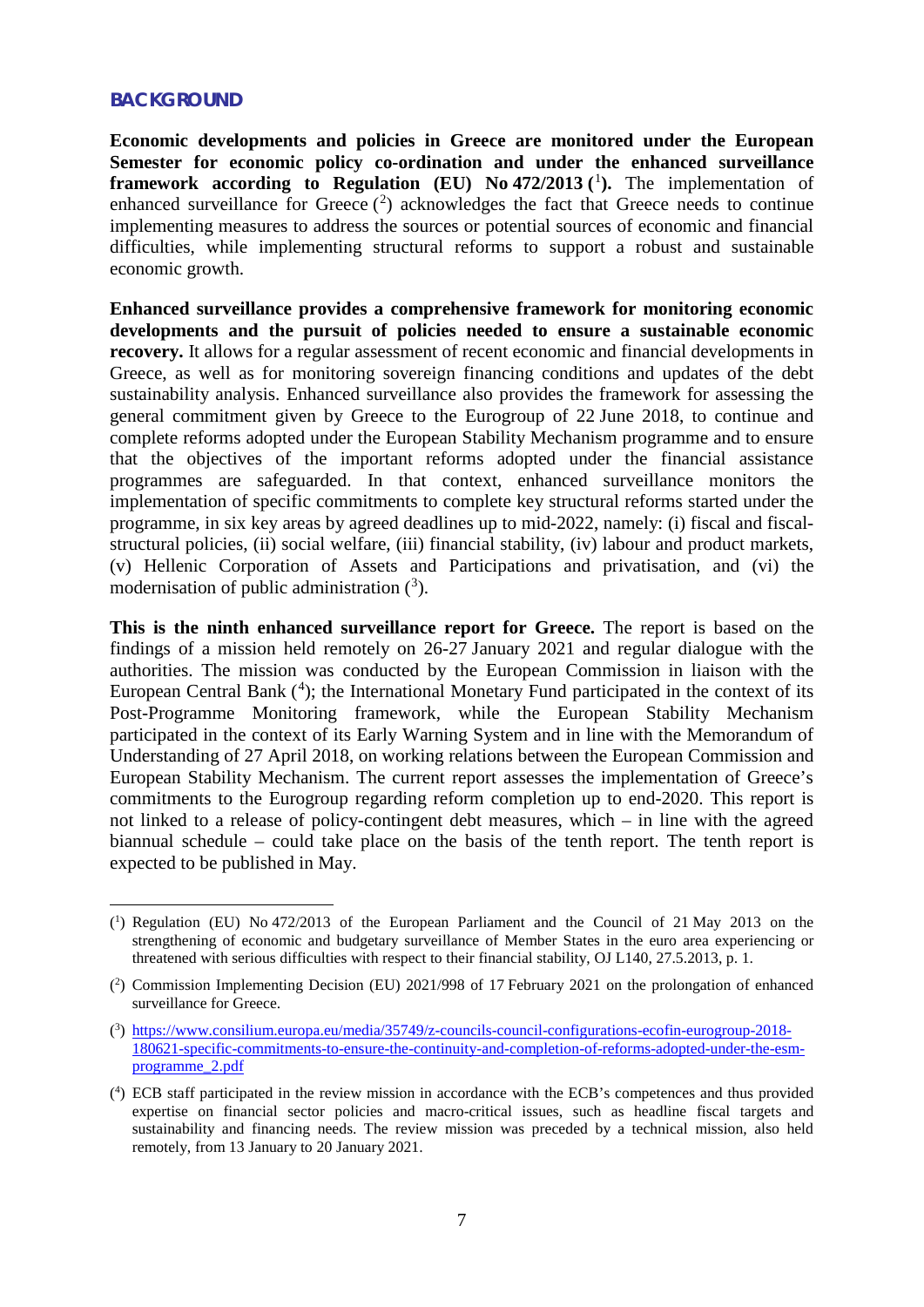## **OVERALL ASSESSMENT**

**The report was prepared against the backdrop of the second wave of the pandemic, which has led to a general tightening of containment measures before the end of 2020 and, more recently, to a closure of schools and retail businesses and personal mobility restrictions in certain regions including Athens.** The Greek economy is expected to have contracted by 10% in 2020 compared to 2019 with only a partial recovery forecast for this year. The fallout of the tourist season in 2020 on the back of the pandemic negatively affected Greece given the weight of the tourism sector in the economy. The government continued adapting the existing fiscal measures supporting the unemployed and wage earners, whose contracts have been suspended, prolonged the support measures for companies and adopted new targeted measures to protect households and corporates. So far, the employment protection measures, supported by the EU notably through the new financing instrument for temporary Support to mitigate Unemployment Risks in an Emergency (SURE) and the European Social Fund, appear to have been effective, and the unemployment rate has remained broadly stable in spite of the sizeable economic contraction. The number of persons out of jobs is nevertheless growing as hiring of new workers remains subdued. Firms and workers have benefited from public support measures; however, the full size of the challenge faced by the corporate – and the financial – sector is expected to become apparent only at a later stage with the phasing out of support measures, as in other Member States. This will need to be carefully managed to avoid cliff effects.

**Despite the challenging circumstances, the authorities managed to progress well in a number of areas, including education, management of state assets, privatisation projects and energy policy.** Notably:

- **Two ambitious reforms in the area of education were adopted in the past three months.** A vocational education and training reform was adopted in December 2020 aiming at improving the attractiveness of that path and better linking vocational education and lifelong learning with labour market needs. The Higher Education Law from February 2021 aims, in turn, at modernising the operation of the universities and enhancing the quality of education offered. Moreover, internal and external evaluations of schools have been launched.
- **The Hellenic Corporation of Assets and Participations** completed the review of the boards of all state-owned enterprises, which was a specific commitment. The strategic plan of the Corporation continued to be implemented as planned, and the authorities completed the preparation of the updated Ministerial Guidance for the Corporation.
- **Privatisation tenders** have progressed with the successful closing of the transaction of Marina of Alimos on 31 December 2020, good prospects for concluding the Hellinikon project in the coming months, and some long-awaited progress on pending actions necessary for the Egnatia concession – all of which are specific commitments.
- **In the area of energy policy,** the authorities have launched the market test with a view to closing the long-standing anti-trust case against the Public Power Corporation in the coming months, which is a specific commitment.

**Reforms continued also in other important areas.** Public financial management reforms, including of the public investment budget, have re-gained the much needed momentum through progress made on the administrative, economic and functional budget classifications. Close monitoring will be needed, as this is key to enhancing the efficiency of payment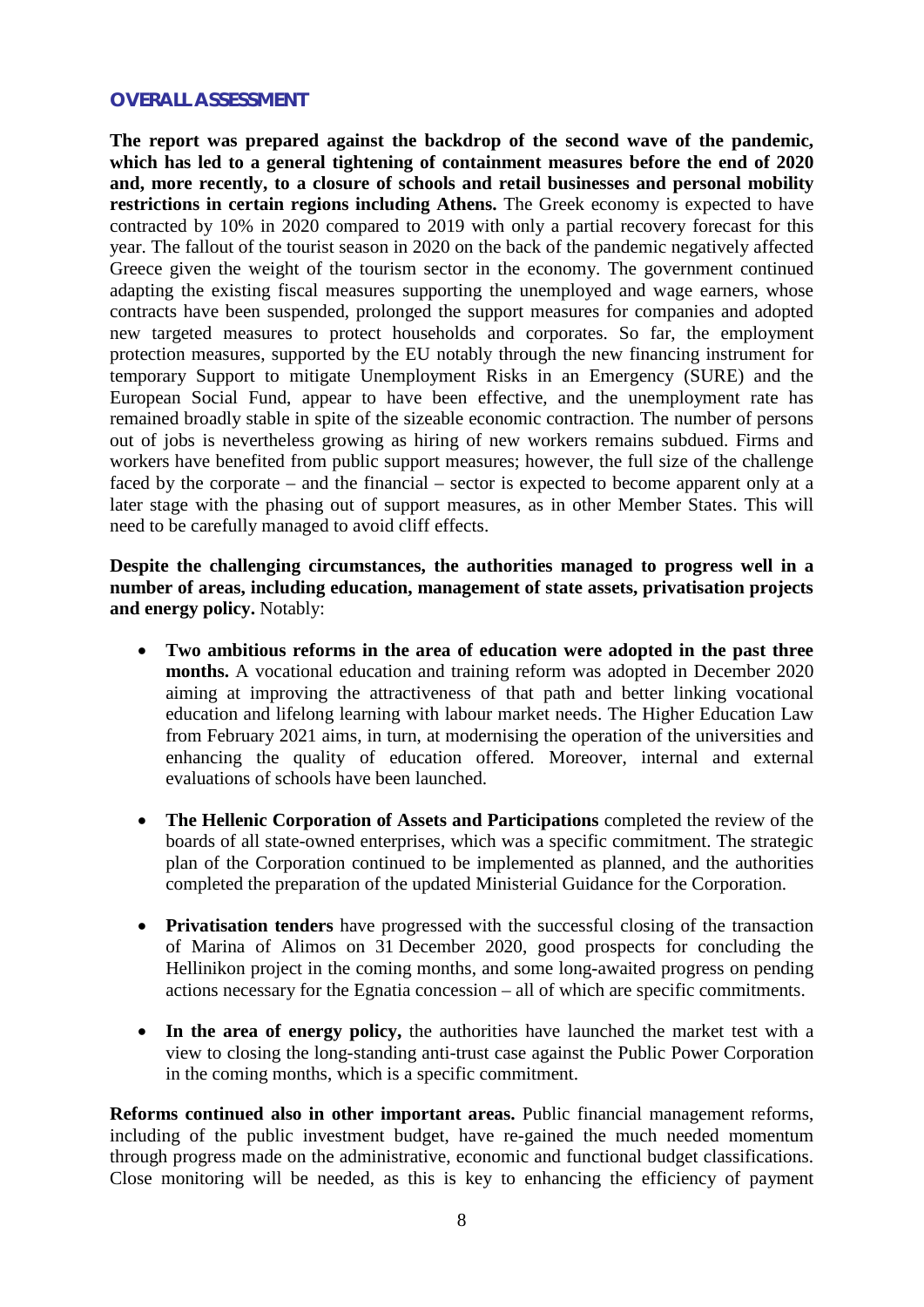procedures. The legislation for the human resources reform of the tax administration was adopted and the reform remains on track for its full implementation by the next review. Public administration reforms have also been progressing as planned, including the adoption of a new legislation for faster and more efficient recruitment of civil servants.

**Nevertheless, the overall pace of implementation seems to have slowed down in a number of areas, due notably to the pandemic context, and the implementation of measures to address several commitments has been delayed.** In addition to the continued difficulties posed by the pandemic, the authorities also pointed to a reshuffle of several key posts in the administration at the beginning of this year and the increased workload due to the preparations of the Recovery and Resilience Plan as a cause of some delays, and this is duly acknowledged. A number of detailed specific roadmaps have been agreed to prepare the ground for decisive progress by the tenth report in May. These include a continued delivery of the financial sector reforms, full implementation of the human resources reform of the Independent Authority for Public Revenues, operationalisation of the Project Preparation Facility and the Strategic Projects Pipeline for major investments, prevention of the creation of new arrears and reduction of the existing stock following the delays observed including through the reinforcement of the Steering Committee for the clearance of arrears and simplification of the legislative framework for the conduct of fiscal procedures, completion of the reform of the further simplification of investment licensing in agreed areas, and the adoption of the modernised Labour Code. In addition, the authorities committed to a number of specific steps in the areas of health care, fighting corruption, public administration reform and the implementation of the chart of accounts. Given its importance in the context of the overall recovery strategy, the justice reform needs to be relaunched, as reforms linked to the effectiveness of the justice system contribute to ensuring a swift implementation of investments, including from the private sector.

**The implementation of some key financial sector reforms has also been delayed but an ambitious timeline for the next review was agreed.** The entry into force of the insolvency code was partially postponed at the end of last year, with some elements envisaged to enter into force on 1 March, and others postponed to 1 June 2021. This code represents a major reform of the insolvency framework but requires substantial implementation work related to its detailed specification as well as to the setting up of an IT platform interconnected with those of the banks. Implementation of other agreed reforms continues but at a slower pace than previously agreed and will require close monitoring, particularly with respect to the clearance of the backlog of household insolvency cases (the end-2021 target appears at risk) and with respect to the clearance of called state guarantees, which has been further delayed in the last quarter of 2020 also on account of difficulties with hiring of new staff amidst the tightening of containment measures. The authorities are preparing additional measures to support the financial sector, in particular an extension of the asset protection scheme Hercules, which is welcome. In the context of the tightening of containment measures towards the end of 2020, the authorities have suspended all enforcement measures across all categories of debtors, including the conduct of e-auctions and its preparatory steps, which can take several months. Such a generalised freezing of all enforcement steps, if protracted, may impinge on a swift and efficient handling of non-performing loans by Greek banks and servicers going forward. The authorities are thus invited to adopt temporary and more targeted solutions in a timely manner, while protecting vulnerable households.

**The authorities are engaging closely with the European Commission in the context of the preparation of the Recovery and Resilience Plan.** This is welcome as the significant funds that Greece is entitled to receive via the Recovery and Resilience Facility, if used efficiently and appropriately, would support growth, job creation and the twin transitions in the coming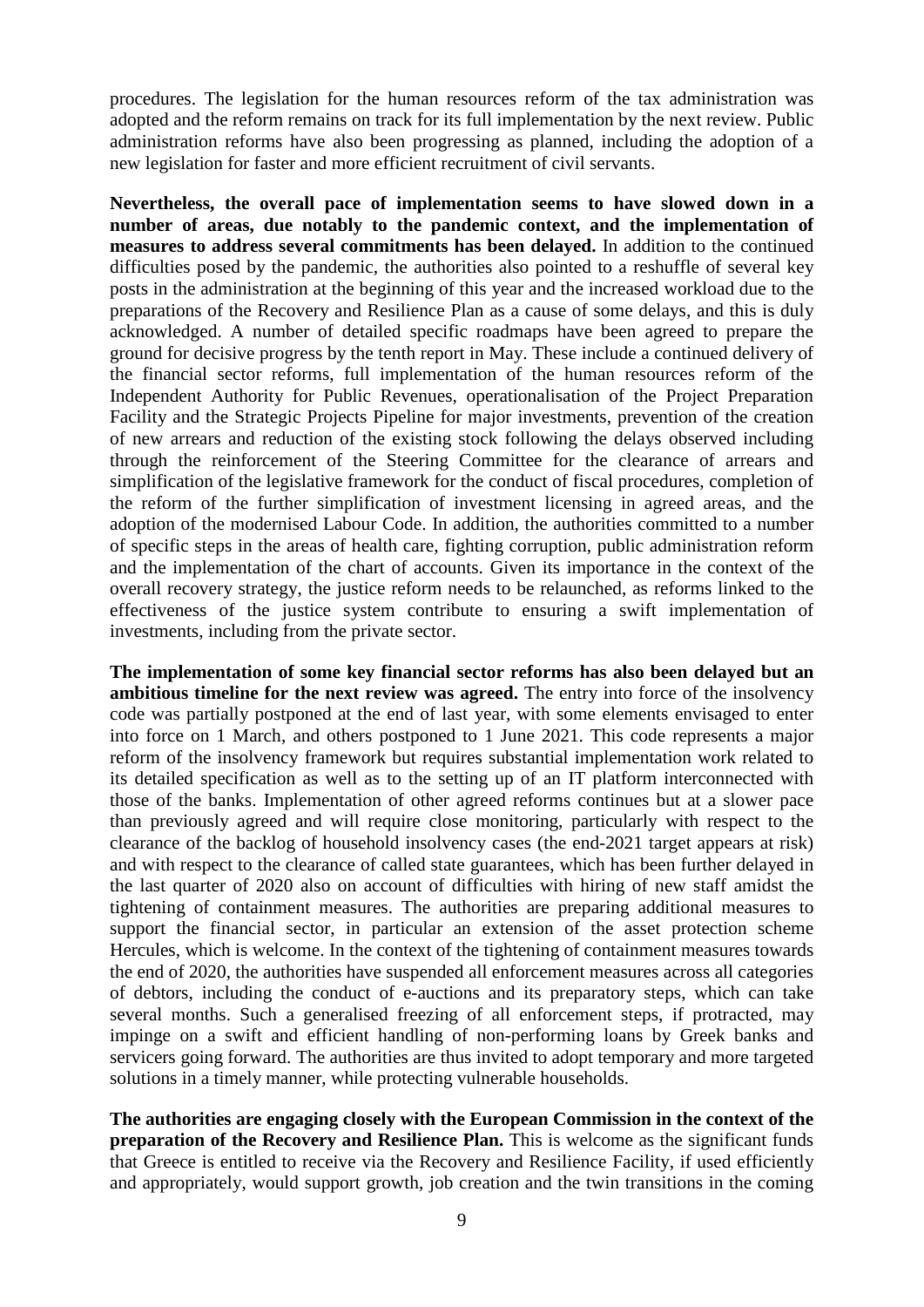years. The EU Recovery and Resilience Facility will make available €30.5 billion to Greece during the period 2021-2026, out of which  $\bigoplus$  7.8 billion through grants. Reforms and investments that will be part of the Plan are expected to build on and complement past and ongoing reforms in the context of the enhanced surveillance process. Coupled with the additional envelope of  $\epsilon$ 1.7 billion under the React-EU instrument and the  $\epsilon$ 2.7 billion already disbursed by the European instrument for temporary Support to mitigate Unemployment Risks in an Emergency (SURE) as well as any possible additional amount  $(5)$  $(5)$  $(5)$ , these substantial financing resources will help cushion the economic and social impact of the pandemic and provide the necessary support for a sustainable and inclusive recovery.

**Overall, this report concludes that Greece has progressed well with the implementation of a number of reform commitments yet notes that reform momentum has slowed down, acknowledging the challenging circumstances caused by the pandemic.** The European institutions welcome the continued close and constructive engagement of the authorities and the agreement on a number of revised timelines for critical reforms. The authorities are encouraged to continue to mobilise resources with a view to taking all necessary steps to achieve their due specific commitments in time for the tenth enhanced surveillance report, to be issued in May and for which a disbursement of the next set of policy-contingent debt measures is foreseen.

## **MACROECONOMIC DEVELOPMENTS**

**The coronavirus pandemic continues to have a strong negative impact on the Greek economy.** The economy expanded by 2.3% on a quarter-on-quarter basis in the third quarter of 2020 after a decline of -14.1% in the previous period. The recovery in the third quarter was substantially less dynamic than the sizable rebound in the euro area, largely on account of the sharp fall of value added in the tourism sector. Growth was driven by private consumption, with the exports of goods showing some resilience. Unemployment continued to decline, reaching 16.2% in the third quarter of 2020, which indicates that the support measures in place are successful in protecting jobs. At the same time, employment decreased compared to a year ago, primarily due to the lower number of hires in the tourism sector. Youth unemployment also decreased but remains very high at 34.2% in the third quarter.

**Following the tightening of containment measures towards the end of 2020, the economic recovery is expected to remain anaemic in the first half of this year.** The containment measures announced in November 2020 remain in place, implying severe restrictions for the services sector, while industrial production continues with limited disruptions albeit facing disrupted supply chains and curtailed demand. These necessary measures to save lives are expected to further delay the economic recovery. The Commission 2021 winter forecast, prepared before the recent regional tightening of containment measures, expects real GDP growth to reach 3.5% in 2021 and 5% in 2022, driven mainly by domestic demand. The projection assumes that vaccination will gradually succeed to protect the most vulnerable by mid-2021, allowing for a lasting, if only step-wise relaxation of the containment measures in the second quarter. The external sector is also projected to provide a positive contribution to growth, albeit less strong than previously expected as tourism may take longer to recover fully. The projection assumes that fiscal policy in 2021 will continue to support the economy with targeted interventions towards businesses and households. The slack in the economy is

<span id="page-13-0"></span> $\overline{a}$  $(5)$  The Council has already approved a total of  $\Theta$ 0.3 billion in financial support to 18 Member States. Member States can still submit requests to receive financial support under temporary Support to mitigate Unemployment Risks in an Emergency (SURE) which has an overall firepower of up to  $\epsilon 000$  billion.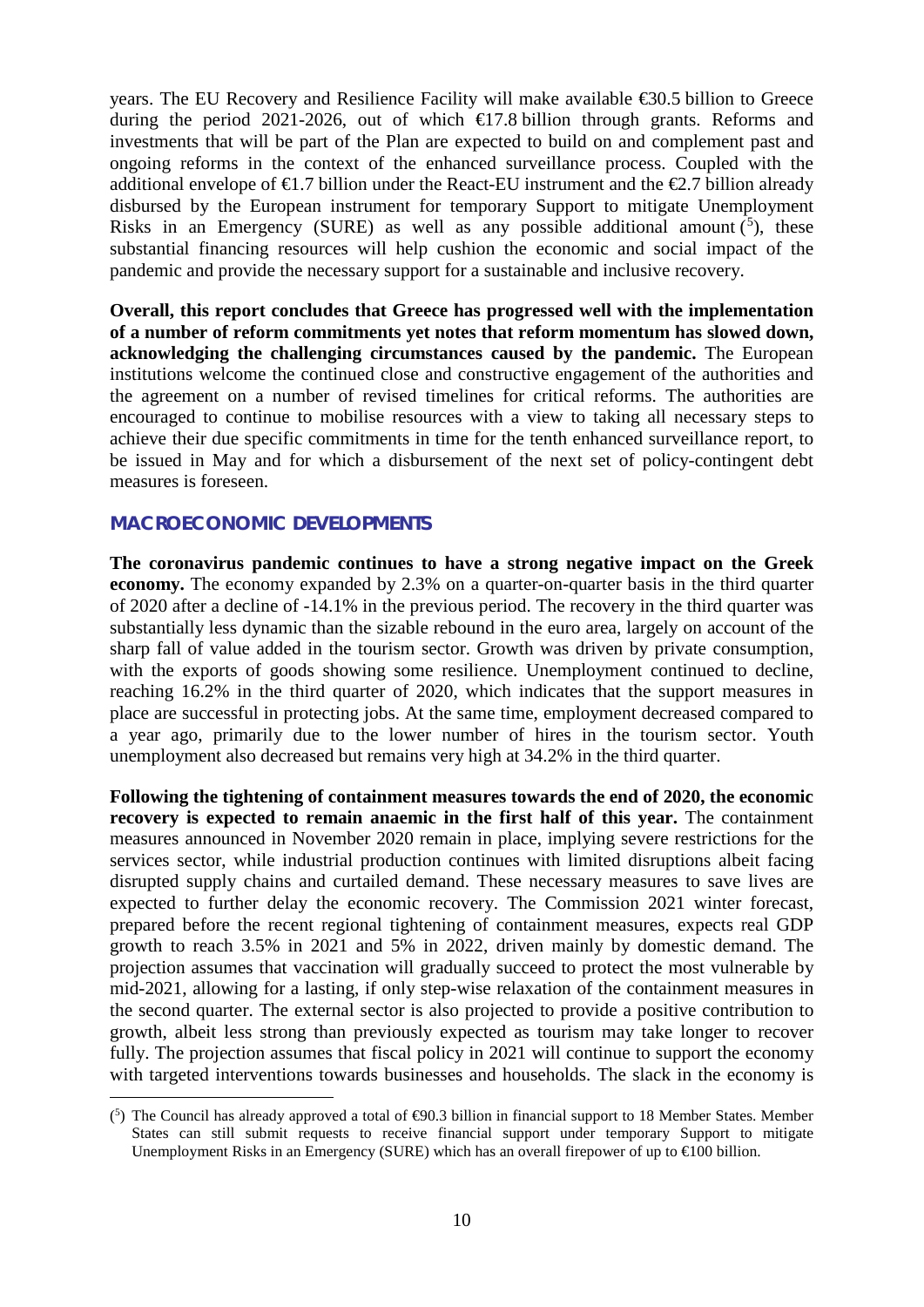expected to weigh on price growth, which is expected to remain mildly negative also in 2021, with a subsequent recovery in 2022.

**Uncertainty surrounding the outlook remains high.** Projections are subject to significant uncertainty predominately linked to the evolution of the pandemic and the success of vaccination campaign. Progress with the fight against the pandemic, both domestically but also internationally, is also critical for the recovery of the tourism industry. Uncertainty also concerns the speed of recovery of the private sector after the expiry of the support measures, which will need to be carefully designed to avoid cliff effects, which could lead to corporate distress, including bankruptcies. Weaknesses in the balance-sheet structure of the Greek corporate sector compound downside risks to the recovery. The geopolitical tensions in the region and the lingering migration crisis add further uncertainty to the macroeconomic outlook. On the upside, the Commission forecast does not incorporate the economic impact of the Recovery and Resilience Plan for Greece, the implementation of which is expected to provide a significant boost to growth.

## **FISCAL DEVELOPMENTS**

**Fiscal policy will remain accommodative in 2021 as the authorities maintain targeted support to households and businesses affected by the crisis.** In response to the unfavourable evolution of the pandemic, the government decided to tighten the containment measures at the beginning of November 2020 and, more recently, to close schools and retail businesses and to impose personal mobility restrictions in certain regions including Athens and announced the prolongation of earlier fiscal measures. The total envelope of the 'repayable advance payments' (public support to companies affected by the pandemic, distributed in the form of loans with a conditional subsidy component) has been increased, the regular and long-term unemployment benefit has been extended and the temporary economic support to suspended wage earners has been prolonged. As the duration of the containment measures turned out to be longer than initially planned, the government also announced a number of new measures in order to support both households and affected businesses. These include a new guarantee scheme and a new loan subsidy programme, both tailored to help small and medium sized enterprises, including in particular very small/micro firms. Furthermore, affected companies will be eligible for compensation on their fixed costs in the form of a tax and social security contribution credit. Greece's policy response has been swift since the beginning of the coronavirus outbreak, and with the abovementioned measures its overall size is expected to reach about 9.4% of GDP in 2020 and 6.5% of GDP in 2021. Overall, according to the Commission 2020 autumn forecast, the size of support measures (as a percentage of GDP) the Greek government adopted to alleviate the socio-economic impact of the coronavirus outbreak is slightly above the European Union average.

**The 2021 budget, voted in early December 2020, expects the deficit monitored under enhanced surveillance to reach 3.9% of GDP in 2021.** This compares with a deficit forecast of 3.4% of GDP in the Commission 2020 autumn forecast  $(6)$  $(6)$  $(6)$ . A full update of the fiscal forecast will be prepared in spring in the context of the assessment of the 2021 Stability

<span id="page-14-0"></span> $\overline{a}$ 6 ) The Commission 2020 autumn forecast did not take into account either the economic impact of the second tightening of containment measures started in November 2020, the prolongation of fiscal measures in response to the second wave or the economic impact or, more recently, the closure of schools and retail businesses and personal mobility restrictions in certain regions including Athens. At the same time, while the budget includes the envisaged macroeconomic impact of investments under the Recovery and Resilience Facility, the Commission will evaluate such an impact only in the coming months, when the plans will be presented in sufficient detail.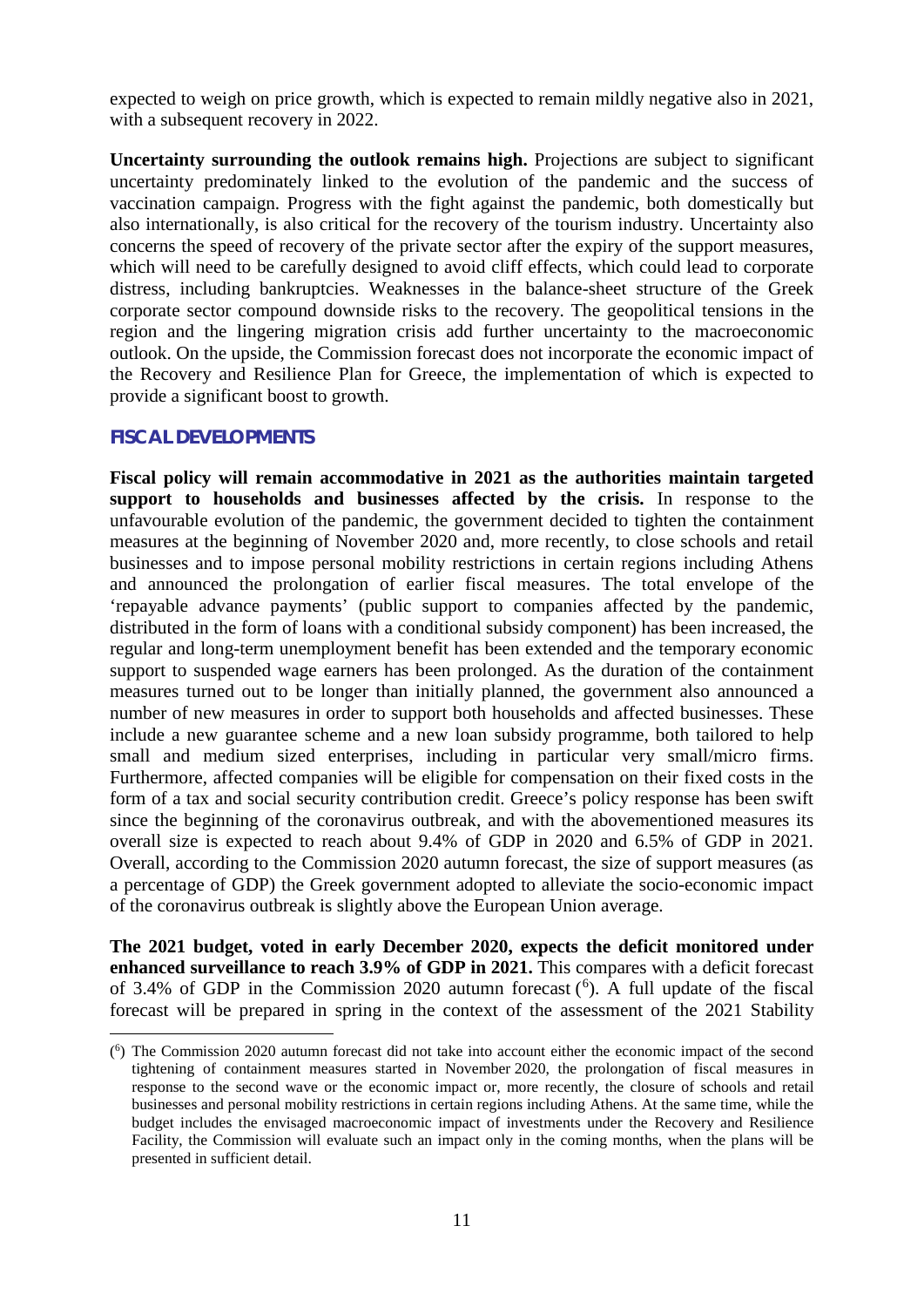Programme. To recall, the General Escape Clause will remain active in 2021. This allows for a temporary departure from the budgetary requirements, including Greece's fiscal targets monitored under enhanced surveillance, provided that this does not endanger fiscal sustainability in the medium term. The Council recommended  $(7)$  $(7)$  $(7)$  that Greece pursues, when economic conditions allow, fiscal policies aimed at achieving prudent medium-term fiscal positions and to ensure debt sustainability, while enhancing investment. The 2021 budget expects the general government debt to reach 209% in 2020 before declining to around 200% in 2021, which is broadly in line with the Commission autumn forecast.

**The public finance projections are subject to considerable risks.** Uncertainty about the evolution of the pandemic remains large, which translates into substantial fiscal risks as a further prolongation of the containment measures and related fiscal support, which should be both of a targeted and temporary nature, could lead to a further increase in fiscal costs. The probability of drawing on the state guarantees will increase with the duration of the crisis. Beyond the pandemic, rulings on retroactive pensions and litigation cases against the Public Real Estate Company (ETAD) continue to pose fiscal risks. On the positive side, Greece is expected to benefit greatly from the Recovery and Resilience Facility, through large-scale financial support to growth-enhancing reforms and investments, which would provide a substantial support to the economy and boost potential growth, which can facilitate achieving prudent fiscal positions.

## **SOVEREIGN FINANCING**

 $\overline{a}$ 

**Financing conditions remain favourable and the government continues holding a large cash buffer.** The sovereign yield spreads have decreased further and have been hovering around 70 basis points on the 5-year tenure since mid-November 2020. Their volatility has also been subdued. The favourable financing conditions are supported also by the European Central Bank's accommodative monetary policy stance, including its Pandemic Emergency Purchase Programme. Medium and long-term debt redemption and interest payments will be moderate in 2021, amounting to around  $\epsilon$ 10 billion. Greece is planning to raise  $\epsilon$ 8-12 billion through new bond issuances, which is comparable to the amount raised in 2020. The general government's cash reserves stood around €31 billion at the end of 2020, which would be sufficient to cover the medium and long-term debt redemptions and interest payments of the general government for the next two years  $(^8)$  $(^8)$  $(^8)$ . Since the beginning of the year, the Hellenic Republic raised  $\epsilon$ 3.5 billion through the issuance of a 10-year government bond in January 2021. The achieved yield was 0.81%, a historical low level for this maturity. An additional  $\bigoplus$ billion was raised through private placements. The authorities intend to carry out a partial repayment of the loans from the International Monetary Fund, which is a welcome step that helps to reduce the foreign exchange risk and sends the right signal to the markets.

## **The 2020 Debt Sustainability Monitor presented a debt sustainability analysis for all Member States based on the 2020 autumn forecast ([9\)](#page-15-2).** The baseline scenario of that

<span id="page-15-0"></span><sup>(</sup> 7 ) Council Recommendation of 20 July 2020 on the national Reform Programme of Greece and delivering a Council opinion on the 2020 Stability Programme of Greece, OJ C 282, 26.8.2020, p. 46.

<span id="page-15-1"></span><sup>(</sup> $8$ ) The cash buffer account balance remained at  $E$ 15.7 billion. The cash buffer account was built also through disbursements under the European Stability Mechanism programme and is dedicated to debt service. Greece may use this amount for other purposes as well, following an approval of the European Stability Mechanism's governing bodies.

<span id="page-15-2"></span><sup>(</sup> 9 ) Debt Sustainability Monitor, European Economy Institutional Paper, No. 143, February 2021.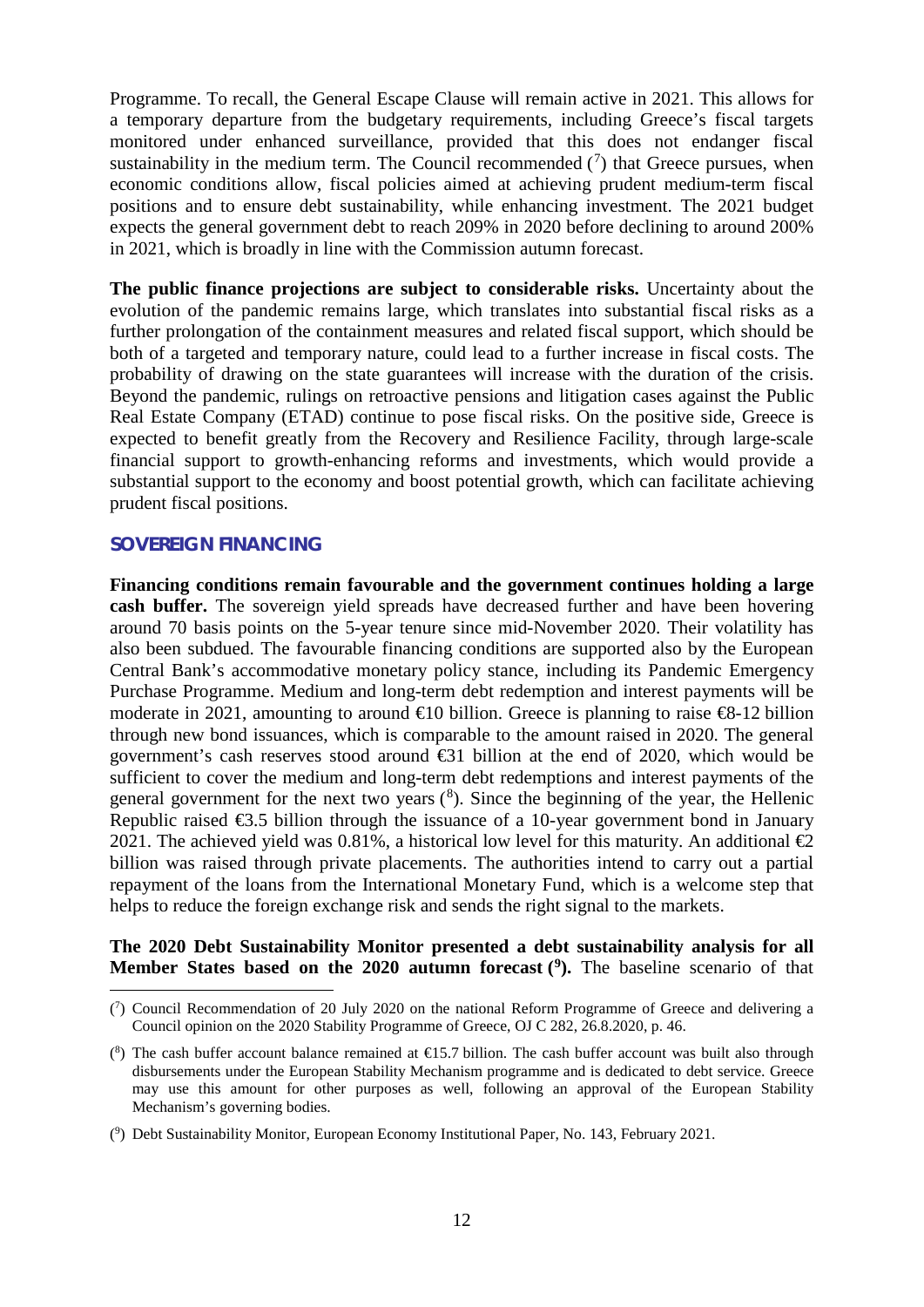analysis is identical to the one published in the  $8<sup>th</sup>$  enhanced surveillance report. An updated debt sustainability analysis will be presented in the next enhanced surveillance report.

## **FINANCIAL SECTOR DEVELOPMENTS**

**Bank profitability is likely to remain under pressure as favourable liquidity conditions and significant non-recurring revenues on the trading portfolio have only partially offset increased provisioning needs**. Banks have maintained ample cash buffers and a low cost of funding due to a steady upward trend in deposits coupled with accommodative monetary policy conditions. In addition, they have benefitted from extraordinary trading gains from their government bonds portfolio. However, the frontloading of provisioning to take into account the expected impact of the pandemic, among other factors, has led the banking system as a whole to post a loss after taxes in the first nine months of 2020. The profit outlook will remain challenging, and thus limiting the internal capital generation capacity. The securitisations of non-performing loans will have a positive impact on the banks' cost-of-risk and free up space in banks' balance sheets for new lending, but also entails an initial one-off capital loss and a recurring loss on net interest income. At the same time, the expiry of the moratoria may lead to further impairments due to a deterioration in asset quality.

**The stock of non-performing loans has continued to decline, mainly thanks to the Hercules scheme and the temporary impact of moratoria**. Non-performing loans at the end of September 2020 amounted to €58.7 billion, down by €9.8 billion from December 2019 but only  $\bigoplus$  billion from the previous quarter. As a result, the non-performing loans ratio came down to 35.8%, which remains the highest in the euro area. The continuous improvement in 2020, despite the pandemic and the resulting drop in the number of cured loans, is mainly due to non-performing loan sales of  $66.8$  billion and a limited inflow of new bad loans (down by 58% year-on-year in the nine months) thanks to the moratoria in place. Loans under moratoria amounted to  $\epsilon 20.8$  billion as of November 2020, i.e. above 12% of the loan book, roughly evenly split between corporates and households. The deleveraging of non-performing loans by banks has also led to an increased role for non-bank servicers, with €33 billion of loans under management as of end-September 2020, up by 40% since the end of 2019.

**As in other Member States, the expiry of the moratoria could be accompanied by a renewed deterioration in asset quality going forward.** The large amount of loans under moratoria and the lacklustre track record of banks in viable loan restructurings point to a material risk for asset quality, as moratoria mostly expired at the end of 2020. This could lead to new impairments, in case provisions booked so far not fully capture the eventual impact of the pandemic on the loan book. However, the temporary instalment subsidy scheme set up by the authorities for coronavirus-affected debtors with primary residence loans (the "Gefyra" scheme) will mitigate this risk for this type of loans, which represent a large part of the retail loan portfolio. Subsidy payments under the scheme have been initiated. The authorities are setting up a similar scheme for business loans. The scheme will need to be carefully designed, including appropriate moral hazard safeguards. Moreover, the banks will try to stem any migration of loans currently under moratoria to a category of increased credit risk, that would imply higher provisioning needs, through the offering of intermediate products, allowing for a gradual restoration of payment patterns. The exact supervisory treatment and related capital cost of these products will need to be discussed with the supervisory authorities. Going forward, the planned securitisations under the Hercules scheme remain the main driver of the reduction of non-performing loans.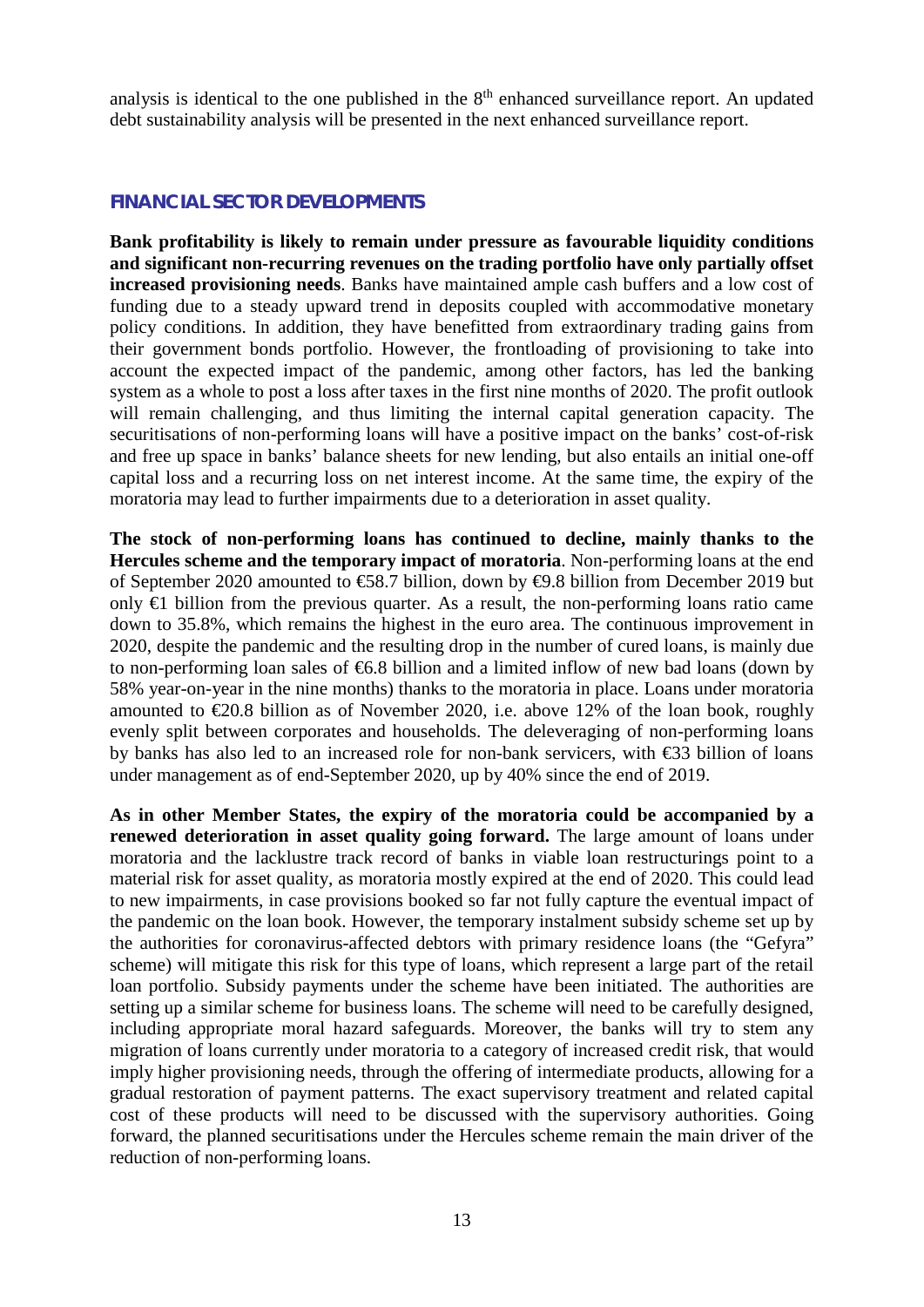**The support measures adopted by the authorities have further bolstered credit growth to businesses, facilitating access to credit also for smaller firms.** The Covid-19 enterprise guarantee scheme and the interest subsidy scheme (TEPIX-II) operated by the Hellenic Development Bank have resulted in  $\Theta$ .6 billion and 2 billion, respectively, of loan disbursements to corporates and small and medium sized enterprises in 2020, contributing with approximately 40% to the total gross corporate loan flows over the year. This has resulted in the average monthly gross loan flows  $(10)$  $(10)$  more than doubling for large corporates, while increasing substantially also for small and medium-sized enterprises. This credit growth has been used by firms to mostly cover their working capital needs and build up their liquidity buffers. In terms of cost of credit, although nominal lending rates are near their historical lows for corporates, they have been on the rise since September 2020, particularly for smaller loans, reflecting increased credit risk. As for lending growth to households, it remains in negative territory and comes at a steadily higher cost.

**The authorities are preparing an amendment of the governing law of the Hellenic Financial Stability Fund.** The amendment will allow for the Fund to participate as a private investor in future share capital increases of the banks where it maintains a shareholding.

<span id="page-17-0"></span> $\frac{1}{\sqrt{2}}$  $(10)$ Defined maturity loans. Source: Bank of Greece.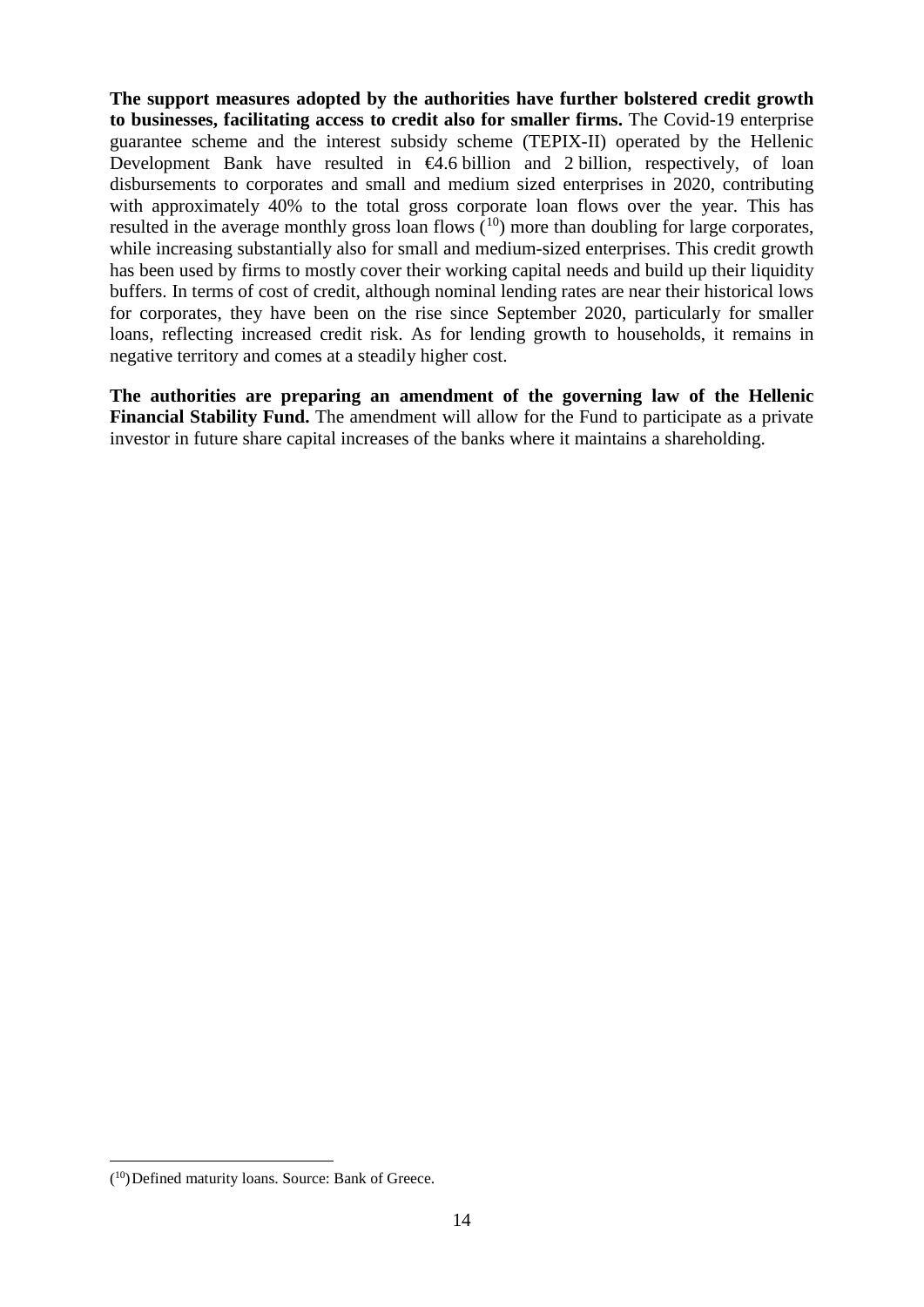Commission Staff Working Document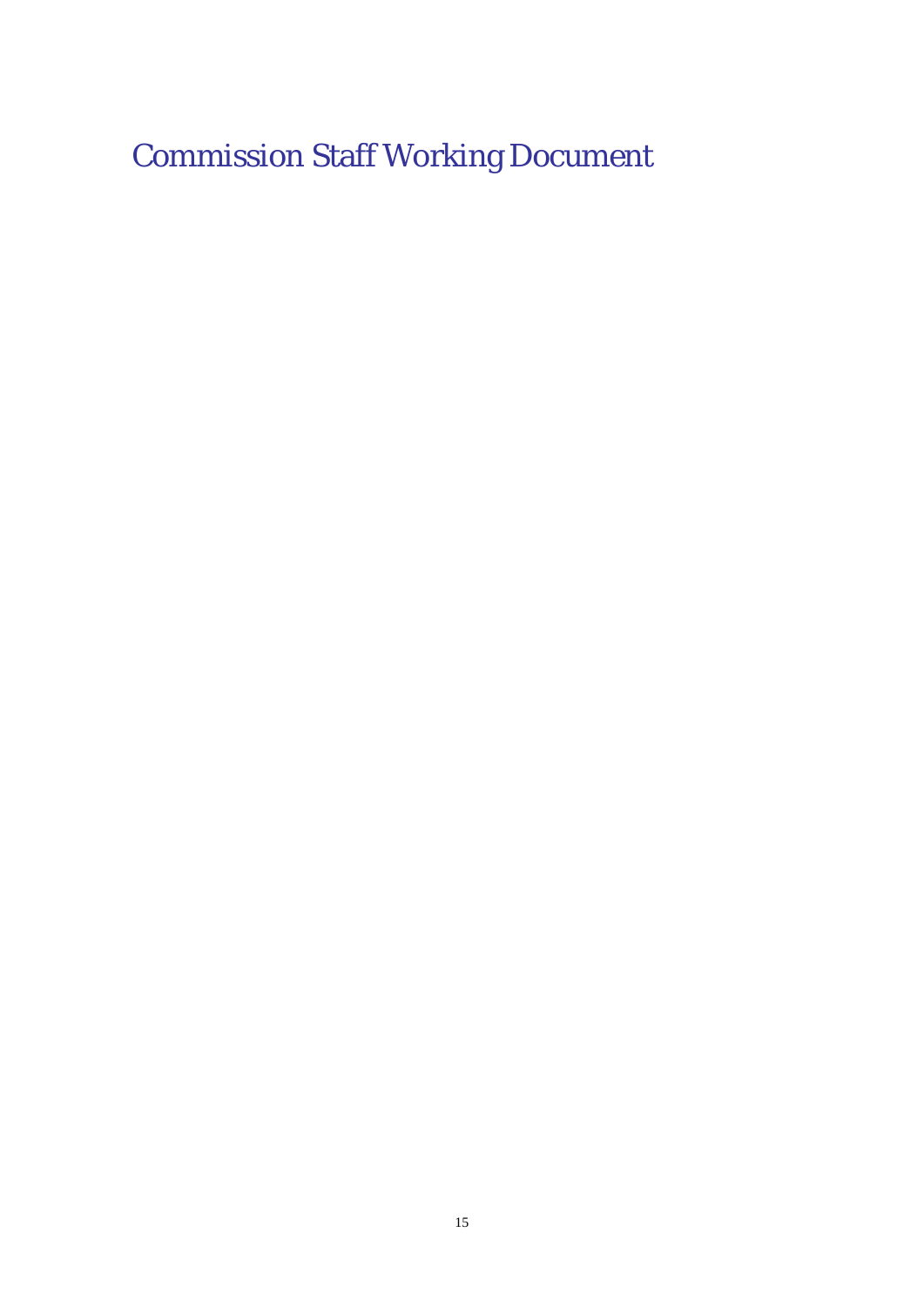**Progress with the implementation of due specific commitments and relevant continuous commitments (\*) given to the Eurogroup (**[Annex to the Eurogroup statement,](https://www.consilium.europa.eu/media/35749/z-councils-council-configurations-ecofin-eurogroup-2018-180621-specific-commitments-to-ensure-the-continuity-and-completion-of-reforms-adopted-under-the-esm-programme_2.pdf) **22 June 2018)** 

| <b>Commitment</b>                                                                                                                                                                                                                                                                                                             | State of play and next steps                                                                                                                                                                                                                                                                                                                                                                                                                                                                                                                                                                                                                                                                                                                                                                  |
|-------------------------------------------------------------------------------------------------------------------------------------------------------------------------------------------------------------------------------------------------------------------------------------------------------------------------------|-----------------------------------------------------------------------------------------------------------------------------------------------------------------------------------------------------------------------------------------------------------------------------------------------------------------------------------------------------------------------------------------------------------------------------------------------------------------------------------------------------------------------------------------------------------------------------------------------------------------------------------------------------------------------------------------------------------------------------------------------------------------------------------------------|
| (*) Fiscal. Achieve a primary surplus of $3.5\%$ of GDP over the<br>medium-term.                                                                                                                                                                                                                                              | The 2021 budget, voted in early-December 2020, expects the deficit<br>monitored under enhanced surveillance to reach 3.9% of GDP in<br>2021. This compares with a deficit forecast of 3.4% of GDP in the<br>Commission 2020 autumn forecast. The fiscal policy setting planned for<br>2021 takes into account the continued application of the general escape<br>clause in 2021. A full update of the fiscal forecast will be prepared in<br>spring in the context of the assessment of the 2021 Stability Programme.                                                                                                                                                                                                                                                                         |
| <b>Public financial management.</b> Complete the chart of accounts for<br>the central administration by implementing the fund and functional<br>classifications in the 2022 State budget by mid-2021. It is noted that<br>the implementation of the fund classification is subject to a provision<br>of technical assistance. | The functional classification is expected to be gradually implemented<br>as of October 2021. It was agreed that a simplified version of the<br>functional classification $(1st level)$ would be finalised by October 2021<br>and released in November 2021, in time for the 2022 budget. The<br>necessary IT specifications for both the investment and non-investment<br>budgets will be completed by April. The full detail will be prepared in<br>time for the 2023 budget. The European institutions invited the authorities<br>to prepare a road map for its completion, including in the public<br>investment budget, by April 2021 and aim for a delivery by April 2022.<br>The functional classification will be implemented in parallel with the<br>performance budgeting framework. |
|                                                                                                                                                                                                                                                                                                                               | Implementation of the Chart of Accounts in the public investment<br>budget has seen a positive momentum. This is key for a successful<br>completion of the accounting reform. The interoperability of the IT<br>payment system of the public investment budget with the central IT                                                                                                                                                                                                                                                                                                                                                                                                                                                                                                            |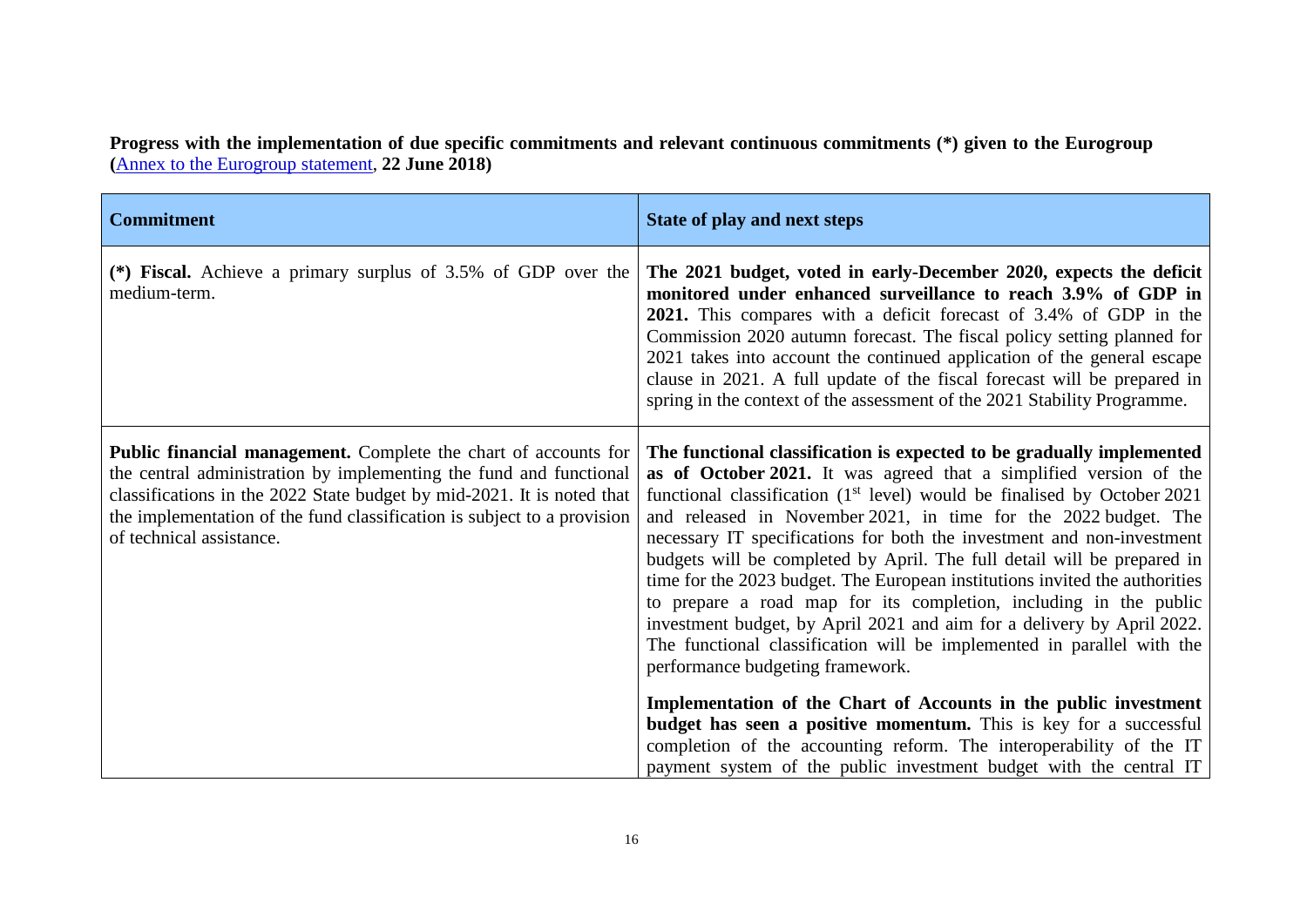| <b>Commitment</b>                                                                                                                                                                                                    | <b>State of play and next steps</b>                                                                                                                                                                                                                                                                                                                                                                                                                                                                                                                                                                                                                                                                                                                                        |
|----------------------------------------------------------------------------------------------------------------------------------------------------------------------------------------------------------------------|----------------------------------------------------------------------------------------------------------------------------------------------------------------------------------------------------------------------------------------------------------------------------------------------------------------------------------------------------------------------------------------------------------------------------------------------------------------------------------------------------------------------------------------------------------------------------------------------------------------------------------------------------------------------------------------------------------------------------------------------------------------------------|
|                                                                                                                                                                                                                      | system is progressing. It is benefiting from technical support provided by<br>the European Commission and is expected to be completed in the course<br>of 2021. It was agreed that the administrative and economic classification<br>will start to be applied on (realised) budget transactions before<br>end-April 2021, while for planning purposes, the administrative<br>classification and a simplified version of the economic classification will<br>be applied only in the 2022 budget.                                                                                                                                                                                                                                                                            |
|                                                                                                                                                                                                                      | The tender for the upgraded central IT payment system, which will<br>significantly contribute to the completion of the accounting reform, is<br>delayed. The authorities plan to launch the tender in March 2021 so that<br>the project can start by the end of 2021. However, these delays are not<br>expected to jeopardise the application of the above-mentioned<br>classifications because of the existence of a parallel IT system, which<br>could offer a temporary solution until the new advanced system is<br>functional. Following the implementation of the accounting reform in the<br>central administration, a plan with a timeline will be drafted by<br>end-February 2021 for the rollout of the Chart of Accounts in the general<br>government entities. |
| $(*)$ Arrears.<br>The authorities will implement the arrears clearance plan and avoid<br>the accumulation of new arrears.<br>Complete the implementation of reforms identified by the Hellenic<br>Court of Auditors. | The stock of arrears has decreased since September 2020 but the<br>October 2019 clearance plan will need to be updated as the December<br>target has not been met. In December 2020, the stock of arrears was<br>$\bigoplus$ 79 million, more than $\bigoplus$ 00 million below the level reported in the<br>previous report. However, the risks noted in the $8th$ enhanced surveillance<br>report in relation to the December zero target for the stock of non-pension<br>arrears have materialised, partly due to the extraordinary circumstances<br>posed by the pandemic. The stock of non-pension arrears was                                                                                                                                                        |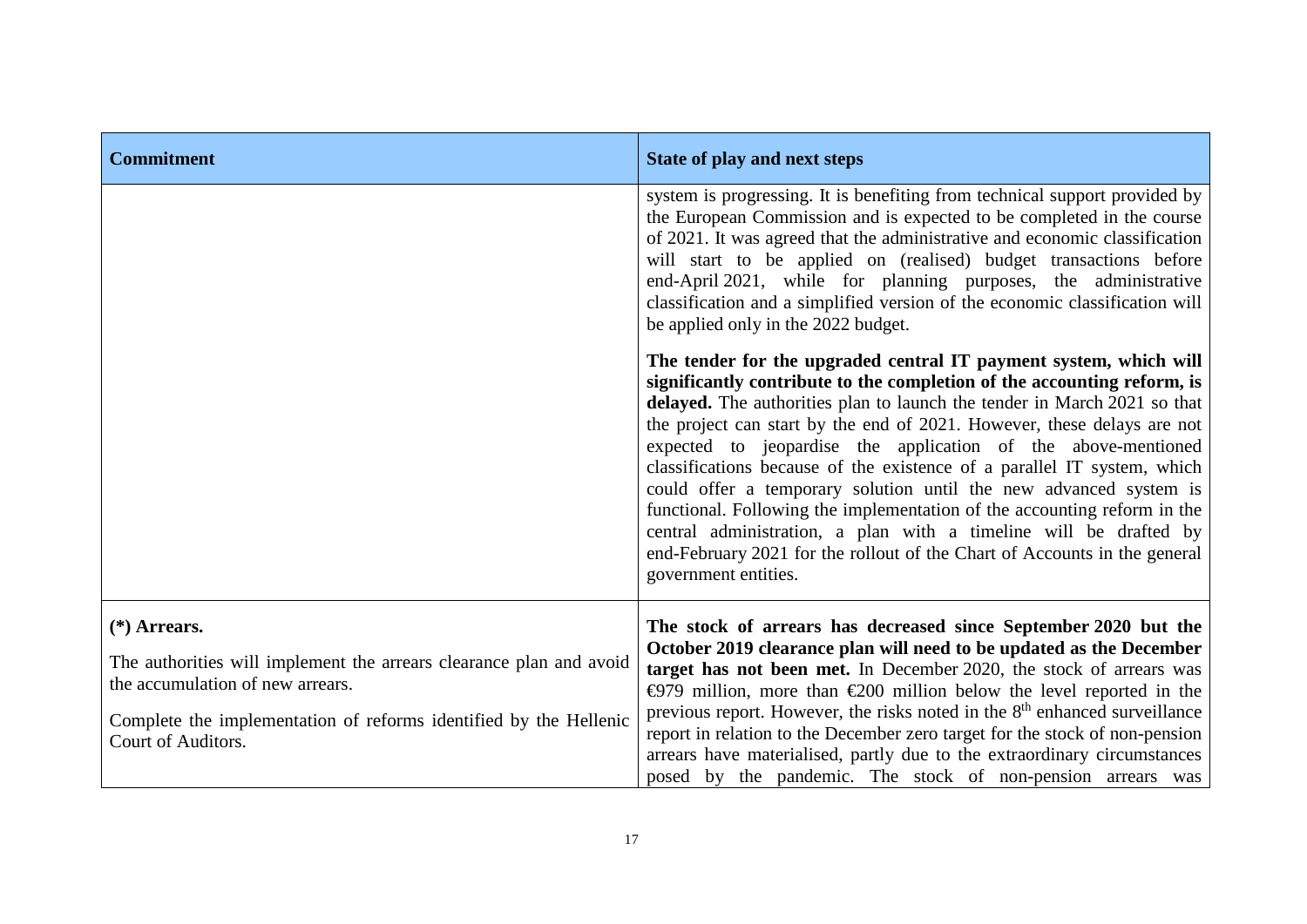| <b>Commitment</b> | <b>State of play and next steps</b>                                                                                                                                                                                                                                                                                                                                                                                                                                                                                                                                                                                                                                                                                                                                                                                                                                                                                                                                    |
|-------------------|------------------------------------------------------------------------------------------------------------------------------------------------------------------------------------------------------------------------------------------------------------------------------------------------------------------------------------------------------------------------------------------------------------------------------------------------------------------------------------------------------------------------------------------------------------------------------------------------------------------------------------------------------------------------------------------------------------------------------------------------------------------------------------------------------------------------------------------------------------------------------------------------------------------------------------------------------------------------|
|                   | $\epsilon$ 485 million in December. The authorities committed to update their<br>clearance plan for non-pension arrears by March 2021 with a view to<br>clearing them by June 2021, in consultation with the European<br>institutions. The updated action plan will include monthly targets and<br>additional measures, including the reinforcement of the Steering<br>Committee with members from entities, which show a high stock of<br>arrears and are responsible for the implementation a large number of the<br>remaining recommendations of the Hellenic Court of Auditors (see<br>below). Clearing the backlog of unprocessed pension claims has also<br>suffered from coronavirus-related slippages. Their stock, about<br>€500 million, remained broadly stable compared with the previous report.<br>The authorities have amended their November 2020 clearance plan but<br>reiterated their commitment to fully clear the pension-arrears by<br>end-2021. |
|                   | With a view to preventing the creation of new arrears, a working<br>group has been established in December with the task of simplifying<br>the legislative framework for the conduct of fiscal procedures. Its<br>establishment has been delayed by two months, compared to the initial<br>date of October 2020. The working group is tasked with reforming,<br>updating, simplifying and eventually codifying the legislative framework<br>governing the fiscal management of the central administration. It is<br>expected to prepare an interim report by end-March 2021, including legal<br>proposals for the simplification of the fiscal procedures and the<br>elimination of bottlenecks, while abiding to the principles that ensure<br>fiscal discipline. These proposals will eventually help streamlining budget<br>execution as well as payment and accounting processes.                                                                                  |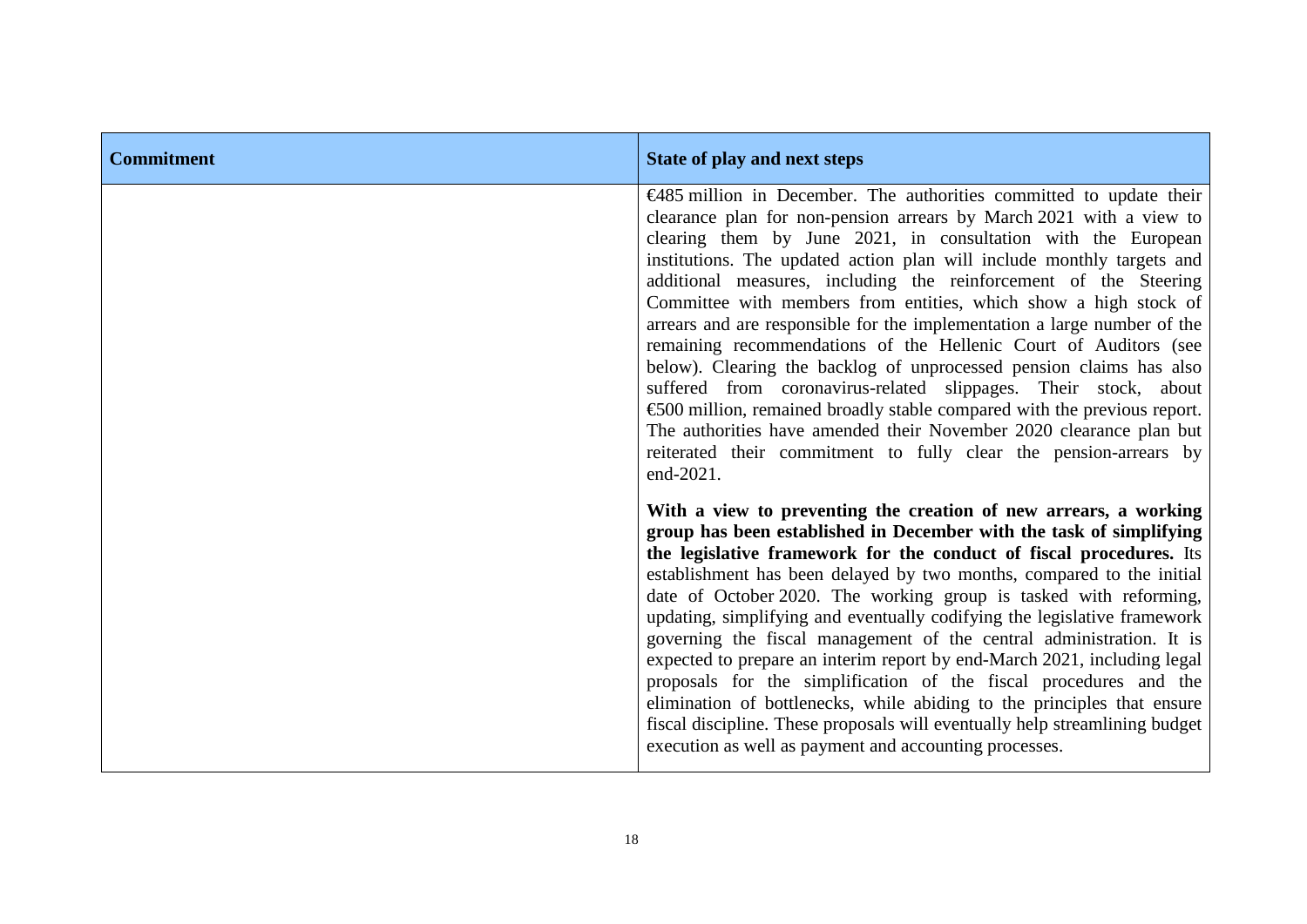| <b>Commitment</b> | <b>State of play and next steps</b>                                                                                                                                                                                                                                                                                                                                                                                                                                                                                                                                                                                                                                                                                                                                                                                                                                                                                                                                                                                                                                                                                                                                                                                                          |
|-------------------|----------------------------------------------------------------------------------------------------------------------------------------------------------------------------------------------------------------------------------------------------------------------------------------------------------------------------------------------------------------------------------------------------------------------------------------------------------------------------------------------------------------------------------------------------------------------------------------------------------------------------------------------------------------------------------------------------------------------------------------------------------------------------------------------------------------------------------------------------------------------------------------------------------------------------------------------------------------------------------------------------------------------------------------------------------------------------------------------------------------------------------------------------------------------------------------------------------------------------------------------|
|                   | The implementation of the recommendations made by the Hellenic<br>Court of Auditors, a mid-2021 specific commitment and a crucial step<br>towards addressing the creation of new arrears, is ongoing. The<br>implementation of the recommendations shows overall good results with<br>many recommendations related to modifications of the IT systems and the<br>improvement of the human resource management already completed. A<br>detailed progress report will be provided by the authorities by<br>end-April 2021, including for entities that do not participate in the<br>Steering Committee.                                                                                                                                                                                                                                                                                                                                                                                                                                                                                                                                                                                                                                        |
|                   | A new law setting out the conceptual framework for internal control<br>is expected to be adopted by March 2021, somewhat later than<br>initially expected. Adoption of the law was a horizontal recommendation<br>by the Hellenic Court of Auditors and it is also key for the sound<br>management of the projects to be funded through the Recovery and<br>Resilience Facility. The objective of this law is to develop a structured<br>internal control system, in order to ensure the efficient operation of all<br>public entities, the reliability of their reporting and their overall<br>compliance with the legislative framework and policies. Related to this,<br>the authorities are preparing to commence, from end-April, the evaluation<br>of the public financial management component of the internal control<br>framework across the public administration, the success of which depends<br>on the strong commitment and involvement of all relevant players. This<br>project also includes the evaluation of internal control's effectiveness.<br>The Hellenic Court of Auditors plans to audit the internal control systems<br>of a large number of entities in 2021, which is expected to further support<br>the reform. |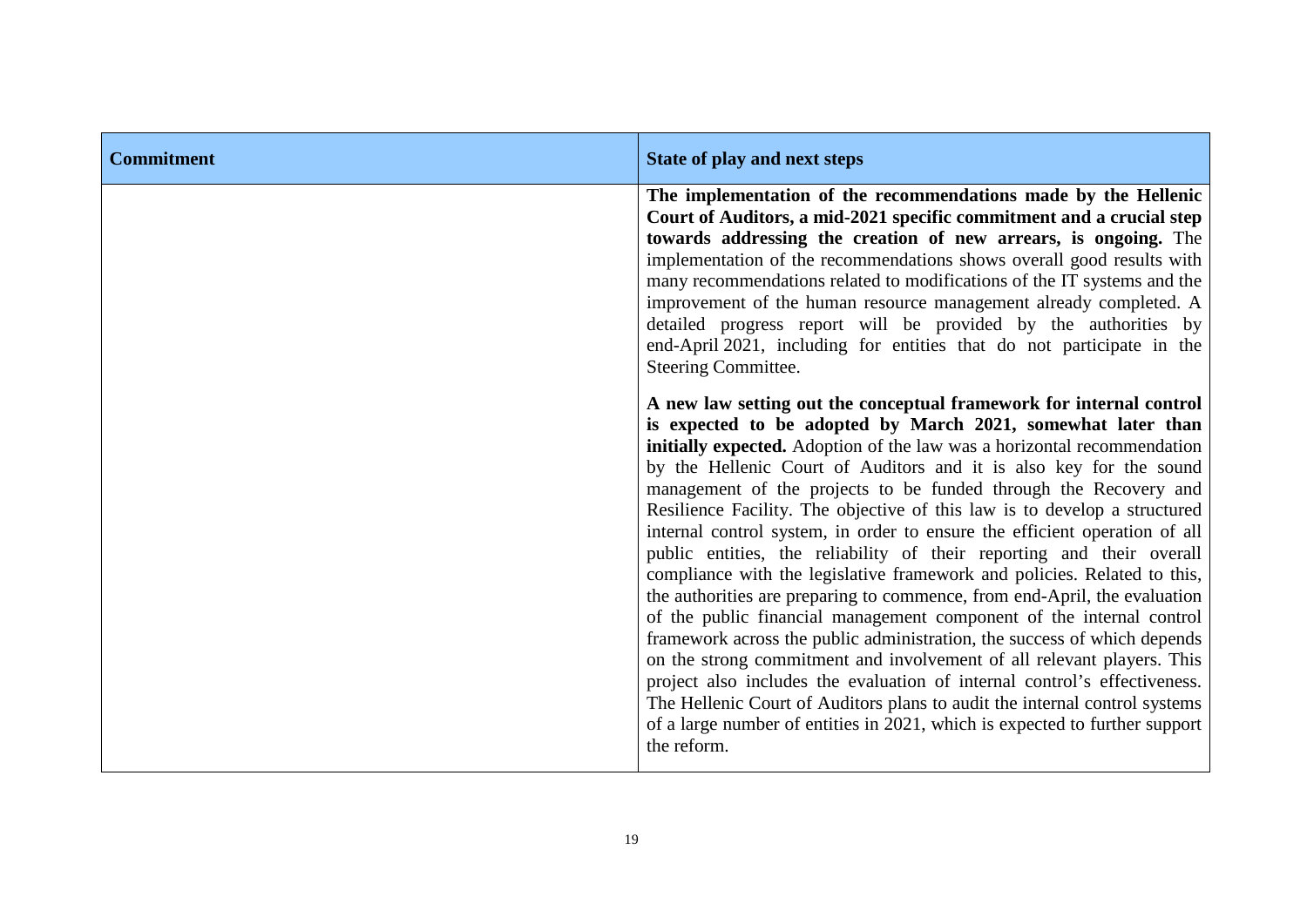| <b>Commitment</b>                                                                                                                                                                                                                                       | State of play and next steps                                                                                                                                                                                                                                                                                                                                                                                                                                                                                                                                                                                                                                                                                                            |
|---------------------------------------------------------------------------------------------------------------------------------------------------------------------------------------------------------------------------------------------------------|-----------------------------------------------------------------------------------------------------------------------------------------------------------------------------------------------------------------------------------------------------------------------------------------------------------------------------------------------------------------------------------------------------------------------------------------------------------------------------------------------------------------------------------------------------------------------------------------------------------------------------------------------------------------------------------------------------------------------------------------|
| Tax administration.<br>Reach the agreed permanent staffing positions at the Independent<br>Authority of Public Revenue of 12 500 by end-2019 and 13 322 by<br>mid-2021.<br>Make the end-to-end IT collection systems fully operational by mid-<br>2021. | The supplementary wage grid for the Independent Authority of<br>Public Revenue has been adopted. The European institutions<br>encouraged the authorities to have the overall human resources<br>reform in place by April 2021. Once the new framework is in place, it is<br>expected to greatly facilitate the Independent Authority's efforts to attract<br>new staff and maintain its existing staff, thus helping it to catch up with<br>its staffing targets. The number of staff was 11 848 at the end of 2020,<br>which is slightly below the third quarter outturn of 11947, partly due to<br>higher-than-expected retirements at the end of the year.                                                                           |
|                                                                                                                                                                                                                                                         | The end-to-end IT collection system, which benefits from Union<br>funding, faces delays and is expected to be completed by the end of<br>2021. According to the initial timeline, the project would have been<br>completed by the contractor by the end of 2020, which would have<br>allowed its full implementation by mid-2021. However, due to contractual<br>issues delaying the launch of the project and some more recent delays<br>incurred due to the pandemic, the deadline for the delivery of the project<br>by the contractor has been extended until end-2021. Once operational in<br>2022, it is expected that it will enable tracking tax obligations for each<br>physical person or entity in a more integrated manner. |
| Tax policy. Greece will undertake a nationwide valuation exercise of<br>property tax value based on market values and will update property<br>tax values for ENFIA and other taxes fully in line with market<br>values.                                 | Progress has been made in the ENFIA valuation commitment with<br>the completion of the first round of nationwide property valuations.<br>The setting of the new property tax zonal values expected by March will<br>substantially enlarge the property tax base. The authorities then plan to<br>complete the design of a revenue-neutral reform to the ENFIA single<br>property tax by end-April. These will be important for the 10 <sup>th</sup> review and                                                                                                                                                                                                                                                                          |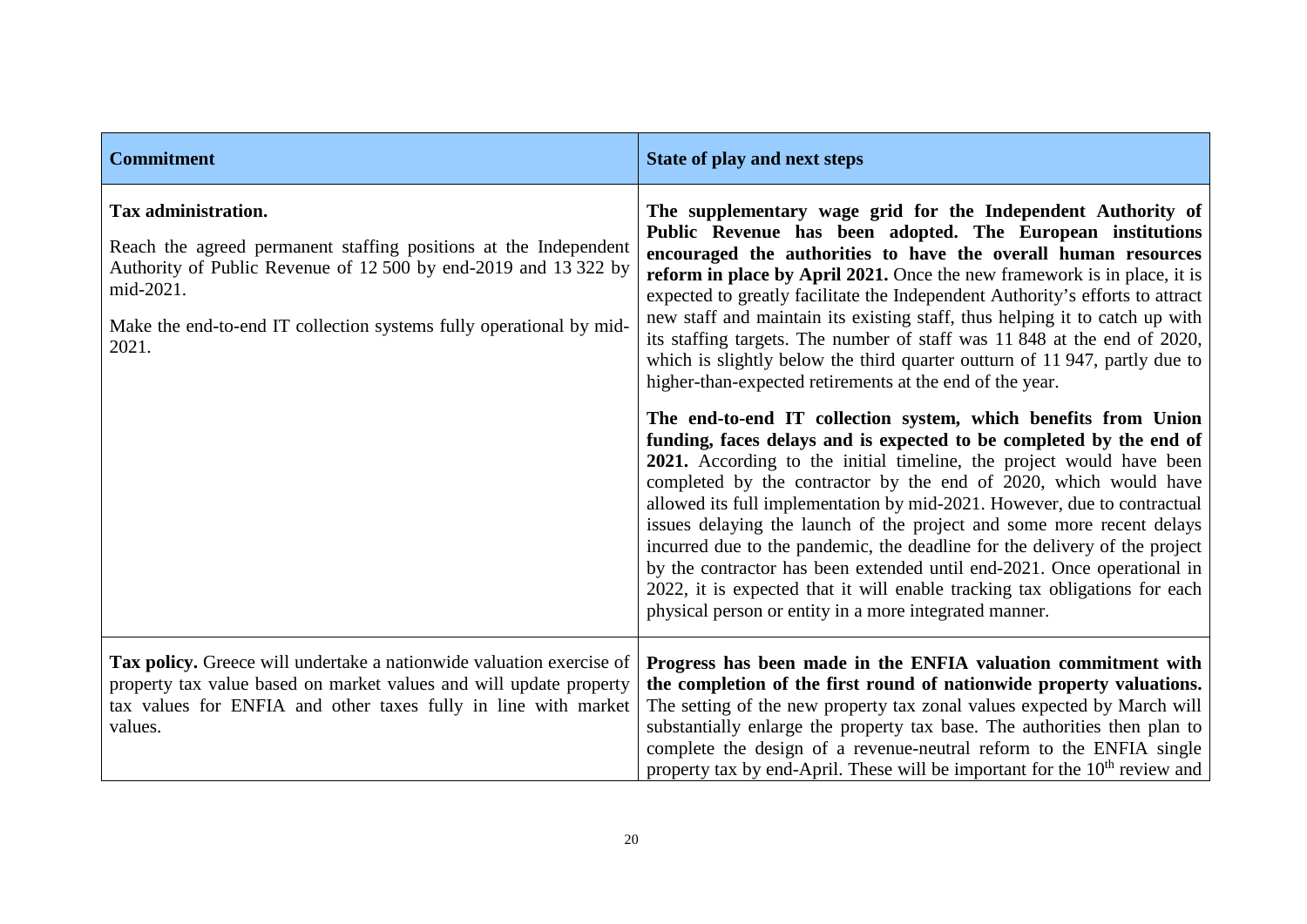| <b>Commitment</b>                                                                                                                                          | <b>State of play and next steps</b>                                                                                                                                                                                                                                                                                                                                                                                                                                                                                                                                                                                                                                                                                                                                                                                                                                                                                                                                                                                                                              |
|------------------------------------------------------------------------------------------------------------------------------------------------------------|------------------------------------------------------------------------------------------------------------------------------------------------------------------------------------------------------------------------------------------------------------------------------------------------------------------------------------------------------------------------------------------------------------------------------------------------------------------------------------------------------------------------------------------------------------------------------------------------------------------------------------------------------------------------------------------------------------------------------------------------------------------------------------------------------------------------------------------------------------------------------------------------------------------------------------------------------------------------------------------------------------------------------------------------------------------|
|                                                                                                                                                            | will allow the completion of the Eurogroup commitment with the annual<br>ENFIA tax assessment in August 2021.                                                                                                                                                                                                                                                                                                                                                                                                                                                                                                                                                                                                                                                                                                                                                                                                                                                                                                                                                    |
| (*) Health care. The authorities will complete the full offsetting and<br>collection of the clawback by June every year for the previous<br>calendar year. | The clawback collection is progressing with delays. The legislation to<br>proceed with the collection of backlogs is now mostly in place. The<br>authorities agreed, by April, to finalise the collection of the clawbacks up<br>to the first semester of 2020, while providing materials with more detailed<br>information by semester on clawback collection, and to finalise the<br>procedure for the start of the collection of the clawbacks imputed to the<br>second semester of 2020. In addition, the authorities will adopt the<br>ministerial decision setting the ceilings for providers for 2021.                                                                                                                                                                                                                                                                                                                                                                                                                                                    |
| <b>Health care.</b> Greece will ensure the rollout of the primary health<br>care system, in particular by opening all 240 primary health care<br>units.    | Work on the primary health care reform was suspended due to the<br>immediate need to focus resources on the organisation of the<br>vaccination campaign. It was agreed to prepare an advanced draft of the<br>legislation by end-April 2021. While efforts on the urgent need to set up<br>and carry out the vaccination campaign are absorbing almost full capacity,<br>the authorities are working on a new primary care model, having recently<br>implemented a 'pop-up' system to encourage patient registration.<br>Building on this progress, the authorities agreed to submit a revised draft<br>of the primary health care legislation by the time of the next report.<br>Successful implementation of a comprehensive network of primary health<br>care centres also relies on adequate staffing, and the authorities are<br>working on a revision of family doctors remuneration package. The new<br>organisational model of health centres and further steps towards the<br>interoperability of the e-medical record are close to completion and will |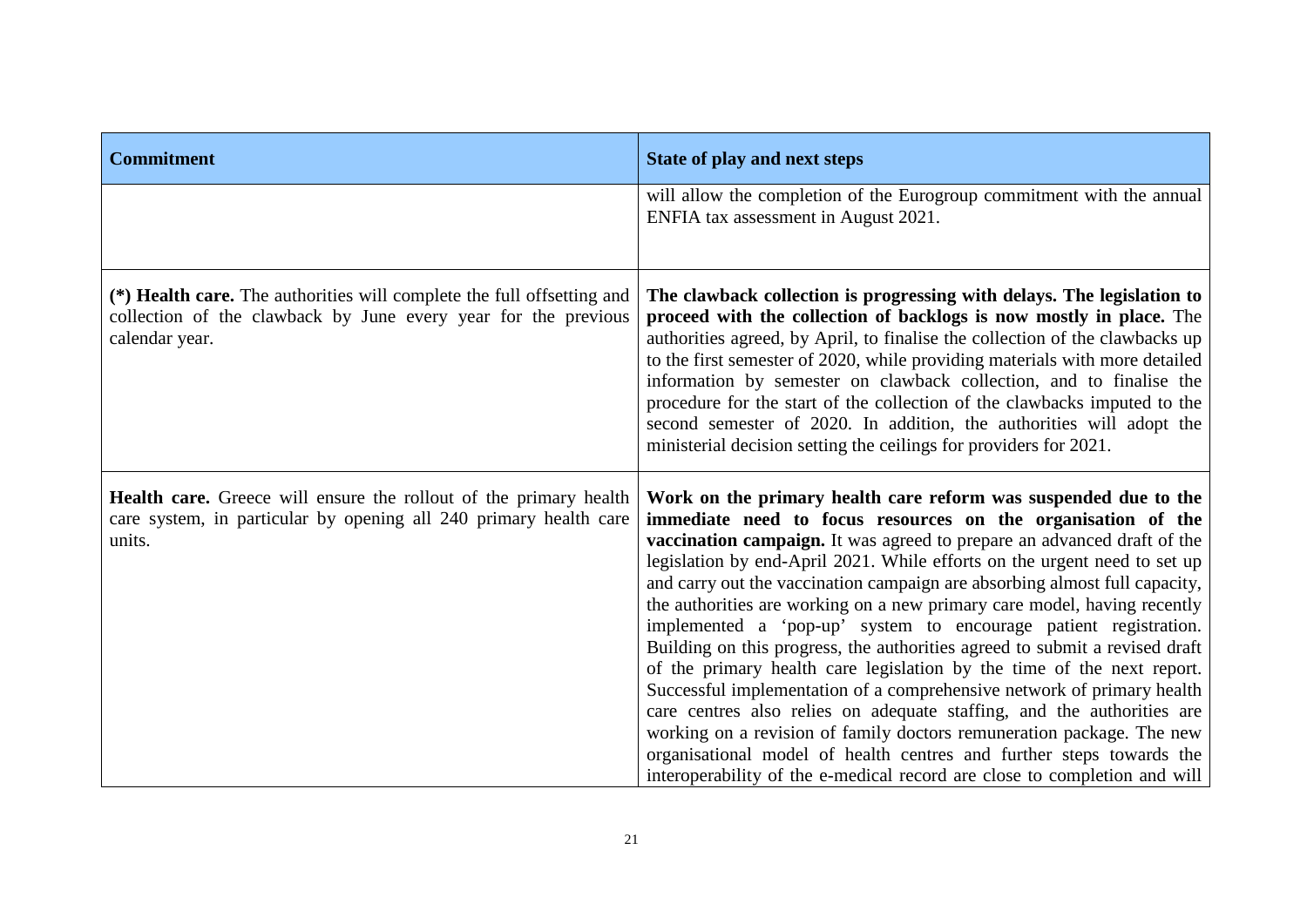| <b>Commitment</b>                                                                                                                                               | <b>State of play and next steps</b>                                                                                                                                                                                                                                                                                                                                                                                                                                                                                                                                                                                                                                                                                                                                                                                                                                                                                                                                                                                            |
|-----------------------------------------------------------------------------------------------------------------------------------------------------------------|--------------------------------------------------------------------------------------------------------------------------------------------------------------------------------------------------------------------------------------------------------------------------------------------------------------------------------------------------------------------------------------------------------------------------------------------------------------------------------------------------------------------------------------------------------------------------------------------------------------------------------------------------------------------------------------------------------------------------------------------------------------------------------------------------------------------------------------------------------------------------------------------------------------------------------------------------------------------------------------------------------------------------------|
|                                                                                                                                                                 | be finalised by the next review.                                                                                                                                                                                                                                                                                                                                                                                                                                                                                                                                                                                                                                                                                                                                                                                                                                                                                                                                                                                               |
| Health care. Achieve a share of centralised procurement in total<br>hospital expenditure of 30%.                                                                | Although slowed down by the priority shift due to the pandemic,<br>work on centralised procurement in ongoing. The re-activation of the<br>Price Observatory and legislation on the National Centralised Health<br>Procurement Authority (EKAPY) are key steps to achieve the 30% target<br>by the first quarter of 2021 and significant progress has been made in this<br>direction. It was agreed that the Price Observatory, already operational,<br>will be fully reactivated and the legislative framework for the Authority,<br>which is already at an advanced stage and will also include some elements<br>of the e-health framework, will be adopted. In parallel, based on the<br>positive results achieved so far, the authorities plan to meet the 30% target<br>of centralised procurement (in terms of tenders launched by the time of<br>the next review), building on the joint action of the Procurement<br>Authority, regional authorities and the Pharmaceutical Research and<br>Technology Company (IFET). |
| Social welfare. Complete the rollout of all three pillars of the Social<br>Solidarity Income scheme (subsequently renamed Guaranteed<br>Minimum Income scheme). | The authorities are working towards the establishment of the third<br>pillar. Notwithstanding some delays in several of the required steps due<br>to disruptions caused by the pandemic, the authorities remain committed<br>to starting nationwide rollout of the third pillar in April 2021, as per the<br>agreed timeline. Notably, work is currently underway for updating the<br>pool of eligible participants and the contact person's network in social<br>services, and for adjusting business processes of the implementing bodies.<br>The completion of the third and last pillar of the Guaranteed Minimum<br>Income scheme will allow for a systematic provision of labour market<br>reintegration services to the beneficiaries of the guaranteed minimum                                                                                                                                                                                                                                                         |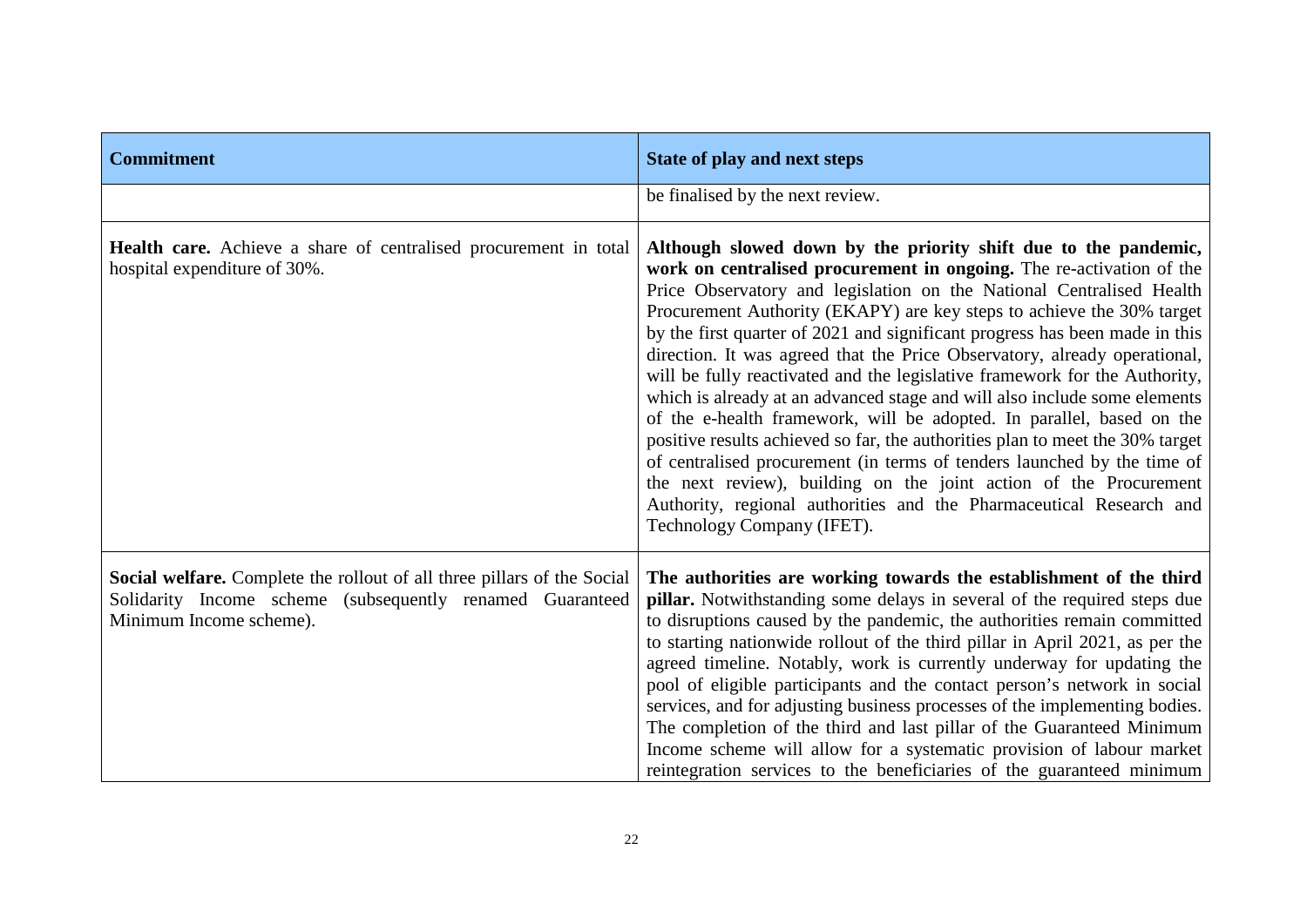| <b>Commitment</b>                                                                                                                                     | State of play and next steps                                                                                                                                                                                                                                                                                                                                                                                                                                                                                                                                                                                                                                                                                                     |
|-------------------------------------------------------------------------------------------------------------------------------------------------------|----------------------------------------------------------------------------------------------------------------------------------------------------------------------------------------------------------------------------------------------------------------------------------------------------------------------------------------------------------------------------------------------------------------------------------------------------------------------------------------------------------------------------------------------------------------------------------------------------------------------------------------------------------------------------------------------------------------------------------|
|                                                                                                                                                       | income.                                                                                                                                                                                                                                                                                                                                                                                                                                                                                                                                                                                                                                                                                                                          |
| Social welfare. Review the system of subsidies for local public<br>transport.                                                                         | The main secondary legislation setting public service compensation<br>levels for transport operators has been adopted and the first payments<br>to transport operators for 2020 have been carried out. The last piece of<br>secondary legislation and some technical legal amendments to allow<br>payments to smaller operators are underway for completion by March<br>2021.                                                                                                                                                                                                                                                                                                                                                    |
| Social welfare. Apply to all disability benefits the new approach for<br>disability determination based on both medical and functional<br>assessment. | Due to delays due to the pandemic, the pilot project for the new<br>functionality-based disability assessment process has been delayed<br>from March 2021 to November 2021. A detailed policy paper was<br>finalised in December 2020, outlining the set up for the new disability<br>assessment process in line with EU best practices. The delayed launch of<br>the pilot project is due particularly to the severe backlog that has<br>developed in disability assessments and current non-availability of the<br>required medical staff. The authorities plan to complete initial<br>preparations by March 2021 including drafting the necessary legal<br>provisions, roadmaps, questionnaires, forms and IT specifications. |
| Social welfare. Complete the set-up of the single pension fund<br>EFKA.                                                                               | Despite difficulties created by the pandemic, the authorities are<br>finalising the organisational and institutional setup of the Single<br>Social Security Fund (e-EFKA). The authorities made progress by<br>finalising the merging of the former Agricultural Insurance Organisation<br>(OGA) with the former Social Insurance Institute (IKA) processes, the<br>next step being the Employment Agency (OAED). They recently<br>launched staff trainings to speed-up the process of pension awards and                                                                                                                                                                                                                        |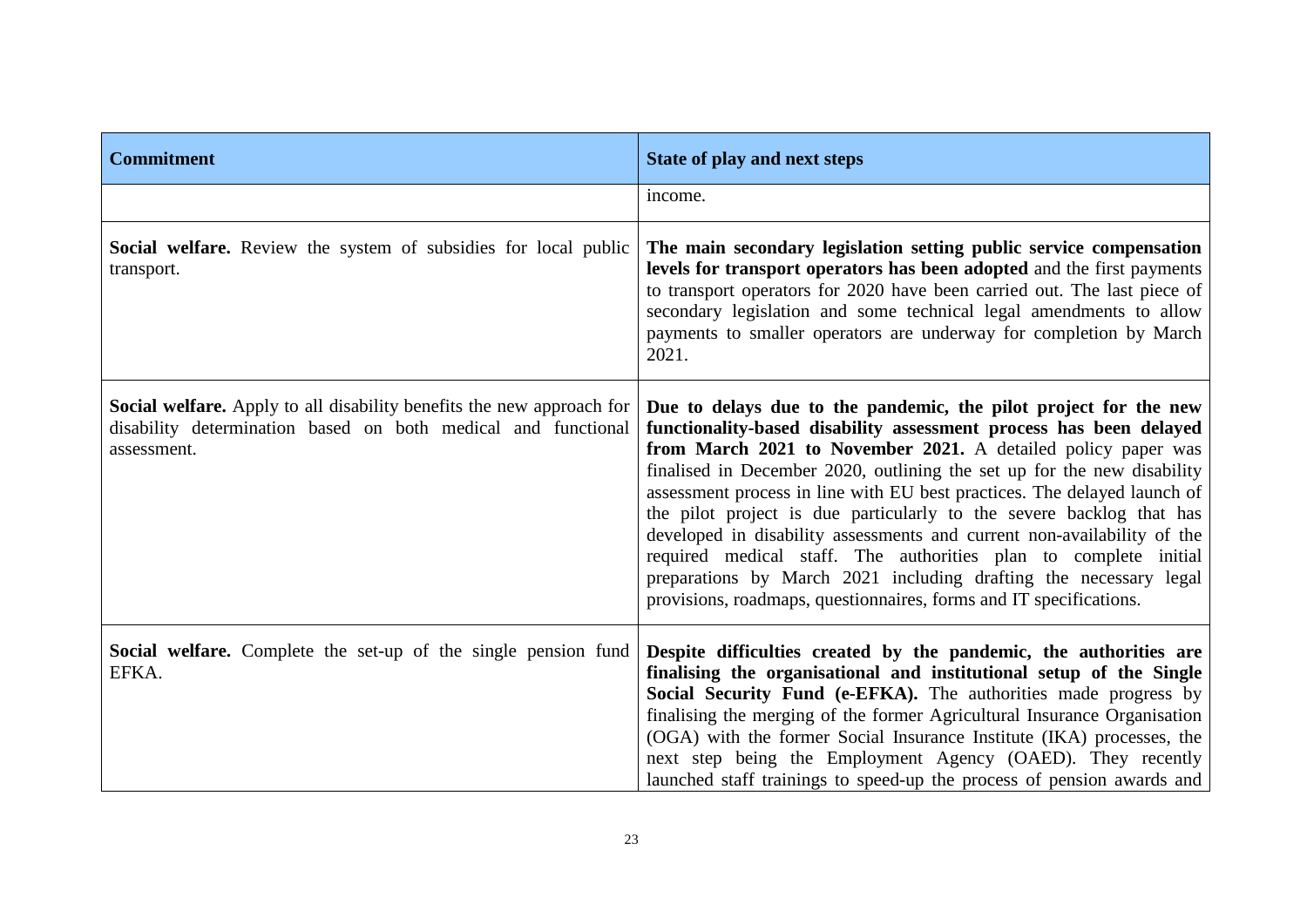| <b>Commitment</b>                                                                                                                                                                                                                                                                                                                                                                                                          | <b>State of play and next steps</b>                                                                                                                                                                                                                                                                                                                                                                                                                                                                                                                                                                                                                                                                                                                                                                                                                                                                                                                                                                                                                                                                                                                                                                                                          |
|----------------------------------------------------------------------------------------------------------------------------------------------------------------------------------------------------------------------------------------------------------------------------------------------------------------------------------------------------------------------------------------------------------------------------|----------------------------------------------------------------------------------------------------------------------------------------------------------------------------------------------------------------------------------------------------------------------------------------------------------------------------------------------------------------------------------------------------------------------------------------------------------------------------------------------------------------------------------------------------------------------------------------------------------------------------------------------------------------------------------------------------------------------------------------------------------------------------------------------------------------------------------------------------------------------------------------------------------------------------------------------------------------------------------------------------------------------------------------------------------------------------------------------------------------------------------------------------------------------------------------------------------------------------------------------|
|                                                                                                                                                                                                                                                                                                                                                                                                                            | removed IT barriers to the creation of the remaining directories.<br>Nonetheless, further progress needs to be made for the full completion of<br>the organisational setup of e-EFKA, which includes the definition of a<br>timeline for the implementation of the 120 planned directories.                                                                                                                                                                                                                                                                                                                                                                                                                                                                                                                                                                                                                                                                                                                                                                                                                                                                                                                                                  |
| (*) Financial stability. Greece will continue to implement reforms<br>aimed at restoring the health of the banking system, including non-<br>performing loans resolution efforts by ensuring the continued<br>effectiveness of the relevant legal framework (i.e. household and<br>corporate insolvency, out-of-court workout, non-performing loans<br>sales, e-auctions) and taking all necessary actions to this effect. | The entry into force of the new Insolvency Code was postponed to<br>minimise legal risks connected with delays in IT infrastructure and<br>the issuance of secondary legislation. The authorities are preparing, as a<br>matter of priority in view of the next report, the secondary legislation and<br>the necessary infrastructure to allow its full implementation in two steps,<br>on 1 March 2021 and 1 June 2021.                                                                                                                                                                                                                                                                                                                                                                                                                                                                                                                                                                                                                                                                                                                                                                                                                     |
|                                                                                                                                                                                                                                                                                                                                                                                                                            | The filing of requests for the replacement of distant hearing dates for<br>household insolvency cases by ones in the nearer future has been<br>progressing, in line with the recently adopted provisions. The<br>authorities adopted in the fourth quarter of 2020 legislative amendments<br>requiring debtors to re-file their applications through an online platform.<br>Despite the use of this new tool, meeting the target of full clearance of the<br>backlog by the end of 2021 is subject to risks and needs to be monitored<br>closely. The authorities granted a sixteen day extension of the first in a<br>series of deadlines (there are different deadlines according to the grouping<br>of cases on the basis of seniority), which expired on 31 January 2021, so<br>as to enable lawyers to redress mistakes due to the lack of familiarity with<br>the functioning of the e-platform. However, the clearance of the backlog<br>has been hampered due to postponements of hearings occasioned by the<br>closure of courts as part of containment measures since November 2020.<br>The authorities will provide monthly updates on the progress of<br>procedural steps, adding items as they become available (requests filed |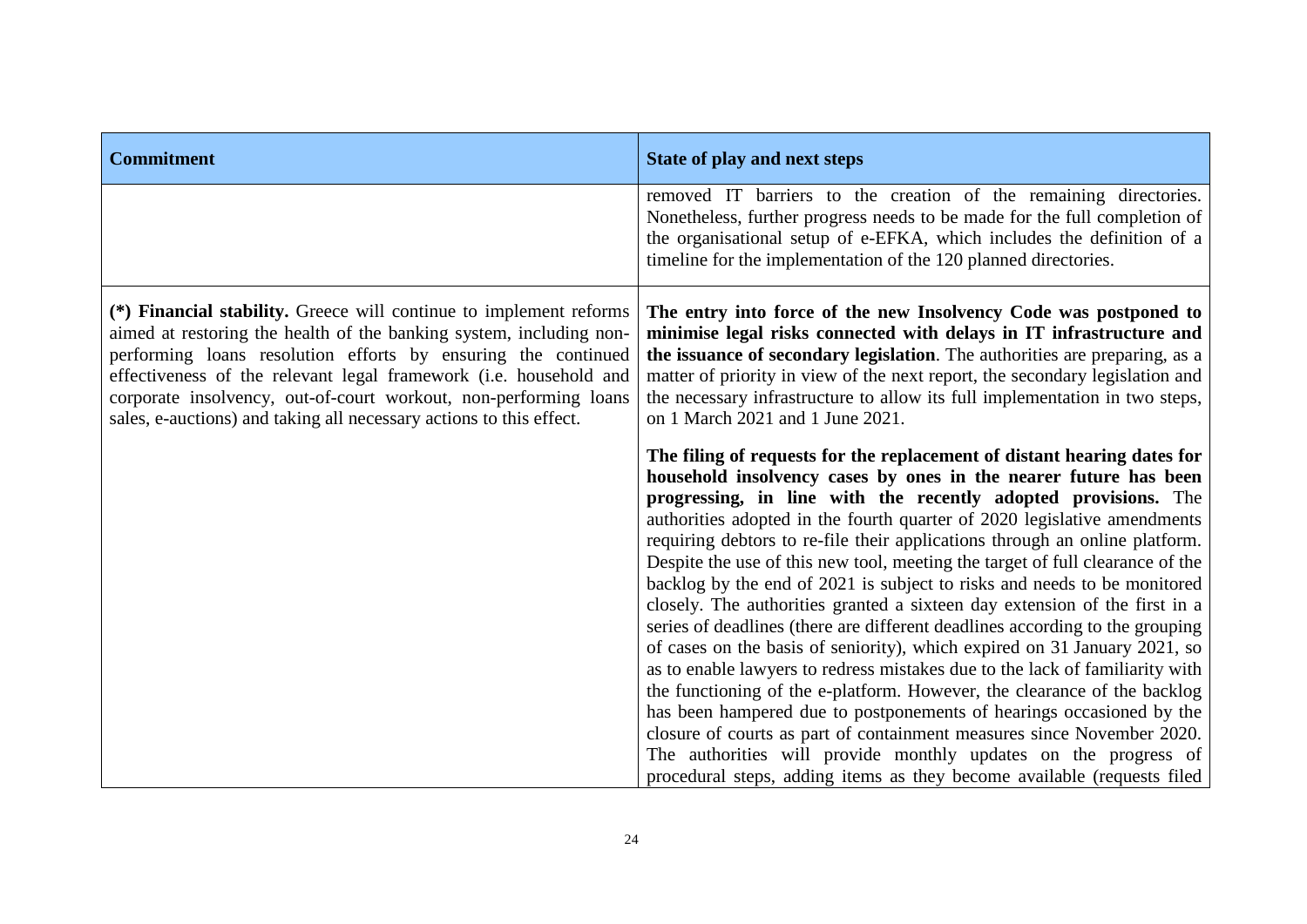| <b>Commitment</b> | <b>State of play and next steps</b>                                                                                                                                                                                                                                                                                                                                                                                                                                                                                         |
|-------------------|-----------------------------------------------------------------------------------------------------------------------------------------------------------------------------------------------------------------------------------------------------------------------------------------------------------------------------------------------------------------------------------------------------------------------------------------------------------------------------------------------------------------------------|
|                   | and validated, notifications made, memoranda and rejoinders filed,<br>appointments of judges and entries of cases in dockets, hearings held and<br>decisions issued), detailed per court throughout Greece.                                                                                                                                                                                                                                                                                                                 |
|                   | The impact of the first set of measures aimed at enhancing the<br>functionality and user-friendliness of the e-auctions platform has<br>been muted as a result of a horizontal suspension of enforcement<br>proceedings, including e-auctions during the second tightening of the<br>containment measures. A protracted generalised freezing of all<br>enforcement steps, including preparatory ones, may have an adverse<br>effect on Greek banks' and servicers' efforts to accelerate non-performing<br>loans reduction. |
|                   | Regarding the Code of Civil Procedure review, the authorities are<br>working on the finalisation of the draft law amendments expected to<br>be submitted to the Ministry of Justice by end-February 2021. These<br>will include further improvements to the e-auction framework. The code<br>is scheduled for adoption by June 2021 to enable its entry into force<br>before the beginning of the new judicial year, in September 2021.                                                                                     |
|                   | The clearance of the considerable backlog of called state guarantees<br>has fallen further behind the plan in the fourth quarter of 2020. This<br>was partly due to administrative delays in the recruitment process of new<br>personnel amidst the second tightening of containment measures.<br>However, its pace is expected to accelerate in 2021.                                                                                                                                                                      |
|                   | Following a limited amendment of the primary law on deferred tax<br>credits, the authorities are preparing the necessary secondary<br>legislation to ensure full operationalisation of the framework in all                                                                                                                                                                                                                                                                                                                 |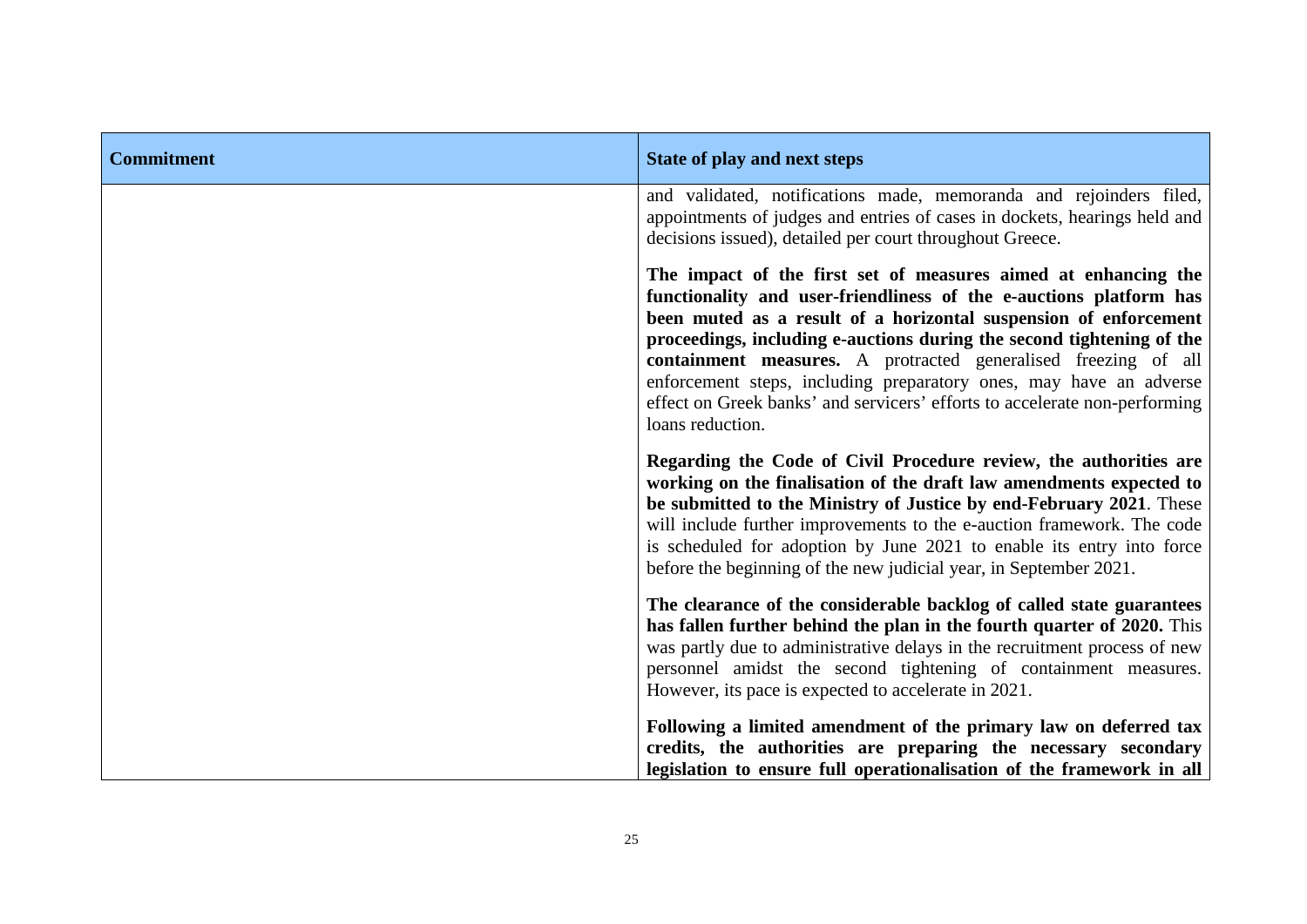| <b>Commitment</b>                                                                                                 | State of play and next steps                                                                                                                                                                                                                                                                                                                                                                                                                                                                                                                                                                                                |
|-------------------------------------------------------------------------------------------------------------------|-----------------------------------------------------------------------------------------------------------------------------------------------------------------------------------------------------------------------------------------------------------------------------------------------------------------------------------------------------------------------------------------------------------------------------------------------------------------------------------------------------------------------------------------------------------------------------------------------------------------------------|
|                                                                                                                   | cases, including resolution.<br>The authorities noted that all available complementary systemic<br>solutions for the reduction of non-performing loans are being<br>assessed based on their costs and benefits.                                                                                                                                                                                                                                                                                                                                                                                                             |
| (*) Labour markets, product markets and competitiveness.                                                          | The procedure for updating the statutory minimum wage, put on<br>hold following the outbreak of the pandemic, has been further<br>postponed and is set to resume in March 2021. The statutory minimum<br>wage should in principle be revised annually. Due to the exceptional<br>circumstances caused by the pandemic, the consultation process for<br>updating the minimum that was launched in February 2020 had been<br>suspended (initially for a period of 6 months, subsequently extended<br>twice, for additional 3 months). The new level of the minimum wage is<br>now expected to be determined by end-July 2021. |
| Investment licensing. Complete the investment licensing reform,<br>and to this end fully deploy the relevant ICT. | The authorities intend to award the contract for the integrated ICT<br>system by mid-March, which is a critical element of the reform. This<br>follows from a recent decision by the administrative court to reject the<br>request for the suspension of the tender, however the risk of further legal<br>complications in the tendering process remains. In the meantime, the<br>authorities continue to work with the World Bank on the mapping and gap<br>analysis of IT systems currently in place in the public sector, to be<br>adapted and interfaced with the new system.                                           |
| Investment licensing. Greece will finalise inspection legislation.                                                | Completing the reform in the three priority areas by end April is still<br>in reach but will require concerted effort and tight coordination of                                                                                                                                                                                                                                                                                                                                                                                                                                                                             |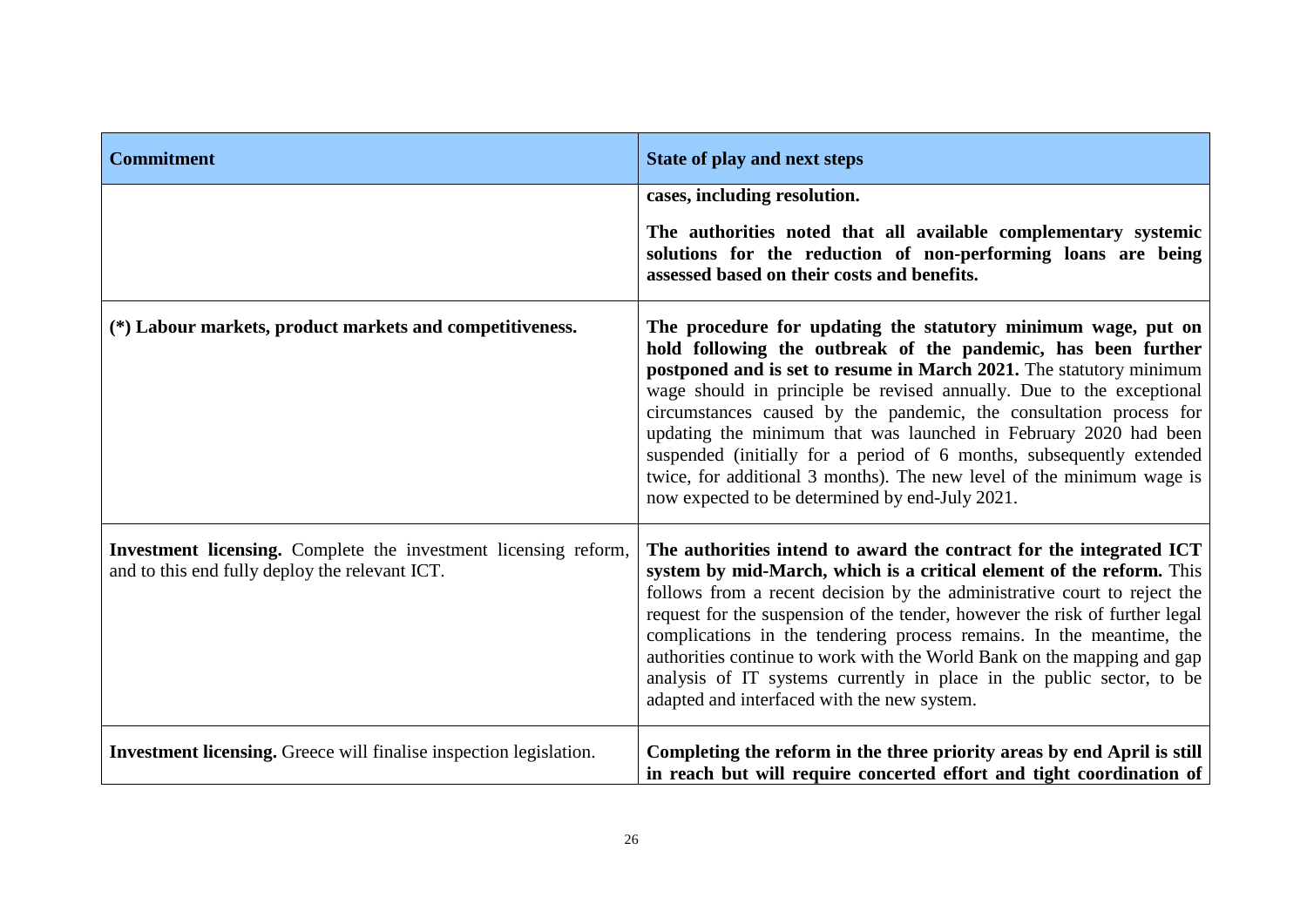| <b>Commitment</b>                                                                                                                    | State of play and next steps                                                                                                                                                                                                                                                                                                                                                                                                                                                                                                                                                                                                                                                                                                                                                                                                                                                                                                                                                                                                                                                                                                                                                                                                                                                                 |
|--------------------------------------------------------------------------------------------------------------------------------------|----------------------------------------------------------------------------------------------------------------------------------------------------------------------------------------------------------------------------------------------------------------------------------------------------------------------------------------------------------------------------------------------------------------------------------------------------------------------------------------------------------------------------------------------------------------------------------------------------------------------------------------------------------------------------------------------------------------------------------------------------------------------------------------------------------------------------------------------------------------------------------------------------------------------------------------------------------------------------------------------------------------------------------------------------------------------------------------------------------------------------------------------------------------------------------------------------------------------------------------------------------------------------------------------|
|                                                                                                                                      | the high number of ministries involved. The outstanding elements in the<br>areas of food safety, environmental protection and product safety concern<br>the development of the enforcement management model and the review<br>and amendment of sanctions legislation. The authorities recently adopted<br>legislation to define the roles and responsibilities of inspecting authorities<br>for environmental protection, whilst the respective provisions on food<br>safety are still outstanding. Effective operationalisation of the framework<br>is conditional to the swift and uniform deployment of the new tools by all<br>relevant actors.                                                                                                                                                                                                                                                                                                                                                                                                                                                                                                                                                                                                                                          |
| Investment licensing. Greece will finalise the simplification of<br>investment licensing procedures in the agreed remaining sectors. | Work progresses substantially slower than expected, but the<br>authorities pledged to accelerate work whilst at the same time<br>ensuring high quality. The reform on the primary production sector was<br>completed, after some delay, with the recent adoption of secondary<br>legislation. The bill to simplify most of the remaining activities, due by<br>end-November 2020, was only submitted for public consultation in<br>January and its adoption is now due by end-February. The delay will have<br>a knock-on effect on the adoption of all necessary secondary legislation<br>initially agreed to be completed by end-April 2021, which is needed to<br>fully reform these activities. The new agreed timeline foresees adoption of<br>the secondary legislation in three batches (14 joint ministerial decisions in<br>April, 15 in June and the remaining ones in early September). Further, the<br>authorities are slightly behind schedule in drafting primary legislation to<br>simplify the last remaining activities, but still aim to adopt this by<br>end-April, and also adopt all related secondary legislation by early<br>September. As a consequence, the agreed timeline for fully completing<br>the commitment by mid-2021 will be extended to early September. |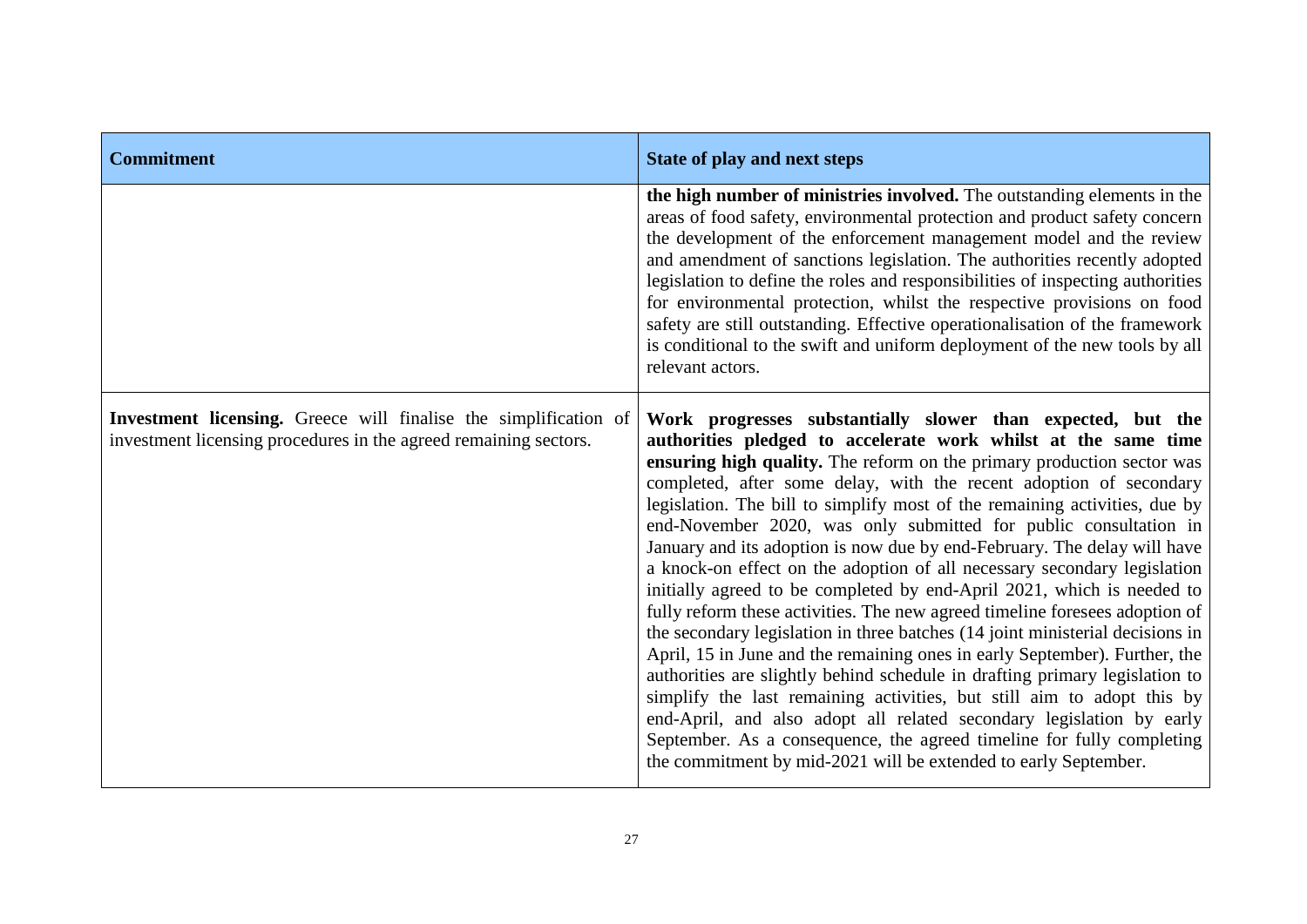| <b>Commitment</b>                                                                                                                                                                                            | State of play and next steps                                                                                                                                                                                                                                                                                                                                                                                                                                                                                                                                                                                                                                                                                                                                                                                              |
|--------------------------------------------------------------------------------------------------------------------------------------------------------------------------------------------------------------|---------------------------------------------------------------------------------------------------------------------------------------------------------------------------------------------------------------------------------------------------------------------------------------------------------------------------------------------------------------------------------------------------------------------------------------------------------------------------------------------------------------------------------------------------------------------------------------------------------------------------------------------------------------------------------------------------------------------------------------------------------------------------------------------------------------------------|
| Cadastre. Greece will fully establish the cadastral agency and<br>complete 45% of cadastral mapping by end 2021, with a view to<br>ratifying the complete cadastral mapping and forest maps by mid-<br>2022. | The timeline for the completion of cadastral mapping is being further<br>delayed, while there is mixed progress on the cadastral agency. As of<br>today, 34% of the cadastral mapping has been completed and is in<br>operation. The milestone of 45% will be reached by mid-2022, and 100%<br>by December 2024. There are mainly two reasons for this delay. One is<br>the slow declarations by citizens and the consequent extensions that were<br>given, and the second is related to the coronavirus pandemic, which<br>postponed many activities. Regarding the forest maps, the Ministry of<br>Environment has issued a circular on 12 January 2021 with the uploading<br>of the forest maps in the remaining 59 regions, completing thus the<br>uploading of the maps for the entire country by end-February 2021. |
|                                                                                                                                                                                                              | Regarding the full operation of the Cadastral Agency, there is<br>substantial progress in some areas while there are delays in others.<br>The management team has been appointed and the preparation of the<br>corporate strategy has progressed. On the other hand, the recruitment of<br>the migration team is still pending $-$ the European institutions encouraged<br>the authorities to adopt the relevant secondary legislation speedily. The<br>integration of mortgage offices continues at the current pace of two<br>offices per month and will be accelerated once the engagement of the<br>migration team is completed.                                                                                                                                                                                      |
|                                                                                                                                                                                                              | The Hellenic Cadastre has updated the Road Map for the completion<br>of the cadastre with new milestones and revised targets. The European<br>institutions encouraged the authorities to substantially progress regarding<br>the forest maps and cadastre in time for the next report. The responsibility<br>for overseeing the Hellenic Cadastre has been moved to the Ministry of                                                                                                                                                                                                                                                                                                                                                                                                                                       |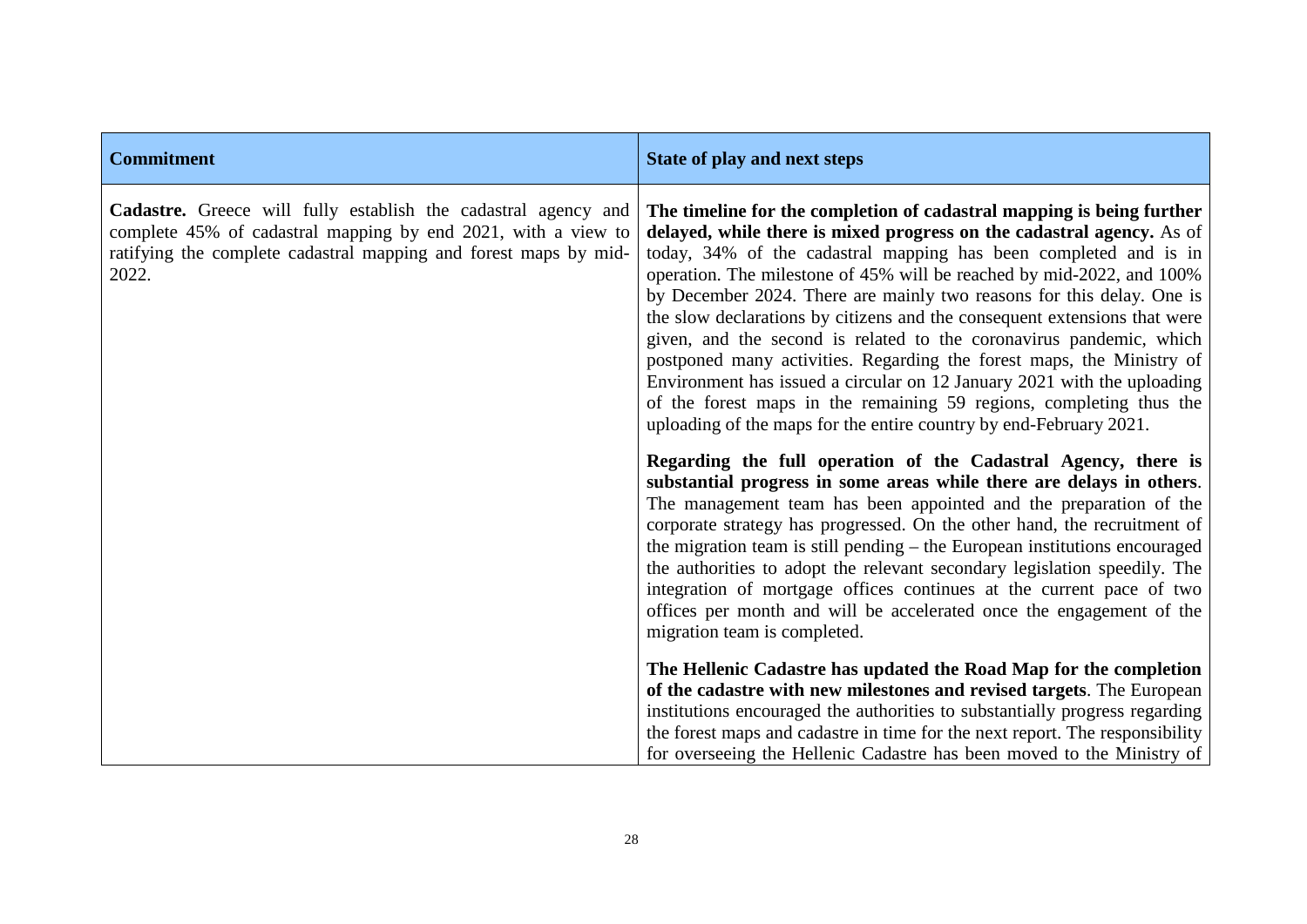| <b>Commitment</b>                                                                                                                                                      | <b>State of play and next steps</b>                                                                                                                                                                                                                                                                                                                                                                                                                                                                                                                                                                                                                                                                                                            |
|------------------------------------------------------------------------------------------------------------------------------------------------------------------------|------------------------------------------------------------------------------------------------------------------------------------------------------------------------------------------------------------------------------------------------------------------------------------------------------------------------------------------------------------------------------------------------------------------------------------------------------------------------------------------------------------------------------------------------------------------------------------------------------------------------------------------------------------------------------------------------------------------------------------------------|
|                                                                                                                                                                        | Digital Governance.                                                                                                                                                                                                                                                                                                                                                                                                                                                                                                                                                                                                                                                                                                                            |
| <b>Energy.</b> With a view to completing reforms in the energy sector,<br>implement the measures agreed as part of the joint assessment on the<br>NOME auction system. | The Commission is consulting the market on commitments proposed<br>by the authorities, an important step towards adopting the antitrust<br>remedy, which was an end-2020 commitment. The market consultation<br>is expected to be finalised by end of February and should allow for the<br>final remedy to be presented thereafter.                                                                                                                                                                                                                                                                                                                                                                                                            |
| (*) <b>HCAP</b> . The Strategic Plan of HCAP will be implemented on a<br>continuous basis.                                                                             | Work progressed well with regard to the implementation of the<br><b>Corporation's strategic plan.</b> Notably:                                                                                                                                                                                                                                                                                                                                                                                                                                                                                                                                                                                                                                 |
|                                                                                                                                                                        | (i) the authorities have engaged thoroughly with the European institutions<br>as part of drafting the updated Ministerial Guidance, which sets out<br>updates for the government's general vision for the Corporation over the<br>medium term and their expectations for the financial performance of the<br>Corporation's portfolio of assets. The Guidance has been finalised at the<br>end of January. Following its issuance, the strategic plan will be updated.                                                                                                                                                                                                                                                                          |
|                                                                                                                                                                        | (ii) The Corporation and the state-owned enterprises have carried out the<br>next phase of the implementation of the Coordination Mechanism, namely<br>the completion of Statements of Commitments for state-owned<br>enterprises, which set out the state-owned enterprises' financial,<br>operational and other objectives for 2020-2022. These will need to be<br>updated when there will be greater clarity on the impact of the ongoing<br>pandemic. In addition, the final phase of the initial implementation of the<br>Coordination Mechanism, which will be the preparation of a performance<br>contract setting out special public service obligations for the Athens<br>Urban Transport Organisation (OASA), has been launched with |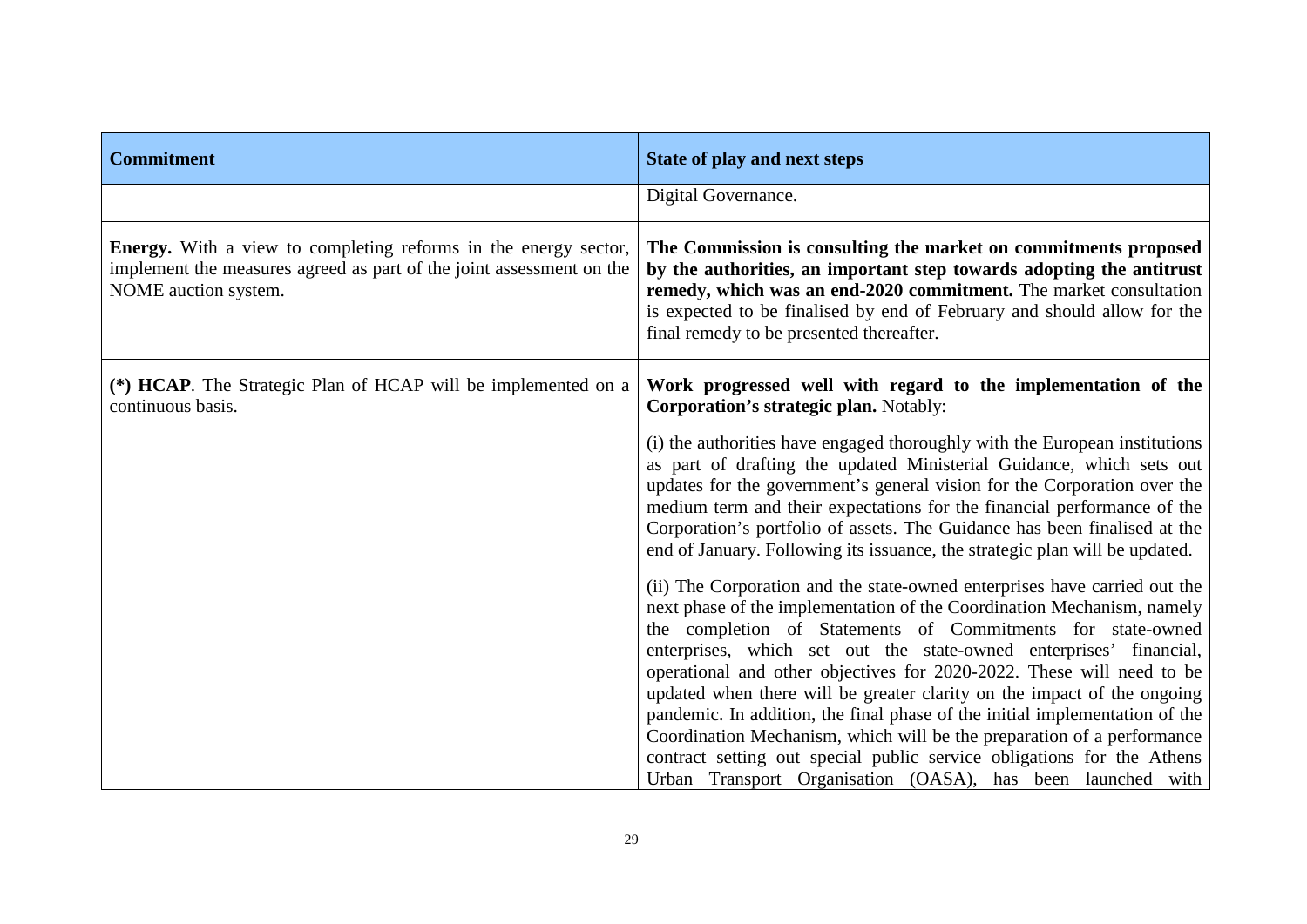| <b>Commitment</b>                                                                                                                         | <b>State of play and next steps</b>                                                                                                                                                                                                                                                                                                                                                                                                                                                                                                       |
|-------------------------------------------------------------------------------------------------------------------------------------------|-------------------------------------------------------------------------------------------------------------------------------------------------------------------------------------------------------------------------------------------------------------------------------------------------------------------------------------------------------------------------------------------------------------------------------------------------------------------------------------------------------------------------------------------|
|                                                                                                                                           | discussions between the authorities, the Corporation and the Athens<br>Urban Transport Organisation in early February.                                                                                                                                                                                                                                                                                                                                                                                                                    |
|                                                                                                                                           | (iii) Further, the authorities intend to proceed with work on identifying<br>any legal impediments to the commercial operation of state-owned<br>enterprises. A swift completion of this exercise in collaboration with the<br>Corporation would usefully identify improvement areas and enable the<br>next steps to be taken.                                                                                                                                                                                                            |
| <b>HCAP.</b> Complete the review/replacement of all SOE boards.                                                                           | The review of the boards of the state-owned enterprises has been<br>completed, with the conclusion of the board review of the Hellenic<br>Exhibition Organisation (HELEXPO), in December 2020. Further, a<br>new chief executive officer was selected in the Greek Saltworks in<br>December and was appointed in January.                                                                                                                                                                                                                 |
| <b>HCAP.</b> Complete the transfer of the Olympic Athletic Centre<br>(OAKA) to HCAP.                                                      | The transfer of the Olympic Athletic Centre is seeing progress with<br>the submission by the technical advisor of all pending required<br>documents for the open tender process for the design contract.<br>Further, renovation and maintenance works in various parts of the<br>premises have been completed or are underway to enable the safe<br>utilisation of the facilities, whereas the elaboration of a master plan for the<br>development and commercial exploitation of the asset is under<br>consideration by the authorities. |
| HCAP. Transfer the eligible real estate assets included in the 2018<br>package to the Public Real Estate Company, reflecting the May 2020 | The evaluation and screening process is at a very advanced stage and<br>the authorities are planning to complete the full screening by end-                                                                                                                                                                                                                                                                                                                                                                                               |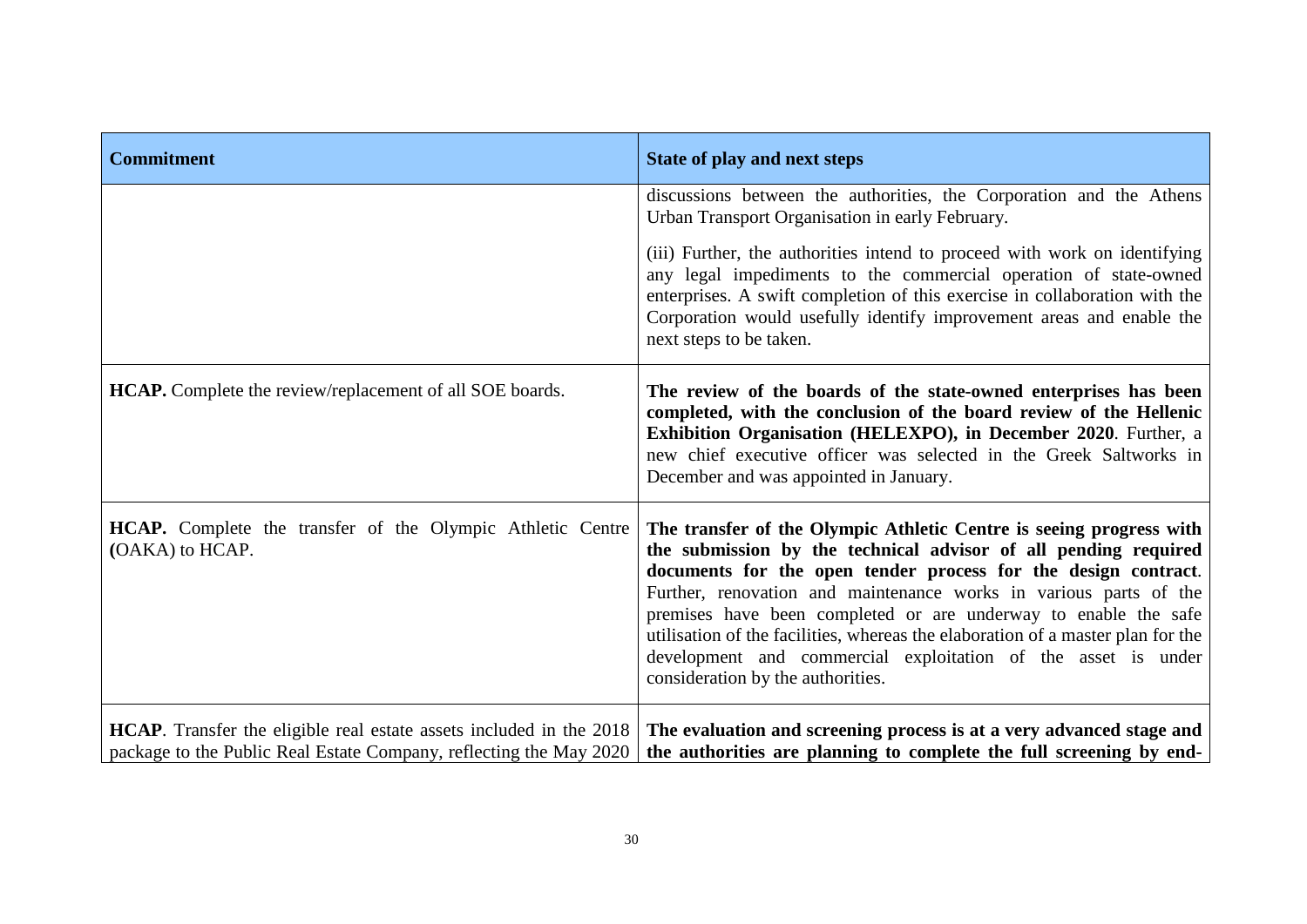| <b>Commitment</b>                                                                                                                                                                                                                                                                                                                                                                                                                                                                                                                   | <b>State of play and next steps</b>                                                                                                                                                                                                                                                                                                                                                                                                                                                                                                                                                                                                                                                                                                                                                                                                                                                                                                                                                                                                                                                                                                                                                                                                                                                                                                                                                                                                                                                                                                                                                                                                              |
|-------------------------------------------------------------------------------------------------------------------------------------------------------------------------------------------------------------------------------------------------------------------------------------------------------------------------------------------------------------------------------------------------------------------------------------------------------------------------------------------------------------------------------------|--------------------------------------------------------------------------------------------------------------------------------------------------------------------------------------------------------------------------------------------------------------------------------------------------------------------------------------------------------------------------------------------------------------------------------------------------------------------------------------------------------------------------------------------------------------------------------------------------------------------------------------------------------------------------------------------------------------------------------------------------------------------------------------------------------------------------------------------------------------------------------------------------------------------------------------------------------------------------------------------------------------------------------------------------------------------------------------------------------------------------------------------------------------------------------------------------------------------------------------------------------------------------------------------------------------------------------------------------------------------------------------------------------------------------------------------------------------------------------------------------------------------------------------------------------------------------------------------------------------------------------------------------|
| ruling of the Council of State.                                                                                                                                                                                                                                                                                                                                                                                                                                                                                                     | April.                                                                                                                                                                                                                                                                                                                                                                                                                                                                                                                                                                                                                                                                                                                                                                                                                                                                                                                                                                                                                                                                                                                                                                                                                                                                                                                                                                                                                                                                                                                                                                                                                                           |
| <b>Privatisation.</b> The Asset Development Plan will be implemented on<br>a continuous basis.<br>With a view to swiftly attracting investment to support a sustained<br>economic recovery, complete the transactions on Hellinikon,<br>HELPE, marina of Alimos, Egnatia, DEPA commercial, regional<br>ports of Alexandroupolis and Kavala, AIA shares, EYDAP and<br>EYATH.<br>By mid-2021, complete the transactions on the regional ports<br>Igoumenitsa and Kerkyra, PPC, DEPA infrastructure and Kavala<br>underground storage. | The Government Pending Actions list was updated in January 2021.<br>Progress with specific transactions since the last report has been as<br>follows:<br><b>Hellinikon:</b> Progress on the pending prerequisites for the financial<br>closing of the transaction continued over the past three months. Following<br>the selection of the provisional preferred bidder for the award of the<br>casino licence by the Hellenic Gaming Commission on 13 October 2020,<br>the review procedure on supporting documents by the Hellenic Gaming<br>Commission was completed on 12 February, whereas the Court of Audit<br>approval is expected soon thereafter. Further, the partition of the<br>Hellinikon site agreed in February 2020 is expected to be finalised in a<br>binding legal document by end-February 2021. Its ratification by the<br>Parliament is expected in March 2021. However, pending are still the<br>decisions of the Council of State on a number of legal cases. The financial<br>closing of the transaction is expected in the coming months.<br>Marina of Alimos: The transaction was faced with significant technical<br>issues, which were successfully resolved and the concession was<br>financially closed on 31 December.<br>Egnatia: Progress was made over the past two months towards the<br>conclusion of this transaction. Only one bidder submitted a binding offer<br>by the deadline of 11 December, whereas two of the pre-qualified bidders<br>proceeded to taking legal actions against the rejection of their applications<br>for an extension of the submission deadline. The relevant Court issued an |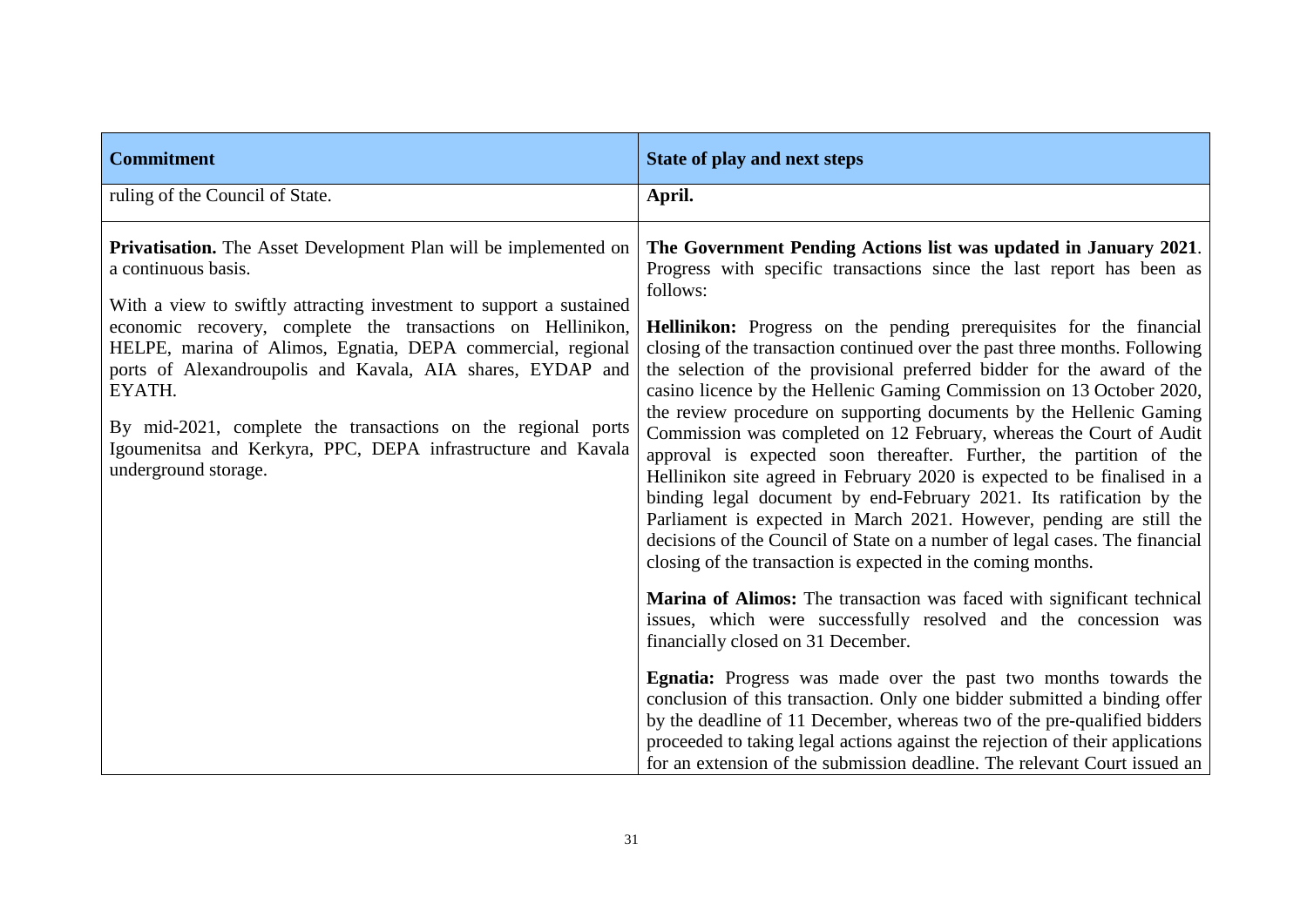| <b>Commitment</b> | State of play and next steps                                                                                                                                                                                                                                                                                                                                                                                                                                                                                                                                                                                                    |
|-------------------|---------------------------------------------------------------------------------------------------------------------------------------------------------------------------------------------------------------------------------------------------------------------------------------------------------------------------------------------------------------------------------------------------------------------------------------------------------------------------------------------------------------------------------------------------------------------------------------------------------------------------------|
|                   | interim order on 28 December, according to which the two bidders' claim<br>was valid and that extension should had been granted. Following this<br>decision, the Board of Hellenic Republic Asset Development Fund<br>decided on 26 January to set 1 April 2021 as the new date for the<br>submission of binding offers. As concerns the remaining pending actions,<br>a second cluster of toll stations was completed and put in operation in<br>January and February, and some progress was made in relation to the<br>required works necessary for the licensing of remaining 14 tunnels. Close<br>monitoring will continue. |
|                   | Regional ports of Alexandroupolis and Kavala: Assessment of the<br>investors' Expressions of Interest and the short listing of the prequalified<br>parties for the Binding Offers Phase is expected to be concluded by<br>end-February.                                                                                                                                                                                                                                                                                                                                                                                         |
|                   | The regional port of Igoumenitsa: The assessment of the investors'<br>Expressions of Interest and the short listing of the prequalified parties for<br>the Binding Offers Phase, is expected to be concluded by end-February.                                                                                                                                                                                                                                                                                                                                                                                                   |
|                   | Public Gas Corporation (DEPA) Infrastructure: The Regulatory<br>Authority for Energy approved the development plans for 2021-2025 for<br>the three subsidiaries of DEPA Infrastructure in December and early<br>February, providing further clarity on the framework for the operation of<br>the distribution system operators.                                                                                                                                                                                                                                                                                                 |
|                   | Underground natural gas storage South Kavala: The Regulatory<br>Authority for Energy is expected to issue a decision providing clarity on<br>the tariff-setting framework by end-February.                                                                                                                                                                                                                                                                                                                                                                                                                                      |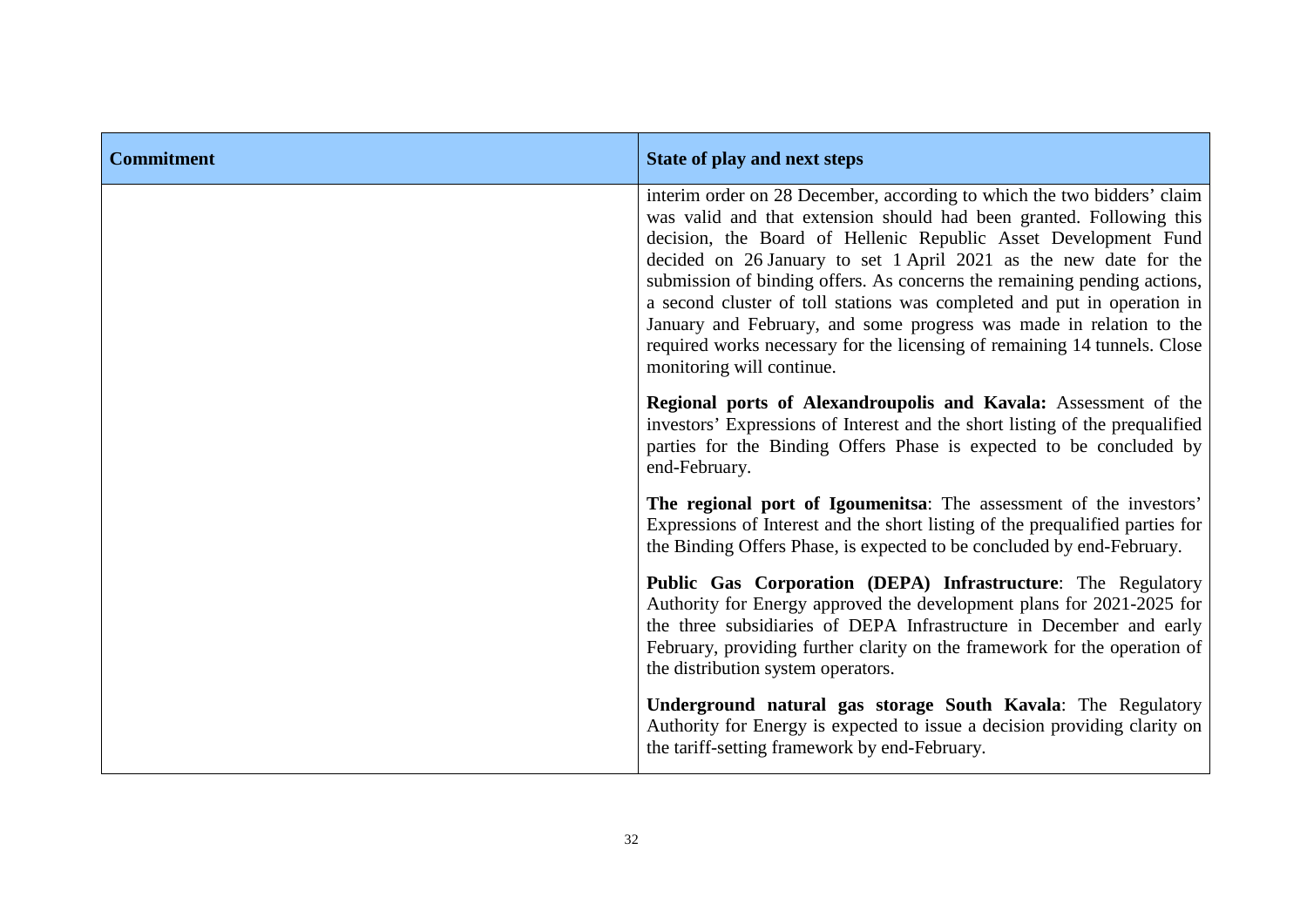<span id="page-36-0"></span>

| <b>Commitment</b>                                                                                                                                                                       | <b>State of play and next steps</b>                                                                                                                                                                                                                                                                                                                                                                                                                                                                                                                                                                                                                                                                                                                                                                                                                                                                                                                                                                                                                                                                                 |
|-----------------------------------------------------------------------------------------------------------------------------------------------------------------------------------------|---------------------------------------------------------------------------------------------------------------------------------------------------------------------------------------------------------------------------------------------------------------------------------------------------------------------------------------------------------------------------------------------------------------------------------------------------------------------------------------------------------------------------------------------------------------------------------------------------------------------------------------------------------------------------------------------------------------------------------------------------------------------------------------------------------------------------------------------------------------------------------------------------------------------------------------------------------------------------------------------------------------------------------------------------------------------------------------------------------------------|
|                                                                                                                                                                                         | Some transactions had to be delayed following either a significant fall<br>in the assets' capitalisation value or level of economic activity due to<br>the pandemic $(^{11})$ .                                                                                                                                                                                                                                                                                                                                                                                                                                                                                                                                                                                                                                                                                                                                                                                                                                                                                                                                     |
| Public administration. Complete the integrated HR Management<br>System (digital organigram for all public entities and link with single<br>payment authority).                          | The modernisation of human resource management is progressing,<br>with almost all public sector entities having completed their digital<br>organigrams, which constituted an end-2020 specific commitment. By<br>mid-January, 1 665 general government entities (90% of all entities)<br>finalised their digital organigrams, including the vast majority of the<br>remaining large entities with more than 20 employees, with only 13 large<br>entities remaining. Progress towards establishing a link between the job<br>description and jobholder has been rather limited during this reporting<br>period, and currently stands at 47% of all posts. The authorities aim to<br>increase the percentage to above 60% during the next reporting period,<br>while also completing the exercise of confirming the status of each post<br>$(i.e. occupied - vacant - on hold)$ . The authorities have taken various<br>actions to facilitate its completion, including making it a prerequisite for<br>the entities' participation in the mobility scheme or launching hiring<br>procedures for new permanent staff. |
| <b>Legal codification.</b> In view of enhancing legal certainty and access<br>to law through legal codification, adopt the Labour Law Code and<br>Code of Labour Regulatory Provisions. | The process of labour law codification is consequent to the delay in<br>the labour law reform (see below). In terms of legislative procedures, it<br>is not possible to carry out a codification process while a reform of the<br>same provisions to be codified is being discussed. The government is                                                                                                                                                                                                                                                                                                                                                                                                                                                                                                                                                                                                                                                                                                                                                                                                              |

<sup>&</sup>lt;sup>11</sup> This applies to the Hellenic Petroleum and the sale of 30% of Athens International Airport, as reported in the 8<sup>th</sup> enhanced surveillance report p. 17-18 and p. 67.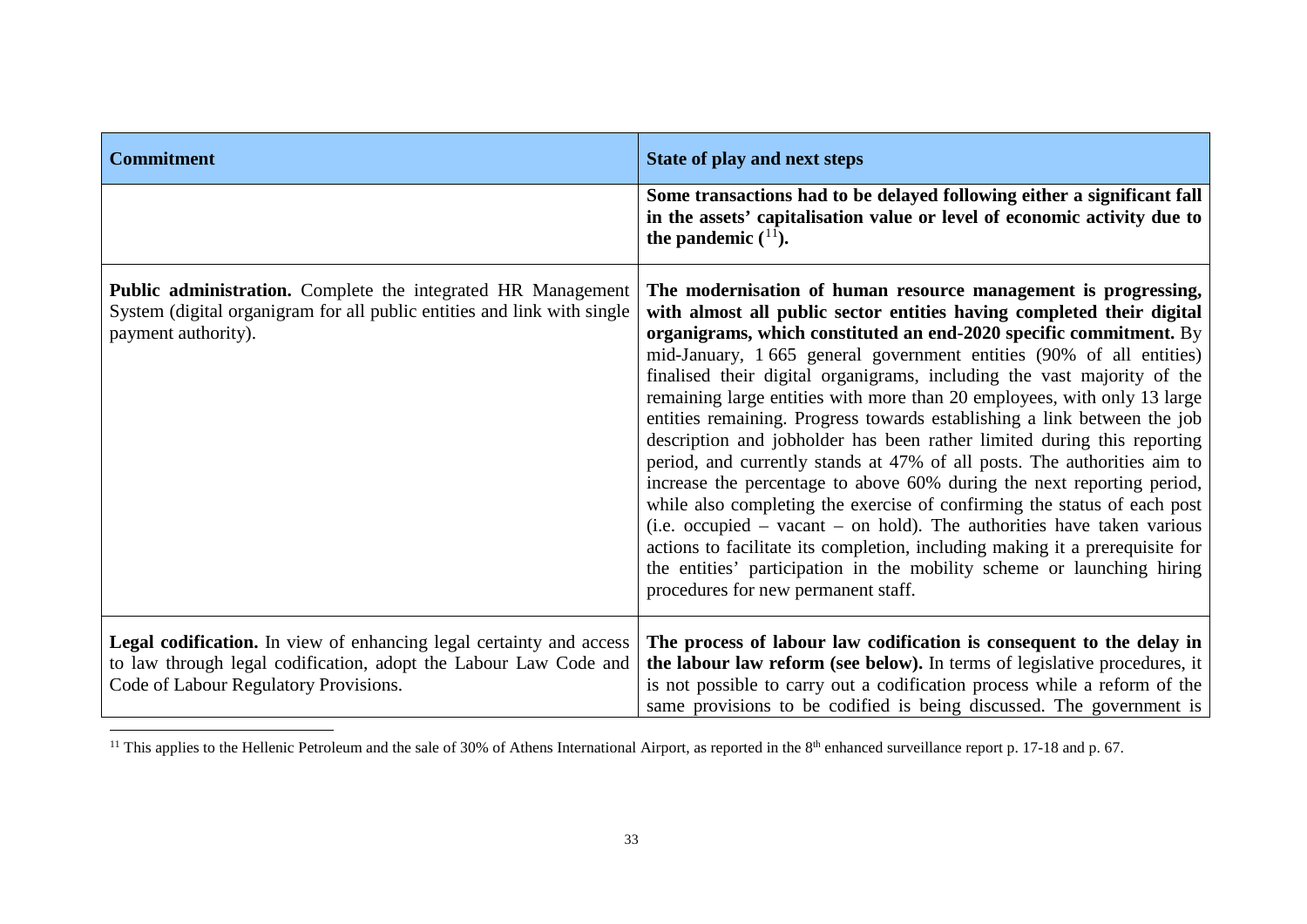| <b>Commitment</b>                                                                                                                                                                                                                                                                                                                                                     | <b>State of play and next steps</b>                                                                                                                                                                                                                                                                                                                                                                                                                                                                                                                                                                                                                                                                                                                                                                                                                                                                                                                                                                                                                                                                                                                                                                                                                                                                                                                                                                     |
|-----------------------------------------------------------------------------------------------------------------------------------------------------------------------------------------------------------------------------------------------------------------------------------------------------------------------------------------------------------------------|---------------------------------------------------------------------------------------------------------------------------------------------------------------------------------------------------------------------------------------------------------------------------------------------------------------------------------------------------------------------------------------------------------------------------------------------------------------------------------------------------------------------------------------------------------------------------------------------------------------------------------------------------------------------------------------------------------------------------------------------------------------------------------------------------------------------------------------------------------------------------------------------------------------------------------------------------------------------------------------------------------------------------------------------------------------------------------------------------------------------------------------------------------------------------------------------------------------------------------------------------------------------------------------------------------------------------------------------------------------------------------------------------------|
|                                                                                                                                                                                                                                                                                                                                                                       | expected to submit to Parliament the Labour Law Code and Code of<br>Labour Regulatory Provisions by the third quarter of 2021.                                                                                                                                                                                                                                                                                                                                                                                                                                                                                                                                                                                                                                                                                                                                                                                                                                                                                                                                                                                                                                                                                                                                                                                                                                                                          |
| Justice.<br>In the context of implementing the Three-Year Action Plan on<br>Justice, implement the electronic filing of legal documents<br>throughout the Courts, having completed the tendering procedure.<br>In the context of implementing the Three-Year Action Plan on<br>Justice, complete phase II of the establishment of the e-justice system<br>(OSDDY-PP). | The implementation of electronic filing is hampered by delays.<br>Although mandatory electronic filing and notification of all documents<br>filed with administrative courts was required, under a 2019 statute, as of<br>1 January 2020, a December 2020 amendment suspended its entry into<br>force. Rather than setting a new fixed due date, the relevant provision<br>stipulates that, in as far as electronic filing requires the availability of the<br>relevant infrastructure and the provision of the necessary training to staff,<br>it will be implemented incrementally once the relevant infrastructure has<br>been provided and the training of staff has been completed with respect to<br>each court concerned. The authorities provided to the European<br>institutions a list featuring the state of play of the availability of electronic<br>filing, covering only civil courts covered by first phase of the e-Justice<br>project, mapping the current situation per court; they committed to submit<br>an action plan and detailed timetable for the completion of the project.<br>Overall, the availability of e-filing is, to a greater or lesser extent, partial<br>and, as far as can be ascertained, mainly restricted to those courts that are<br>covered by the first phase of the e-justice project. However, even there,<br>the actual use of e-filing remains minimal. |
|                                                                                                                                                                                                                                                                                                                                                                       | While some progress has been reported regarding the distribution of<br>digital signatures to judges and court employees, much remains to be<br><b>done.</b> So far, 900 out of a total of 11,000 such signatures have been<br>distributed; the Ministry of Justice expects the distribution to be fully<br>completed by end-March 2021. Regarding the distribution of digital<br>signatures to lawyers, given that the Athens Bar Association launched a                                                                                                                                                                                                                                                                                                                                                                                                                                                                                                                                                                                                                                                                                                                                                                                                                                                                                                                                                |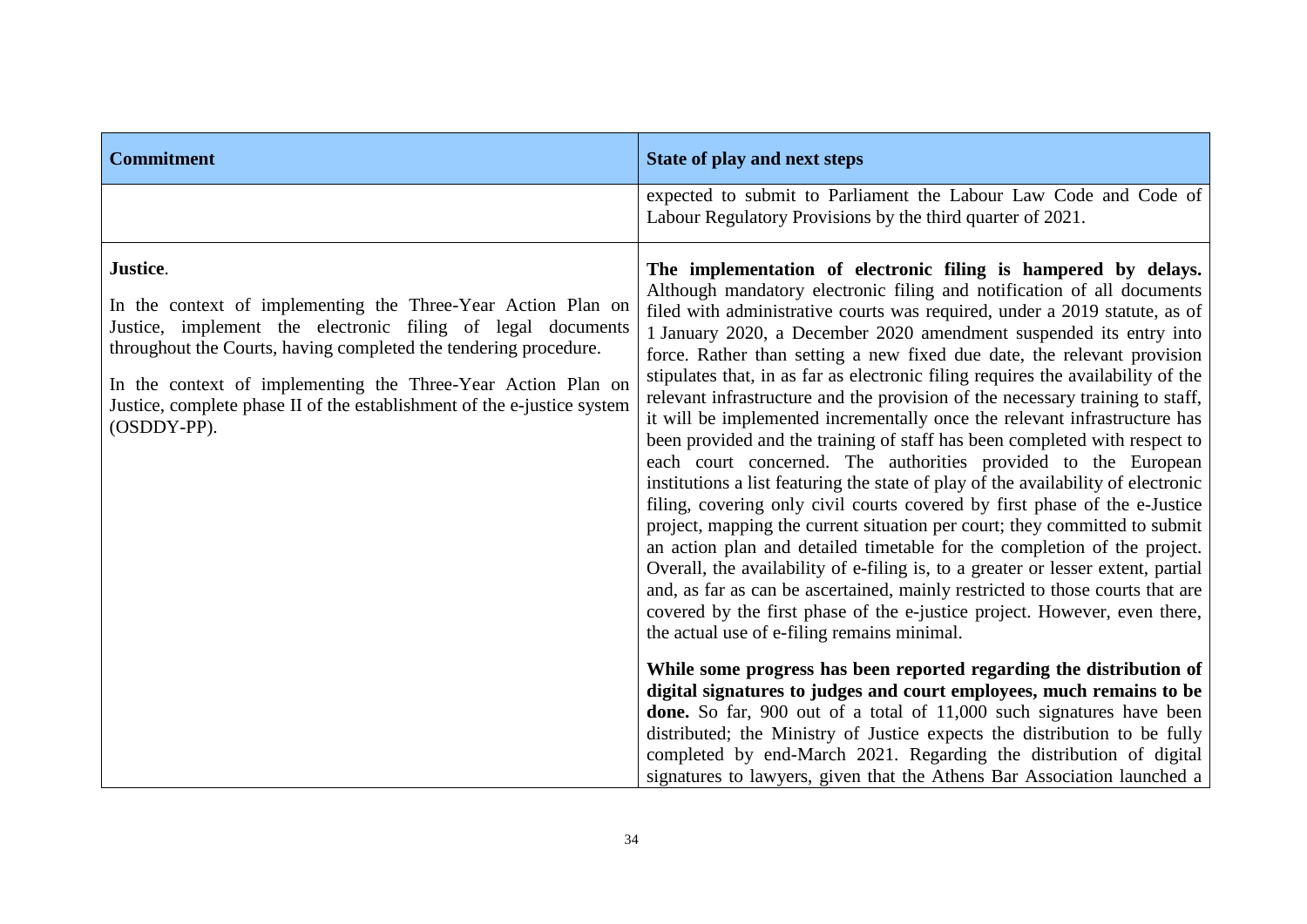| <b>Commitment</b>                                                                                                              | <b>State of play and next steps</b>                                                                                                                                                                                                                                                                                                                                                                                                                                                                                                                                                                                                                 |
|--------------------------------------------------------------------------------------------------------------------------------|-----------------------------------------------------------------------------------------------------------------------------------------------------------------------------------------------------------------------------------------------------------------------------------------------------------------------------------------------------------------------------------------------------------------------------------------------------------------------------------------------------------------------------------------------------------------------------------------------------------------------------------------------------|
|                                                                                                                                | call for bids expiring on 29 January 2021, the provision of a certified e-<br>signature to every legal professional in Greece, a prerequisite for e-filing,<br>is expected to extend into the next several months.                                                                                                                                                                                                                                                                                                                                                                                                                                  |
|                                                                                                                                | Work on consolidating the court-related certificates is advancing. As<br>of January 2020 the competence for the electronic conduct of consensual<br>divorce proceedings has been given to notaries. For the procedure to<br>become operational a number of necessary amendments to the Civil Code<br>are expected to be adopted by April 2021; the issuance of secondary<br>legislation enabling its implementation will follow. Regarding the<br>consolidated insolvency certificate, the authorities reported that it will be<br>available to citizens upon the issuance of a circular by the Supreme Court<br>and not later than end-March 2021. |
|                                                                                                                                | The authorities resolved to cancel the tendering procedure for phase<br>II of the e-justice project and to relaunch the tender anew under the<br>auspices of the entity responsible for carrying out the projects of the<br>Ministry of Digital Governance. No prior notice was given to, or<br>consultation conducted with, the European institutions before this<br>decision, taken on 22 January 2021. The authorities committed to provide<br>a note delineating the scope of the new tender, describing next steps and<br>setting a timetable for the launch of the tender by end-April 2021.                                                  |
| Fight against corruption. Implement all recommendations made by<br>the Group of States against Corruption (GRECO) by mid-2021. | The implementation of the recommendations is progressing but<br>implementing them fully is likely to take place somewhat later than<br>expected. The authorities have successfully implemented 12 of the<br>23 recommendations from 2015 and 2019 and plan to address the ones                                                                                                                                                                                                                                                                                                                                                                      |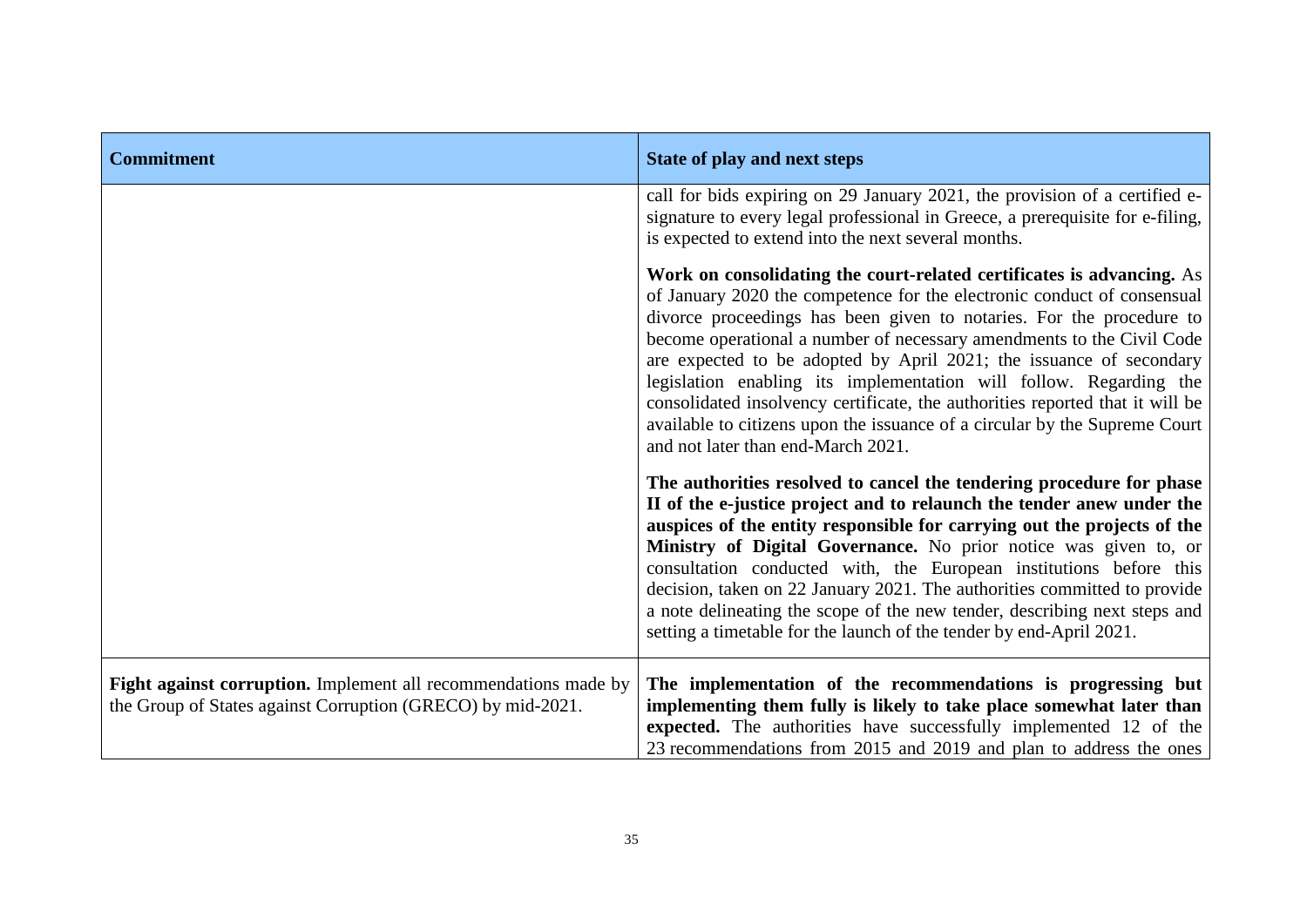| <b>Commitment</b> | <b>State of play and next steps</b>                                                                                                                                                                                                                                                                                                                                                                                                                                                                                                                                                                                                                                                                                                                                                                                                                                                    |
|-------------------|----------------------------------------------------------------------------------------------------------------------------------------------------------------------------------------------------------------------------------------------------------------------------------------------------------------------------------------------------------------------------------------------------------------------------------------------------------------------------------------------------------------------------------------------------------------------------------------------------------------------------------------------------------------------------------------------------------------------------------------------------------------------------------------------------------------------------------------------------------------------------------------|
|                   | that do not need change in the Constitution in the course of 2021.<br>Limited progress took place regarding other important initiatives in<br>the fight against corruption. The list of politically exposed people that<br>have to submit an asset declaration is yet to be aligned with the updated<br>definition of the politically exposed people. The results of the audit of the<br>asset declaration for years 2016-2019 are expected to be released by<br>autumn 2021. Moreover, bodies in charge of the asset declaration controls<br>do not have access to key databases such as the one of the tax<br>administration. The external appraisal of the National Anticorruption Plan<br>for 2018-2021 is planned for mid-2021 and will be instrumental in<br>sustaining the efforts to fight against corruption and ensuring the success<br>of the Recovery and Resilience Plan. |

# **Complementary commitments undertaken by Greek authorities in May 2020**

| <b>Complementary commitment</b>                                                                                                     | State of play and next steps                                                                                                                                                                                                                                                                                                                                                                                                                                                                                                                                                                                                                                                                                                                                                                |
|-------------------------------------------------------------------------------------------------------------------------------------|---------------------------------------------------------------------------------------------------------------------------------------------------------------------------------------------------------------------------------------------------------------------------------------------------------------------------------------------------------------------------------------------------------------------------------------------------------------------------------------------------------------------------------------------------------------------------------------------------------------------------------------------------------------------------------------------------------------------------------------------------------------------------------------------|
| contracting with the government, enforcing contracts, starting a<br>business, paying taxes, and trading across borders by mid-2021. | Better regulation. Achieve improvements in the regulatory Measures recently introduced include actions to simplify the<br>framework for doing business in the areas of construction permits, requirements for registering property and to accelerate the issuance<br>obtaining access to electricity, registering property, resolving of building permits through system interoperability initiatives. Work<br>insolvency, accessing credit, protecting minority investors, is on track with respect to interventions scheduled by end-March. These<br>include the extension of the interoperability of the 'e-adeies' system for<br>building permits with the fire service system, interconnecting 'e-EFKA'<br>social security system with the electronic one-stop-shop for businesses (e- |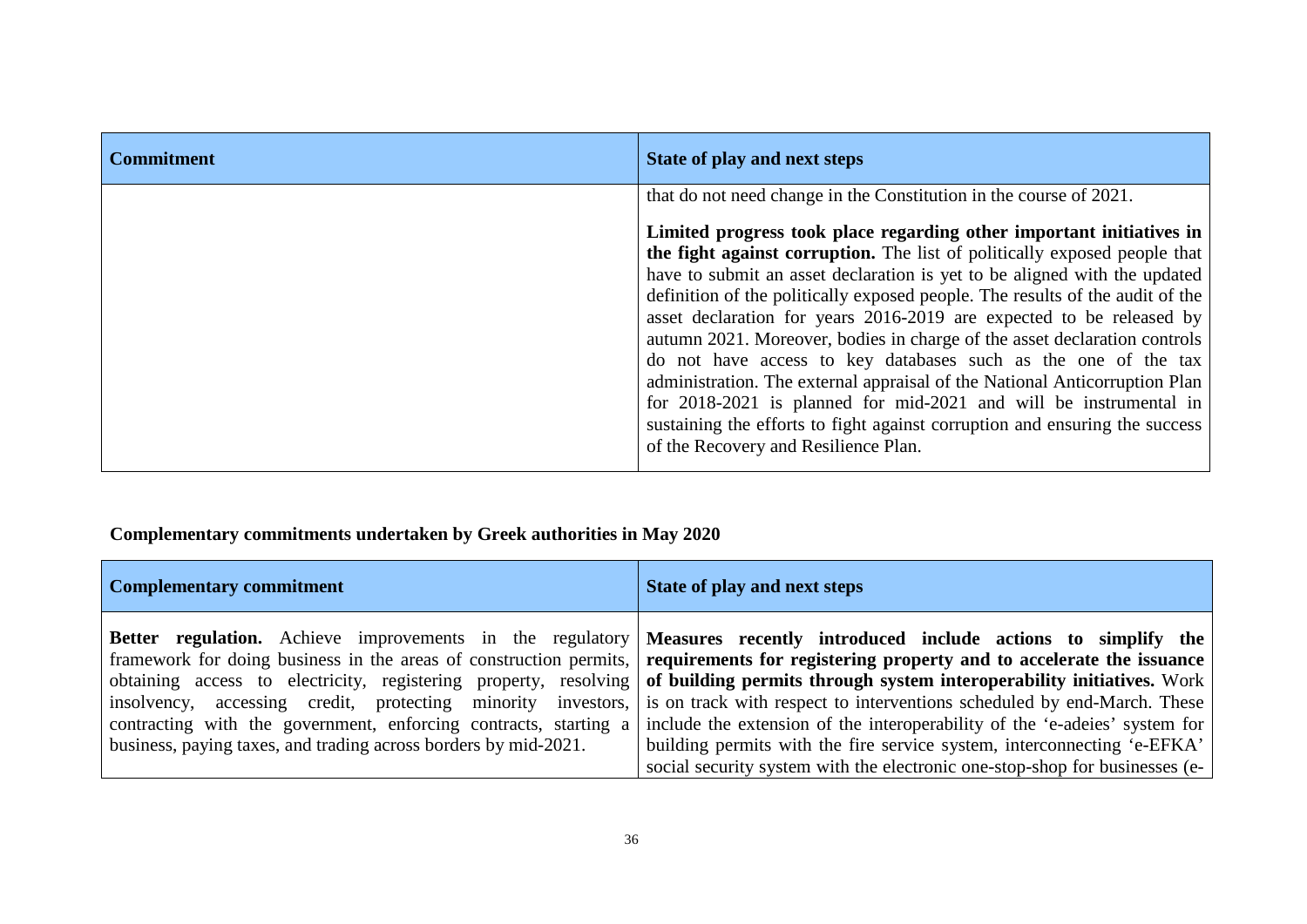| <b>Complementary commitment</b>                                                                                                                                                                                                                                                                                                                                          | <b>State of play and next steps</b>                                                                                                                                                                                                                                                                                                                                                                                                                                                                                                                                                                                                             |
|--------------------------------------------------------------------------------------------------------------------------------------------------------------------------------------------------------------------------------------------------------------------------------------------------------------------------------------------------------------------------|-------------------------------------------------------------------------------------------------------------------------------------------------------------------------------------------------------------------------------------------------------------------------------------------------------------------------------------------------------------------------------------------------------------------------------------------------------------------------------------------------------------------------------------------------------------------------------------------------------------------------------------------------|
|                                                                                                                                                                                                                                                                                                                                                                          | OSS) to reduce the time required for private companies (IKE) to become<br>operational, and simplifying and reducing the requirements for obtaining<br>an electricity connection. In parallel, the authorities aim to deliver shortly<br>expanded action plans in a number of intervention areas such as<br>connecting to electricity, construction permits, and accessing credit. These<br>are expected to comprise of a package of legislative actions, technological<br>interventions, training and communication.                                                                                                                            |
| Labour law. Improve and modernise the framework for individual<br>labour law, including tackling the issues of highly restrictive<br>overtime rules, unnecessary sectoral differentiation, white collar/blue<br>collar rules, and take account of flexible and home working, as well<br>as implement these measures through secondary legislation, by<br>September 2020. | Given the need to prioritise the response to the pandemic and<br>following the recent government reshuffle, submission of the labour<br>law reform initially foreseen for end-2020 has been delayed. It is<br>currently expected that the Labour Reform law will be tabled in<br>Parliament in March and legislated in April. In the meantime, the<br>European institutions will be consulted on the draft law.                                                                                                                                                                                                                                 |
| <b>Justice.</b> Introduce an action plan for the creation of specialised court<br>chambers for specific categories of cases to improve the delivery of<br>justice, particularly in areas of high economic impact, and introduce<br>the adequate legislation by mid-2020.                                                                                                 | Following the decisions taken by the Athens Court of Appeal and<br>Court of First Instance, the Thessaloniki Court of Appeal and Court<br>of First Instance also decided to create special chambers for the same<br>categories of cases. The Athens and Thessaloniki courts of appeal have<br>introduced the relevant amendments to their respective internal<br>regulations; however, no such implementation action has been taken so far<br>by the first instance courts of Athens and Thessaloniki as a result of the<br>pandemic; sessions of the administration formations of both courts are<br>expected to be held by end-February 2021. |
| <b>Justice.</b> Enact the new Code of Judicial Staff and present a timetable<br>for the adoption of the New Code for the Organization of Justice and                                                                                                                                                                                                                     | Work on the adoption of the new Code of Judicial Staff is<br>progressing, with some delays. Public consultation on the draft code was                                                                                                                                                                                                                                                                                                                                                                                                                                                                                                           |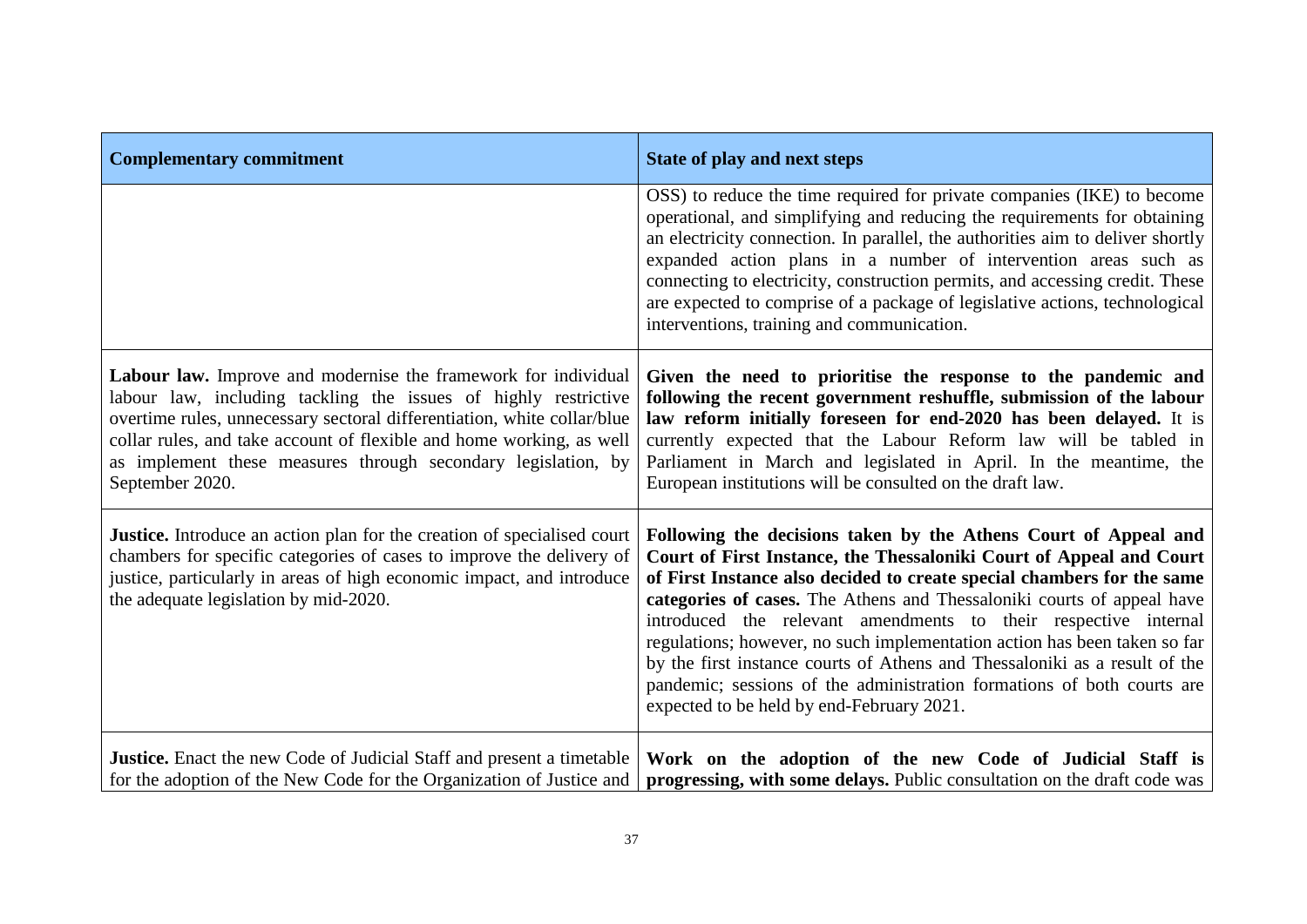| <b>Complementary commitment</b>                                                                                                                                                                                                                                                                                                                                   | <b>State of play and next steps</b>                                                                                                                                                                                                                                                                                                                                                                                                                              |
|-------------------------------------------------------------------------------------------------------------------------------------------------------------------------------------------------------------------------------------------------------------------------------------------------------------------------------------------------------------------|------------------------------------------------------------------------------------------------------------------------------------------------------------------------------------------------------------------------------------------------------------------------------------------------------------------------------------------------------------------------------------------------------------------------------------------------------------------|
| the Status of Officers of the Courts by May 2020.                                                                                                                                                                                                                                                                                                                 | completed on 21 January 2021. The code is currently being finalised by<br>the Central Law-drafting Committee, in view of tabling at the Parliament<br>by end-April 2021, later than in December 2020 noted in the previous<br>report.                                                                                                                                                                                                                            |
|                                                                                                                                                                                                                                                                                                                                                                   | Contrary to the information reported in the 8 <sup>th</sup> enhanced surveillance<br>report, the Code for the Organization of Justice and the Status of<br><b>Officers of the Courts is expected to be further delayed as a result of the</b><br>authorities' decision to appoint a new law-drafting committee with the<br>mandate to elaborate a new draft addressing issues considered of high<br>importance, also based on the input of technical assistance. |
| <b>Justice.</b> Present an action plan for the Creation of a specialised<br>'JustStat' unit for data collection and processing to measure and<br>improve the performance of the judicial system by mid-2020;<br>introduce the relevant legislation by June 2020.                                                                                                  | Work on the creation of the JustStat unit is progressing on schedule.<br>The drafting of a Presidential Decree detailing the setup and function of<br>the unit has been completed and the draft is expected to be submitted<br>shortly to the Council of State for the constitutionality check. Regarding<br>the call for bids, the authorities informed the European institutions that it<br>would be launched by end-February 2021.                            |
| Public administration. Strengthen the efficiency of the personnel<br>selection system through improving the capacity of the Supreme<br>Council for Civil Personnel Selection (ASEP), including in the areas<br>of competition procedures, scoring classification procedures,<br>temporary staff hiring procedures, and the Council's organisation by<br>end-2022. | A law strengthening the Personnel Selection Council has been<br>adopted by the Parliament. This constitutes a key step in modernising<br>the selection process. It introduces new selection methods, such as<br>psychometric and written tests. A detailed action plan that will set out how<br>the provisions of this law, including the organisational transformation of<br>Council, will be implemented, is expected to be completed by May 2021.             |
|                                                                                                                                                                                                                                                                                                                                                                   | <b>Public administration.</b> Strengthen the hiring control of the public <b>The methodology for planning of temporary staff needs has been</b>                                                                                                                                                                                                                                                                                                                  |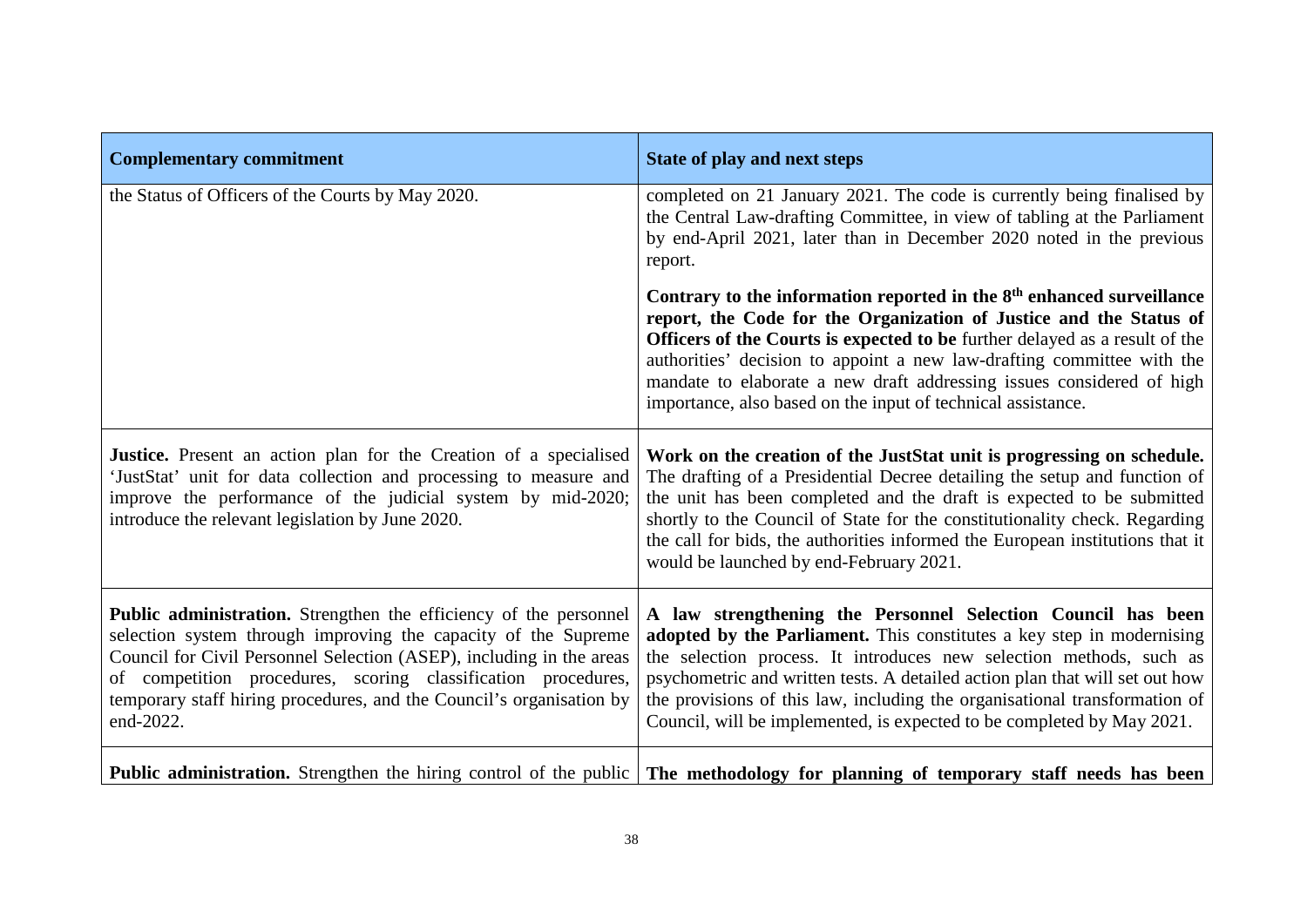| <b>Complementary commitment</b>                                                                                                                                                                                                                                                                                                   | <b>State of play and next steps</b>                                                                                                                                                                                                                                                                                                                                                                                                                                                                                                                                                                                                                                          |
|-----------------------------------------------------------------------------------------------------------------------------------------------------------------------------------------------------------------------------------------------------------------------------------------------------------------------------------|------------------------------------------------------------------------------------------------------------------------------------------------------------------------------------------------------------------------------------------------------------------------------------------------------------------------------------------------------------------------------------------------------------------------------------------------------------------------------------------------------------------------------------------------------------------------------------------------------------------------------------------------------------------------------|
| sector through setting an annual ceiling of temporary staff by end-<br>2020, which will be applied from 2021.                                                                                                                                                                                                                     | completed. It aims at the rationalisation of the system and the re-<br>definition of the temporary vs. seasonal personnel and will allow for<br>setting an annual ceiling on temporary staff by April 2021, which will be<br>applied as of this year.                                                                                                                                                                                                                                                                                                                                                                                                                        |
| Transport. Report on the progress of the elaboration of sustainable<br>urban mobility plans for the main urban centres by October 2020.                                                                                                                                                                                           | The sustainable urban mobility plans have not progressed during the<br>reporting period. The law on revising the legal framework will be<br>submitted to Parliament shorty. Eighteen municipalities have submitted<br>draft mobility plans, but these cannot be approved before the revision of<br>the legal framework. On the reform of the rail sector, the steering<br>committee that was set last October has agreed on rail projects for the<br>period 2021-23 and is finalising the projects up to 2027. The project of the<br>EU funded technical adviser that will assist with the reorganisation of the<br>railway companies is expected to start in February 2021. |
| Management of public real estate. Draw up a holistic and coherent<br>strategy aiming to optimise the protection, management and<br>investment-oriented exploitation of public real estate, including all<br>organisations involved with public real estate management, without<br>prejudice to their mandates, by September 2020. | A working group was set up in mid-January, to determine the scope<br>and timeline of the study, expected by end-March. The group is<br>composed of representatives of the Ministry of Finance, the Hellenic<br>Corporation of Assets and Participations, the Public Real Estate Company<br>(ETAD) and university professors.                                                                                                                                                                                                                                                                                                                                                 |
| Strategic project pipeline. Fully develop a Strategic Project Pipeline<br>of large infrastructure projects with the objective to better coordinate<br>public<br>expenditures<br>maximise<br>future<br>and<br>monitor<br>and<br>complementarities between private, public and EU funded projects<br>by January 2021.               | The establishment of a Strategic Projects Pipeline will be crucial to<br>plan and implement public investment projects, especially for the<br>Recovery and Resilience Facility. Draft legislative amendments for the<br>establishment of the Strategic Projects Pipeline have been prepared and<br>will be adopted by mid-March. The Pipeline will be governed by a high-<br>level Steering committee, with a Task Force consisting of senior staff                                                                                                                                                                                                                          |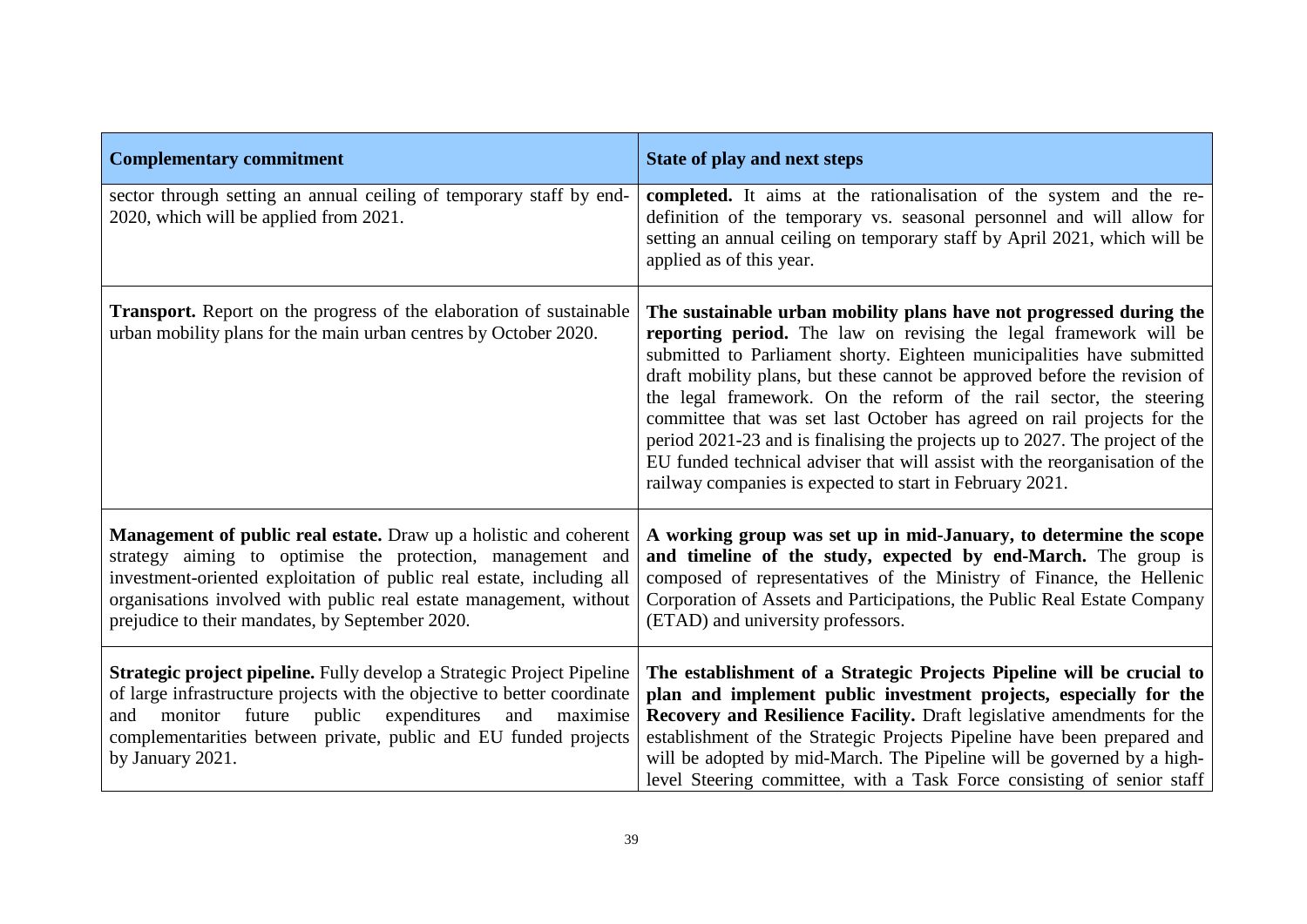| <b>Complementary commitment</b>                                                                                                                                                                                                                                                                       | <b>State of play and next steps</b>                                                                                                                                                                                                                                                                                                                                                                                                                                                                                                                                                                                                                                                                                                                                   |
|-------------------------------------------------------------------------------------------------------------------------------------------------------------------------------------------------------------------------------------------------------------------------------------------------------|-----------------------------------------------------------------------------------------------------------------------------------------------------------------------------------------------------------------------------------------------------------------------------------------------------------------------------------------------------------------------------------------------------------------------------------------------------------------------------------------------------------------------------------------------------------------------------------------------------------------------------------------------------------------------------------------------------------------------------------------------------------------------|
|                                                                                                                                                                                                                                                                                                       | from relevant Ministries being given the responsibility for evaluating and<br>selecting projects.                                                                                                                                                                                                                                                                                                                                                                                                                                                                                                                                                                                                                                                                     |
| Project preparation facility. Develop and fully operationalise an<br>improved support and delivery mechanism for project preparation<br>and implementation to ensure efficiency and quality of both public<br>sector infrastructure projects as well as Public Private Partnerships by<br>March 2021. | Draft legislative amendments that will add the mandate of the Project<br>Preparation Facility to the Hellenic Republic Asset Development<br>Fund are under preparation and are expected to be adopted by mid-<br>March. It will be important to ensure that appropriate safeguards are in<br>place so that the Fund can continue to independently exercise its existing<br>core mandate. The timely set-up of Project Preparation Facility will be<br>crucial to speed up the delivery of Recovery and Resilience Fund and<br>other public investment projects. The process for recruitment of staff for<br>the new Facility is underway and will be completed by April 2021, whilst<br>preparations for the tendering for technical consultants have been initiated. |
| Public procurement. Adopt a new public procurement strategy for<br>2021–2025 by end 2020.                                                                                                                                                                                                             | The new law on public procurement is expected to be adopted by<br>March; its full implementation will be crucial for ensuring a smooth<br>absorption of available financial resources and supporting the<br>recovery. The new law aims to address the identified weaknesses of the<br>public procurement's legal framework (see the 8 <sup>th</sup> enhanced surveillance<br>report). The necessary secondary legislation will follow in three batches in<br>April, May and August 2021.                                                                                                                                                                                                                                                                              |
|                                                                                                                                                                                                                                                                                                       | An ambitious public procurement strategy for 2021-2025, which is<br>expected to support the green and digital transition and strengthen<br>the fight against corruption, has been drafted and is expected to be<br>adopted by the end of April. The delay in the adoption of the strategy<br>compared to the initial end-2020 target is mainly due to the extension of                                                                                                                                                                                                                                                                                                                                                                                                |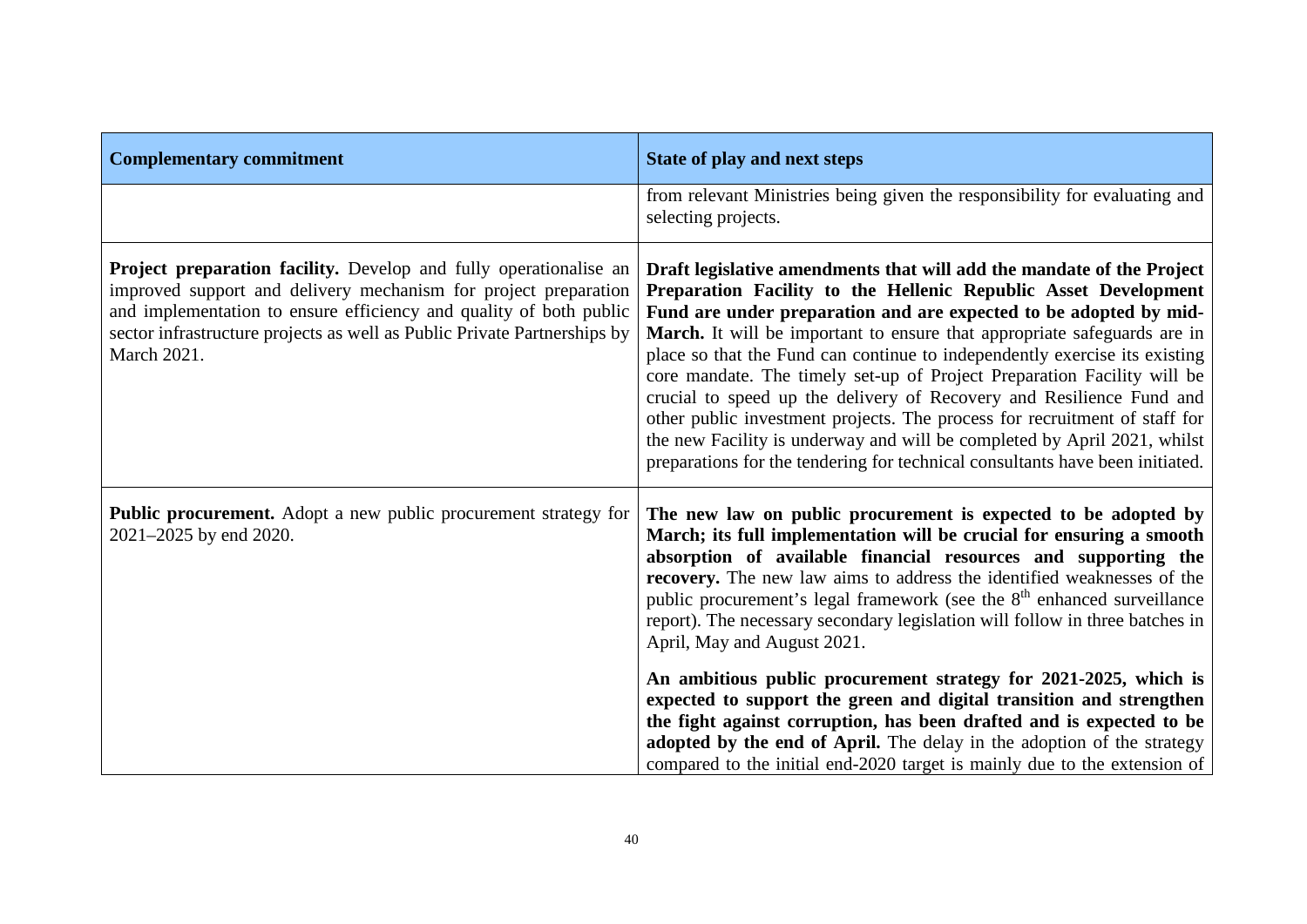| <b>Complementary commitment</b>                                                                                                                                                                                                                                                                                                                                                          | State of play and next steps                                                                                                                                                                                                                                                                                                            |
|------------------------------------------------------------------------------------------------------------------------------------------------------------------------------------------------------------------------------------------------------------------------------------------------------------------------------------------------------------------------------------------|-----------------------------------------------------------------------------------------------------------------------------------------------------------------------------------------------------------------------------------------------------------------------------------------------------------------------------------------|
|                                                                                                                                                                                                                                                                                                                                                                                          | the public consultation phase and the time needed to assess and reflect the<br>comments received. The strategy will start to be implemented after its<br>adoption.                                                                                                                                                                      |
| <b>E-Health.</b> Develop an electronic Medical Health Record to<br>streamline the use of existing electronic medical record applications<br>and update as necessary the design and use of agreed electronic<br>medical record standard across public (and private) healthcare<br>institutions by end-2020.                                                                               | Various elements of the implementation of the e-medical record are<br>progressing, despite delays. A Ministerial Decision on broadening access<br>to the e-medical record to a wider set of medical professions is close to<br>completion. Work on interoperability is progressing, with a legislative<br>element planned for February. |
| <b>E-Health.</b> Extend the application of the electronic prescription<br>project $(2nd$ phase), including through therapeutic protocols, back-end<br>integrations, artificial intelligence driven inquiries, necessary<br>interconnection with information systems, and enabling electronic<br>request and access to medicine for all outpatients with chronic<br>diseases by end-2020. | Progress is expected to resume after the medical emergency<br>dissipates. Nevertheless, progress is ongoing in expanding the system of<br>teleconsultation, which will be linked to telemedicine, with a view to<br>eventually bringing together e-health and m-health (mobile health care).                                            |
| Health care strategy. Develop a National strategic policy<br>framework for healthcare by end-2020.                                                                                                                                                                                                                                                                                       | Progress is expected to resume after the medical emergency<br>dissipates. An important element of the policy framework will be defining<br>an anti-corruption strategy.                                                                                                                                                                 |
| Health care planning. Map health and long-term care needs with<br>available human and technical resources, and take measures to ensure<br>the efficiency, sustainability, accessibility and affordability of health<br>and long-term care services, as well as promote community-based                                                                                                   | Progress is expected to resume after the medical emergency<br>dissipates.                                                                                                                                                                                                                                                               |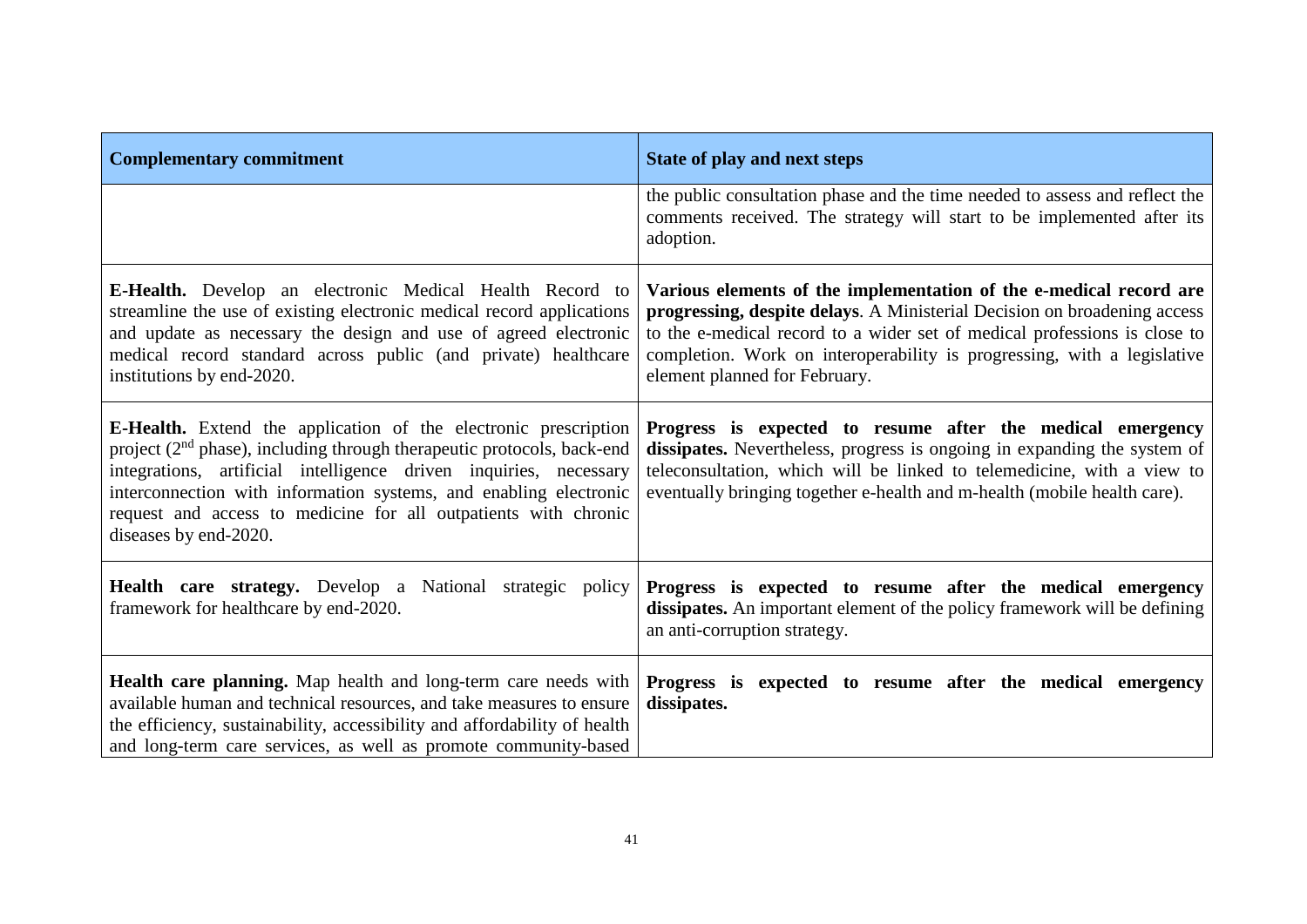| <b>Complementary commitment</b>                                                                                                                                                                                  | <b>State of play and next steps</b>                                                                                                                                                                                                                                                                                                                                                                                                                                                                                                                                                                                                                                                                                                                                                                                                                                                                   |
|------------------------------------------------------------------------------------------------------------------------------------------------------------------------------------------------------------------|-------------------------------------------------------------------------------------------------------------------------------------------------------------------------------------------------------------------------------------------------------------------------------------------------------------------------------------------------------------------------------------------------------------------------------------------------------------------------------------------------------------------------------------------------------------------------------------------------------------------------------------------------------------------------------------------------------------------------------------------------------------------------------------------------------------------------------------------------------------------------------------------------------|
| services, by end 2020.                                                                                                                                                                                           |                                                                                                                                                                                                                                                                                                                                                                                                                                                                                                                                                                                                                                                                                                                                                                                                                                                                                                       |
| <b>Education.</b> Enhance the autonomy of higher education by<br>strengthening the accountability and transparency framework and<br>through the introduction of the University Council by end-2020.              | A bill on Higher Education was adopted by Parliament on<br>11 February. The bill addresses the important issue of safety and security<br>within the universities' campuses that were suffering from illegal<br>activities negatively affecting the educational processes. The bill also<br>reforms the selection and entry system with the view to increasing the<br>completion rate and the standards required for students entering<br>universities. A minimum grade will required, there will be more focus on<br>the preferences of the students in the selection process, a limit on the<br>number of years in which a student has to complete his/her studies will be<br>introduced (limiting the "eternal students" problem), and a new option<br>will be opened towards the vocational education path. A second bill on<br>autonomy and governance of universities will follow in April 2021. |
| <b>Education.</b> Improve vocational education through the establishment<br>of the National System of Vocational Education and Training by end-<br>2020.                                                         | A new law reforming vocational education and training was adopted<br>17 December, thus completing the commitment.<br>The<br>on<br>implementation of the law started with the setting of the central council of<br>vocational education and training and the regional committees. A key<br>issue will be the active collaboration of the ministry of labour in particular<br>as far as the market needs diagnostic is concerned.                                                                                                                                                                                                                                                                                                                                                                                                                                                                       |
| <b>Education.</b><br>Introduce<br>school-unit<br>internal<br>evaluations,<br>institutionalise external assessment of schools, and design new<br>curricula for all subjects across all school levels by end-2021. | The ministerial decision for the planning of internal and external<br>evaluations of school units was signed on 19 January 2021. The<br>planning had to be adjusted to the new school environment that has been<br>affected by the pandemic. The bill on the teachers' assessment is planned<br>to be tabled in March 2021 and will be applicable from the next academic                                                                                                                                                                                                                                                                                                                                                                                                                                                                                                                              |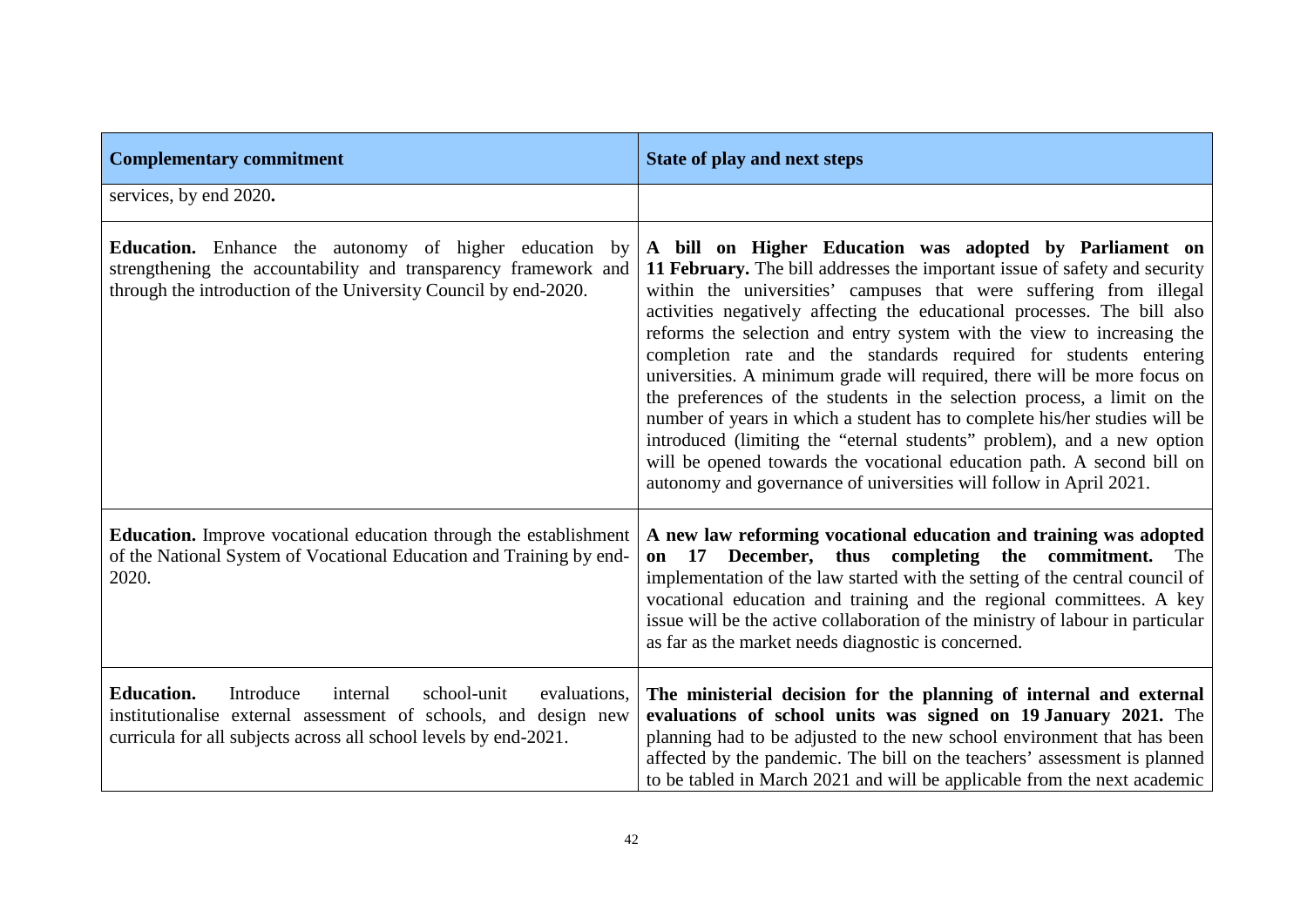| <b>Complementary commitment</b>                                                                                                                                                                                                                                                                                                     | <b>State of play and next steps</b>                                                                                                                                                                                                                                                                                                                                                                                                                                                                                                                                                                                                                                                                                                                                                                                                                                                                                                                                                                                                 |
|-------------------------------------------------------------------------------------------------------------------------------------------------------------------------------------------------------------------------------------------------------------------------------------------------------------------------------------|-------------------------------------------------------------------------------------------------------------------------------------------------------------------------------------------------------------------------------------------------------------------------------------------------------------------------------------------------------------------------------------------------------------------------------------------------------------------------------------------------------------------------------------------------------------------------------------------------------------------------------------------------------------------------------------------------------------------------------------------------------------------------------------------------------------------------------------------------------------------------------------------------------------------------------------------------------------------------------------------------------------------------------------|
|                                                                                                                                                                                                                                                                                                                                     | year. In total 150 new curricula for general education and 388 for<br>vocational education are under preparation and will be rolled out on a<br>pilot basis in the academic year 2021-22.                                                                                                                                                                                                                                                                                                                                                                                                                                                                                                                                                                                                                                                                                                                                                                                                                                           |
| <b>E-governance.</b> Develop the single digital portal (gov.gr) to integrate<br>all electronic transactions for citizens and businesses with the state<br>and related information, unify the legal framework on digital policy,<br>and safeguard business continuity by ensuring sufficiency of digital<br>infrastructure mid-2021. | Digital public sector services are being continuously expanded, with<br>the single digital portal now featuring some 1 100 digital services,<br>backed by legislative initiatives to operationalise the new legal<br>framework. The new functionalities, developed in line with the roadmap,<br>include a new classification that allowed the integration of some 200<br>services offered at regional level, interoperability with citizens' service<br>centres, and a user helpdesk. Further, the authorities presented an initial<br>overview of secondary legislation deriving from the recently adopted<br>Digital Code. Out of the total 84 acts of secondary legislation identified,<br>seven have already been adopted, including the terms and requirements<br>for remote identification of natural persons for the purpose of issuing a<br>trust service certificate, and the technical specifications for the<br>interoperability of registries and systems; an additional 26 acts have been<br>prioritised by end-April. |
| E-governance. Implement the National Programme for Process<br>Simplification in key policy areas and promote the interoperability of<br>registries, data and IT systems to ease the administrative burden for<br>businesses and citizens by end-2021.                                                                               | Process simplification and digitalisation continues, among others, in<br>the areas of business process registration, electronic delivery of court<br>certificates, and the first phase of legal codification concerning<br>tourism and archaeological legislation. In order to facilitate such<br>initiatives, more than 20 web services were implemented so far, including<br>on user authentication for public servants and data signature using digital<br>certificates. Moreover, work is underway on the cleansing of data and<br>matching of citizens' records across different public registries, with a view                                                                                                                                                                                                                                                                                                                                                                                                                |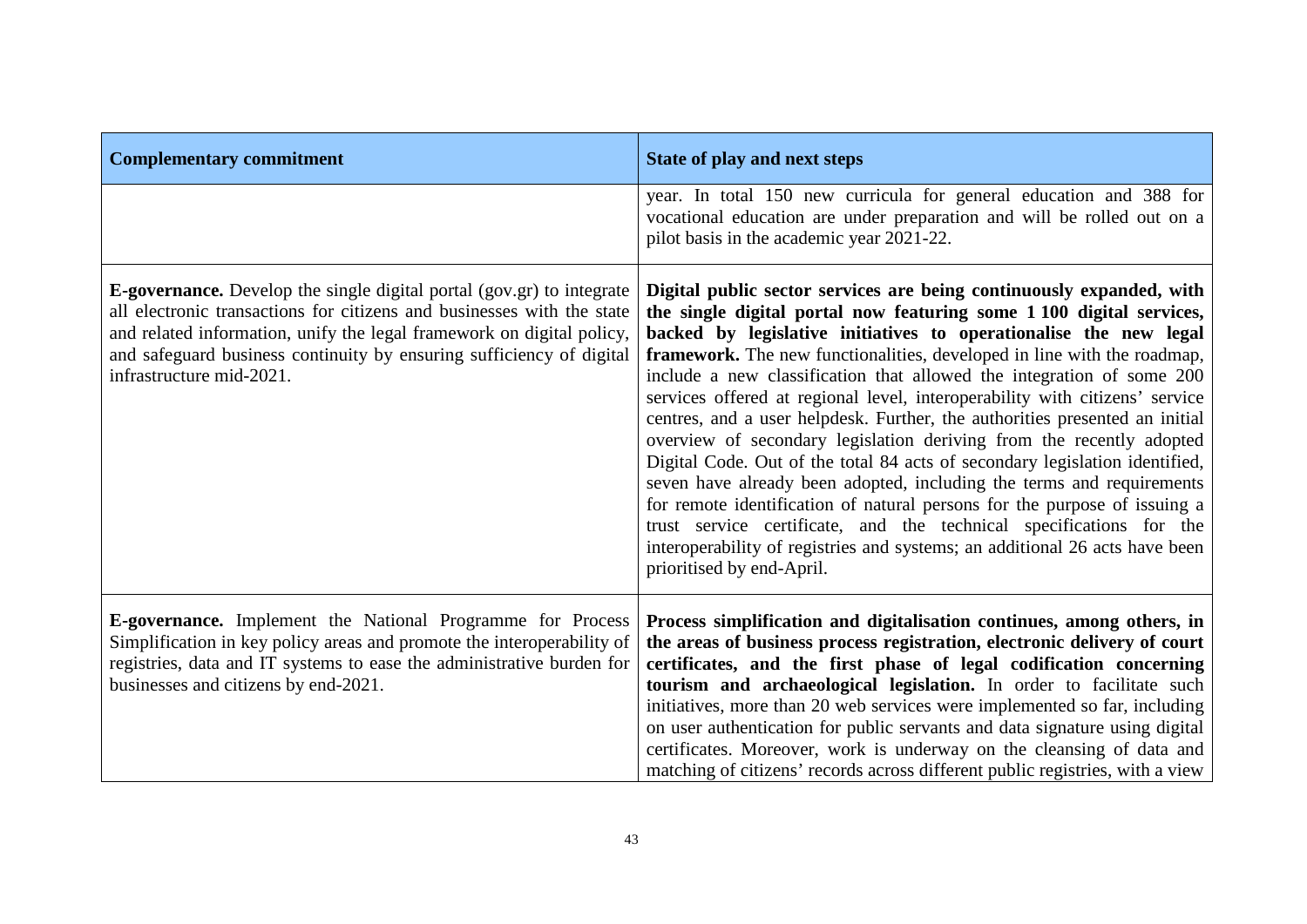| <b>Complementary commitment</b>                                                                                                                                                                                                                                                                                                                                                                                                                                                                                                                                          | State of play and next steps                                                                                                                                                                                                                                                                                                                                                                                          |
|--------------------------------------------------------------------------------------------------------------------------------------------------------------------------------------------------------------------------------------------------------------------------------------------------------------------------------------------------------------------------------------------------------------------------------------------------------------------------------------------------------------------------------------------------------------------------|-----------------------------------------------------------------------------------------------------------------------------------------------------------------------------------------------------------------------------------------------------------------------------------------------------------------------------------------------------------------------------------------------------------------------|
|                                                                                                                                                                                                                                                                                                                                                                                                                                                                                                                                                                          | to completing the set-up of a "master interoperability registry" by<br>end-April. Further, the authorities delivered a short-term work plan for<br>simplification, and expect to finalise a full action plan shortly. Key actions<br>prioritised by end-April, include the review of public procurement<br>processes and the financial management framework for payments, and the<br>codification of tax legislation. |
| Digitisation of geospatial data.<br>Develop a State Infrastructures Registry to encapsulate technical and<br>geospatial information about all public infrastructure projects to<br>enable better planning and management of these projects, including<br>for construction and maintenance purposes by end-2021.<br>Develop an Integrated Geospatial Data Mapping tool (Single Digital<br>Map) to increase transparency to investors concerning land use rules<br>across Greece and reduce unpredictability in relation to investment<br>licensing decisions by end-2021. | The joint tender is experiencing legal complications. The award of the<br>contract, which was expected by April, will be delayed.                                                                                                                                                                                                                                                                                     |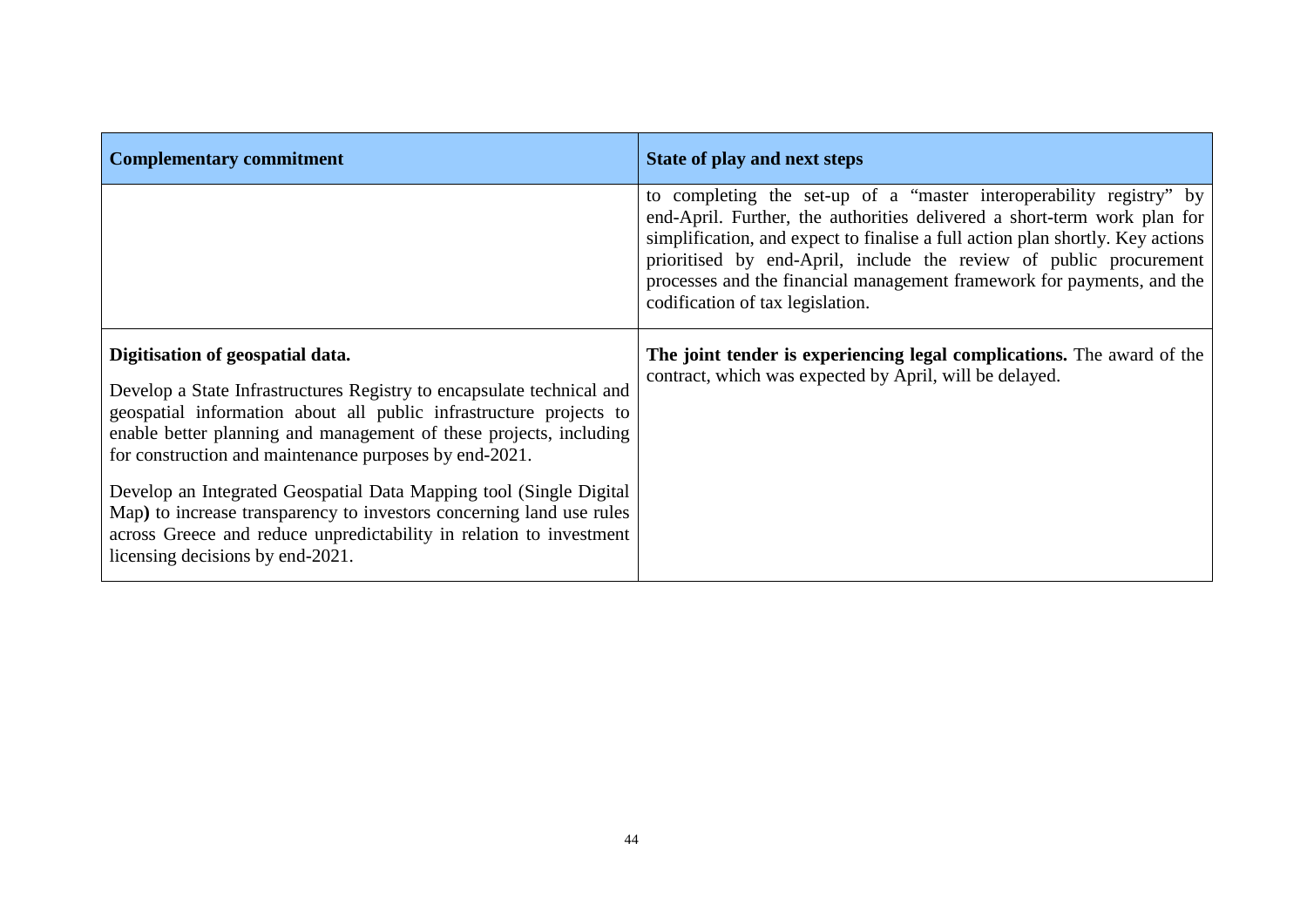#### **EUROPEAN ECONOMY INSTITUTIONAL PAPERS SERIES**

European Economy Institutional Papers series can be accessed and downloaded free of charge from the following address:

[https://ec.europa.eu/info/publications/economic-and-financial-affairs](https://ec.europa.eu/info/publications/economic-and-financial-affairs-publications_en?field_eurovoc_taxonomy_target_id_selective=All&field_core_nal_countries_tid_selective=All&field_core_date_published_value%5bvalue%5d%5byear%5d=All&field_core_tags_tid_i18n=22621)[publications\\_en?field\\_eurovoc\\_taxonomy\\_target\\_id\\_selective=All&field\\_core\\_nal\\_countries\\_tid\\_selective=All](https://ec.europa.eu/info/publications/economic-and-financial-affairs-publications_en?field_eurovoc_taxonomy_target_id_selective=All&field_core_nal_countries_tid_selective=All&field_core_date_published_value%5bvalue%5d%5byear%5d=All&field_core_tags_tid_i18n=22621) &field core date published value[value][year]=All&field core tags tid i18n=22621.

Titles published before July 2015 can be accessed and downloaded free of charge from:

- [http://ec.europa.eu/economy\\_finance/publications/european\\_economy/index\\_en.htm](http://ec.europa.eu/economy_finance/publications/european_economy/index_en.htm) (the main reports, e.g. Economic Forecasts)
- [http://ec.europa.eu/economy\\_finance/publications/occasional\\_paper/index\\_en.htm](http://ec.europa.eu/economy_finance/publications/occasional_paper/index_en.htm) (the Occasional Papers)
- [http://ec.europa.eu/economy\\_finance/publications/qr\\_euro\\_area/index\\_en.htm](http://ec.europa.eu/economy_finance/publications/qr_euro_area/index_en.htm) (the Quarterly Reports on the Euro Area)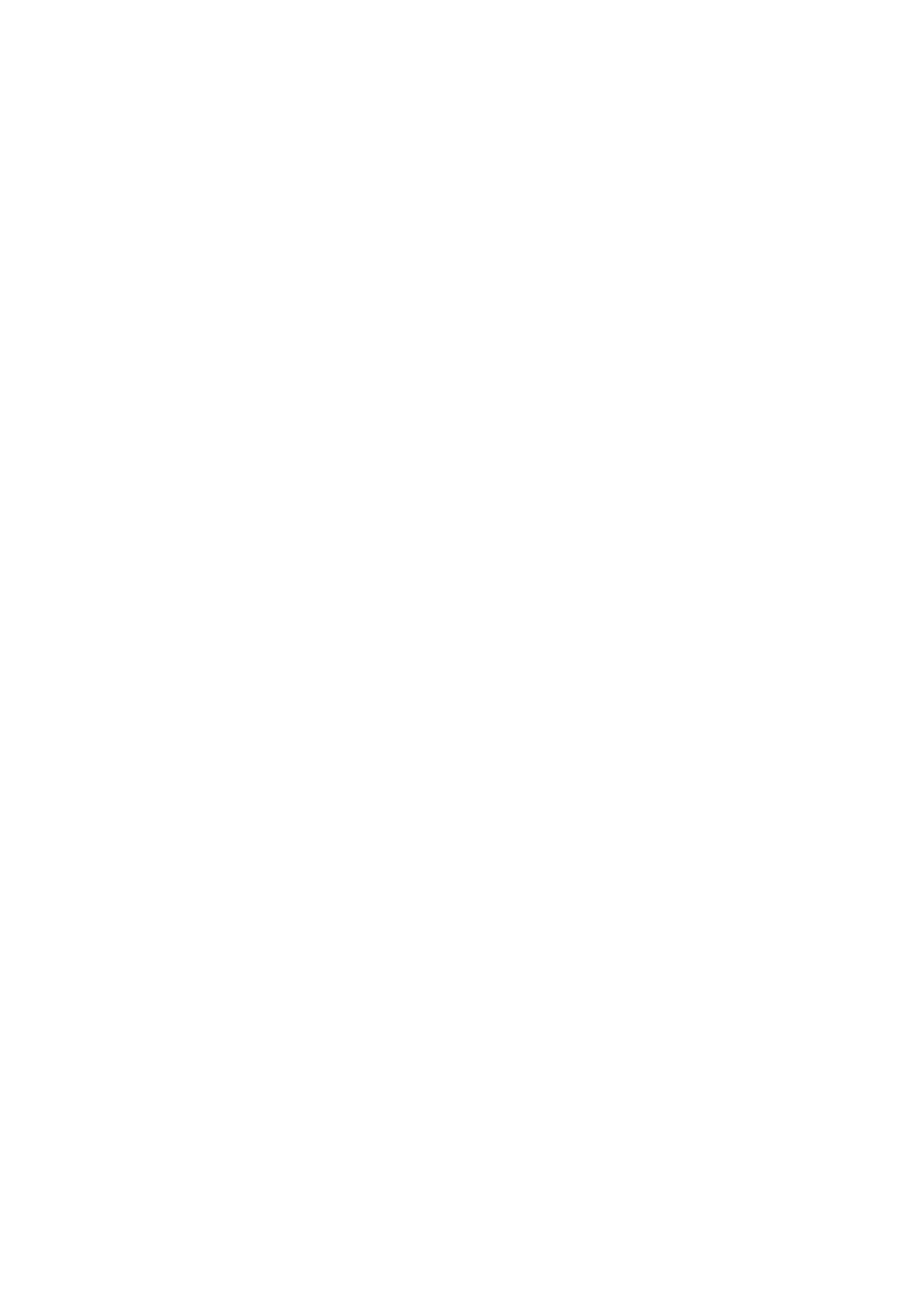#### **GETTING IN TOUCH WITH THE EU**

#### **In person**

All over the European Union there are hundreds of Europe Direct Information Centres. You can find the address of the centre nearest you at: [http://europa.eu/contact.](http://europa.eu/contact)

#### **On the phone or by e-mail**

Europe Direct is a service that answers your questions about the European Union. You can contact this service:

- by freephone: 00 800 6 7 8 9 10 11 (certain operators may charge for these calls),
- at the following standard number: +32 22999696 or
- by electronic mail via: <http://europa.eu/contact>.

#### **FINDING INFORMATION ABOUT THE EU**

#### **Online**

Information about the European Union in all the official languages of the EU is available on the Europa website at: [http://europa.eu.](http://europa.eu/)

#### **EU Publications**

You can download or order free and priced EU publications from EU Bookshop at: [http://publications.europa.eu/bookshop.](http://publications.europa.eu/bookshop) Multiple copies of free publications may be obtained by contacting Europe Direct or your local information centre (see<http://europa.eu/contact>).

#### **EU law and related documents**

For access to legal information from the EU, including all EU law since 1951 in all the official language versions, go to EUR-Lex at: [http://eur-lex.europa.eu.](http://eur-lex.europa.eu/)

#### **Open data from the EU**

The EU Open Data Portal [\(http://data.europa.eu/euodp/en/data](http://data.europa.eu/euodp/en/data)) provides access to datasets from the EU. Data can be downloaded and reused for free, both for commercial and non-commercial purposes.